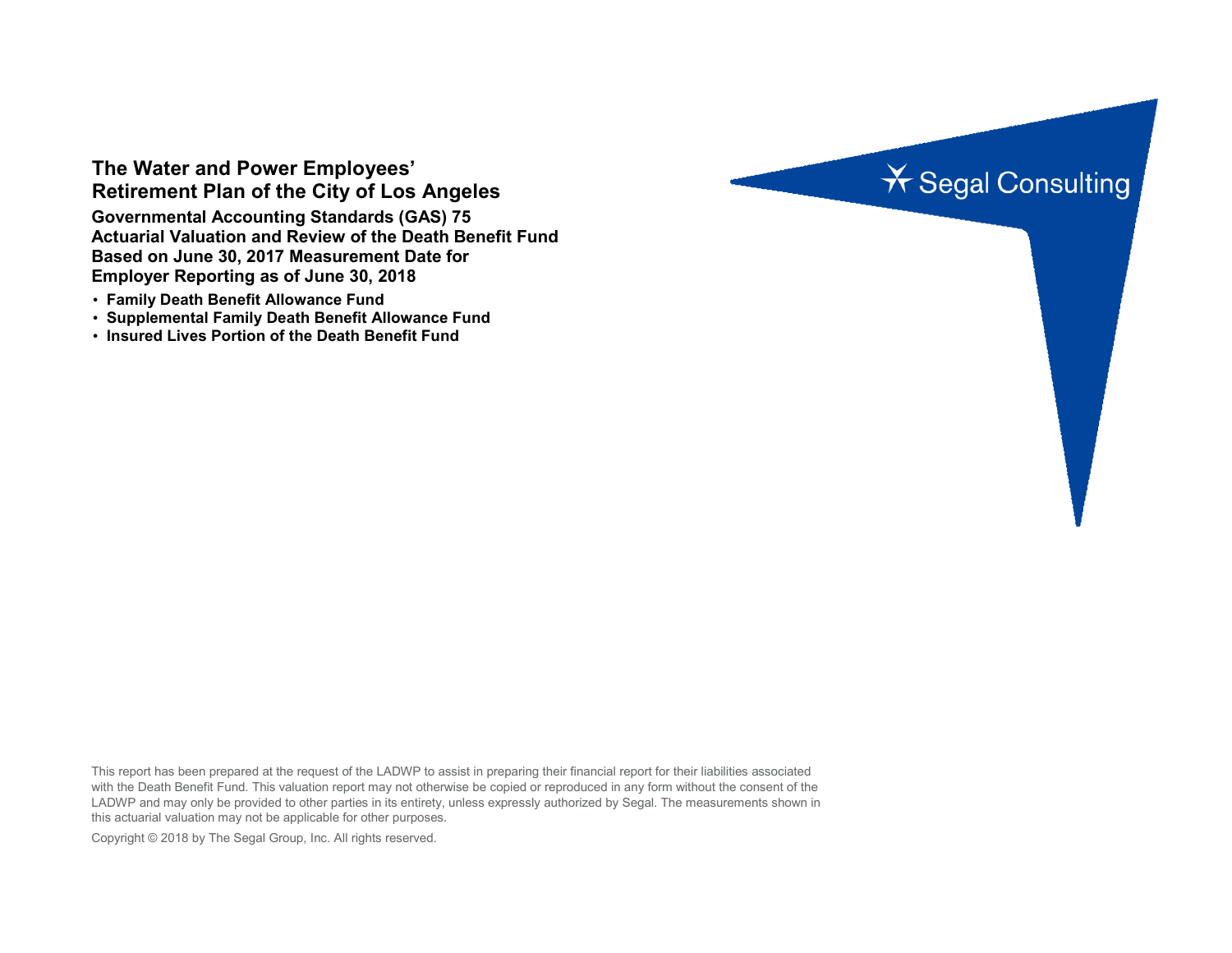

100 Montgomery Street Suite 500 San Francisco, CA 94104-4308 T 415.263.8200 www.segalco.com

*October 19, 2018*

*Board of Administration The Water and Power Employees' Retirement Plan of the City of Los Angeles 111 North Hope Street, Room 357 Los Angeles, CA 90012*

*Dear Board Members:*

*We are pleased to submit this Governmental Accounting Standards (GAS) 75 Actuarial Valuation and Review of the Death Benefit Fund based on a June 30, 2017 measurement date for employer reporting as of June 30, 2018. It contains various information that will need to be disclosed in order for the two employer categories in the Department of Water and Power to comply with GAS 75.*

*The report was prepared in accordance with generally accepted actuarial principles and practices at the request of the Department of Water and Power (DWP) to assist in preparing their financial report for their liabilities associated with the Death Benefit Fund. The census and financial information on which out calculations are based was provided by the Retirement Office. That assistance is gratefully acknowledged*.

*The measurements shown in this actuarial valuation may not be applicable for other purposes. Future actuarial measurements may differ significantly from the current measurements presented in this report due to such factors as the following: plan experience differing from that anticipated by the economic, or demographic assumptions; changes in economic or demographic assumptions; and changes in plan provisions or applicable law.*

*The actuarial calculations were completed under the supervision of John Monroe, ASA, MAAA, Enrolled Actuary. We are members of the American Academy of Actuaries and we meet the Qualification Standards of the American Academy of Actuaries to render the actuarial opinion herein. To the best of our knowledge, the information supplied in this actuarial valuation is complete and accurate. Further, in our opinion the assumptions used in this valuation and described in Section 3 are reasonably related to the experience of and expectations for the Plan.*

*We look forward to reviewing this report with you and to answering any questions.*

*Sincerely,*

*Segal Consulting, a Member of The Segal Group, Inc.*

*By:*

*Paul Angelo, FSA, MAAA, FCA, EA John Monroe, ASA, MAAA, EA Senior Vice President and Actuary Vice President and Actuary*

*JAC/gxk*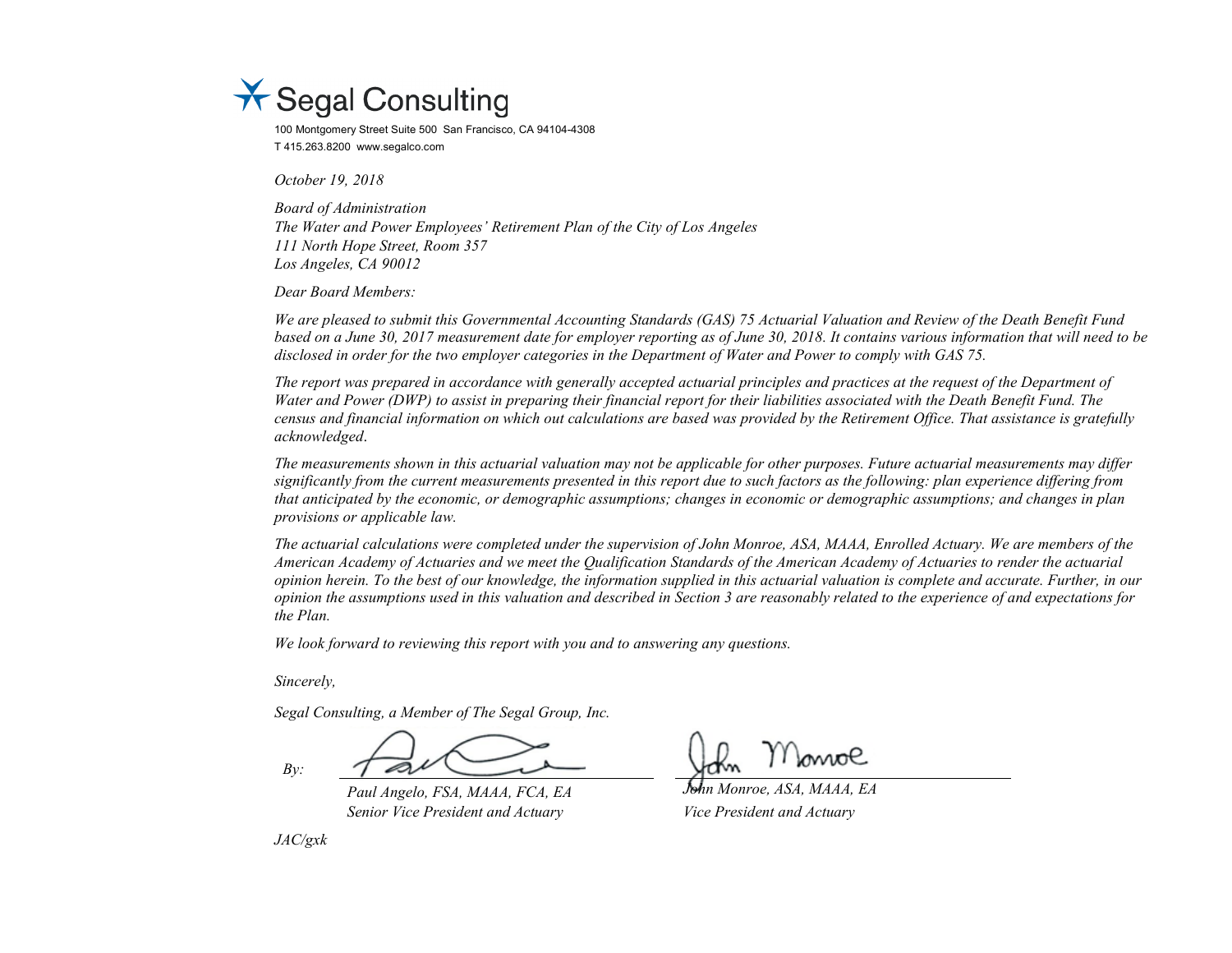| General Observations on<br>GAS 75 Actuarial Valuation i        |
|----------------------------------------------------------------|
| Significant Issues in Valuation                                |
| Summary of Key Valuation                                       |
| <b>Important Information About</b><br>Actuarial Valuations  iv |
|                                                                |
|                                                                |
|                                                                |
|                                                                |

| General Information - "Financial<br>Statements", Note Disclosures and<br>Required Supplementary<br>Information for a Single-<br>Employer OPEB Plan 1 |
|------------------------------------------------------------------------------------------------------------------------------------------------------|
| EXHIBIT 2                                                                                                                                            |
| Net OPEB Liability  3                                                                                                                                |
| <b>EXHIBIT 3</b>                                                                                                                                     |
| Target Asset Allocation 4                                                                                                                            |
| <b>EXHIBIT 4</b>                                                                                                                                     |
| Discount Rate Sensitivity  5                                                                                                                         |
| EXHIBIT 5                                                                                                                                            |
| Schedule of Changes in Net<br><b>OPEB Liability - Last Fiscal</b>                                                                                    |
| EXHIBIT 6                                                                                                                                            |
| Schedule of Employer<br>Contributions - Last Ten                                                                                                     |
| <b>EXHIBIT 7</b>                                                                                                                                     |
| Determination of Proportionate                                                                                                                       |

# **SECTION 1 SECTION 2 SECTION 2 (CONTINUED) SECTION 3**

| EXHIBIT 8 |  |
|-----------|--|
|-----------|--|

|--|--|--|

EXHIBIT 9

Deferred Outflows of Resources and Deferred Inflows of Resources ................................. 15

EXHIBIT 10

Schedule of Proportionate Share of the Net OPEB Liability ........ 19

EXHIBIT 11

Schedule of Reconciliation of Net OPEB Liability......................... 22

EXHIBIT 12

Schedule of Recognition of Changes in Total Net OPEB Liability .................................... 25

EXHIBIT 13

Allocation of Changes in Total Net OPEB Liability .................. 27

#### **VALUATION SUMMARY GAS 75 INFORMATION ACTUARIAL ASSUMPTIONS AND METHODS**

| Actuarial Assumptions and |  |
|---------------------------|--|
|                           |  |

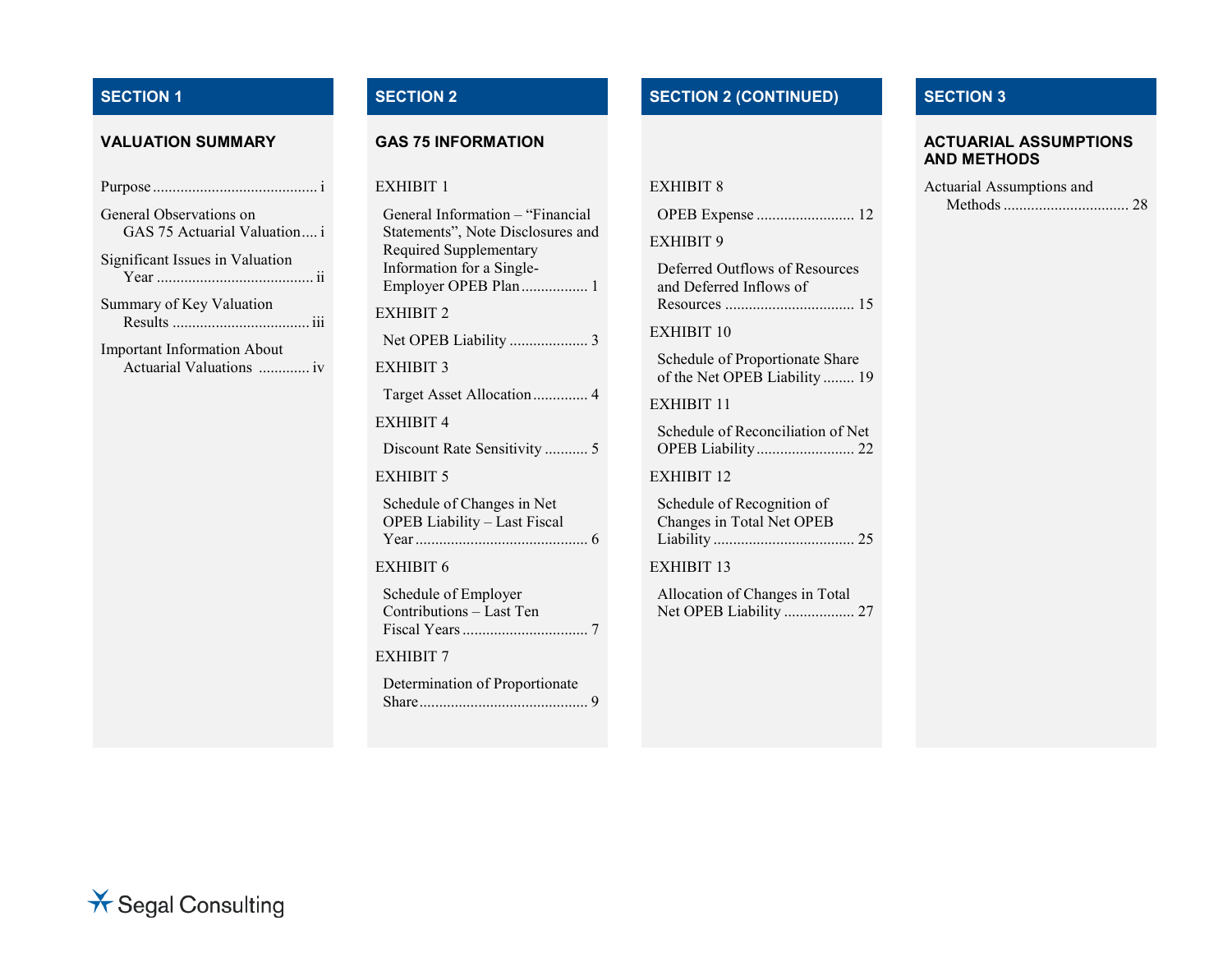#### <span id="page-3-0"></span>**Purpose**

This report has been prepared by Segal Consulting to present certain disclosure information required by Governmental Accounting Standard (GAS) 75 for employer reporting as of June 30, 2018. The results used in preparing this GAS 75 report are comparable to those used in preparing the GAS 74 report for the Water and Power Employees' Death Benefit Fund based on a measurement date and a reporting date as of June 30, 2017. This valuation is based on:

- > The benefit provisions of the Death Benefit Fund, as administered by the Board;
- $\geq$  The characteristics of covered active members, inactive vested members, and retired members and beneficiaries as of March 31, 2017, provided by the Retirement Office; $(1)$  $(1)$
- $\triangleright$  The assets of the Fund as of June 30, 2017, provided by the Retirement Office;
- Economic assumptions regarding future salary increases and investment earnings; and
- Other actuarial assumptions, regarding employee terminations, retirement, death, etc.

### **General Observations on GAS 75 Actuarial Valuation**

The following points should be considered when reviewing this GAS 75 report:

- The Government Accounting Standard Board (GASB) rules only define OPEB liability and expense for financial reporting purposes, and do not apply to contribution amounts for OPEB funding purposes. Employers and plans still develop and adopt funding policies under current practices.
- When measuring the Total OPEB Liability (TOL), GASB specifies the use of the Entry Age actuarial cost method. It also uses the same 3.50% per year expected return on Fund assets as WPERP uses for funding of the Death Benefit Fund.

*<sup>(1)</sup> Consistent with valuation for the Retirement Plan, the service has been increased by three months to account for the difference between the date the active census data was captured (March 31) and the valuation date (June 30).* 



 $\overline{a}$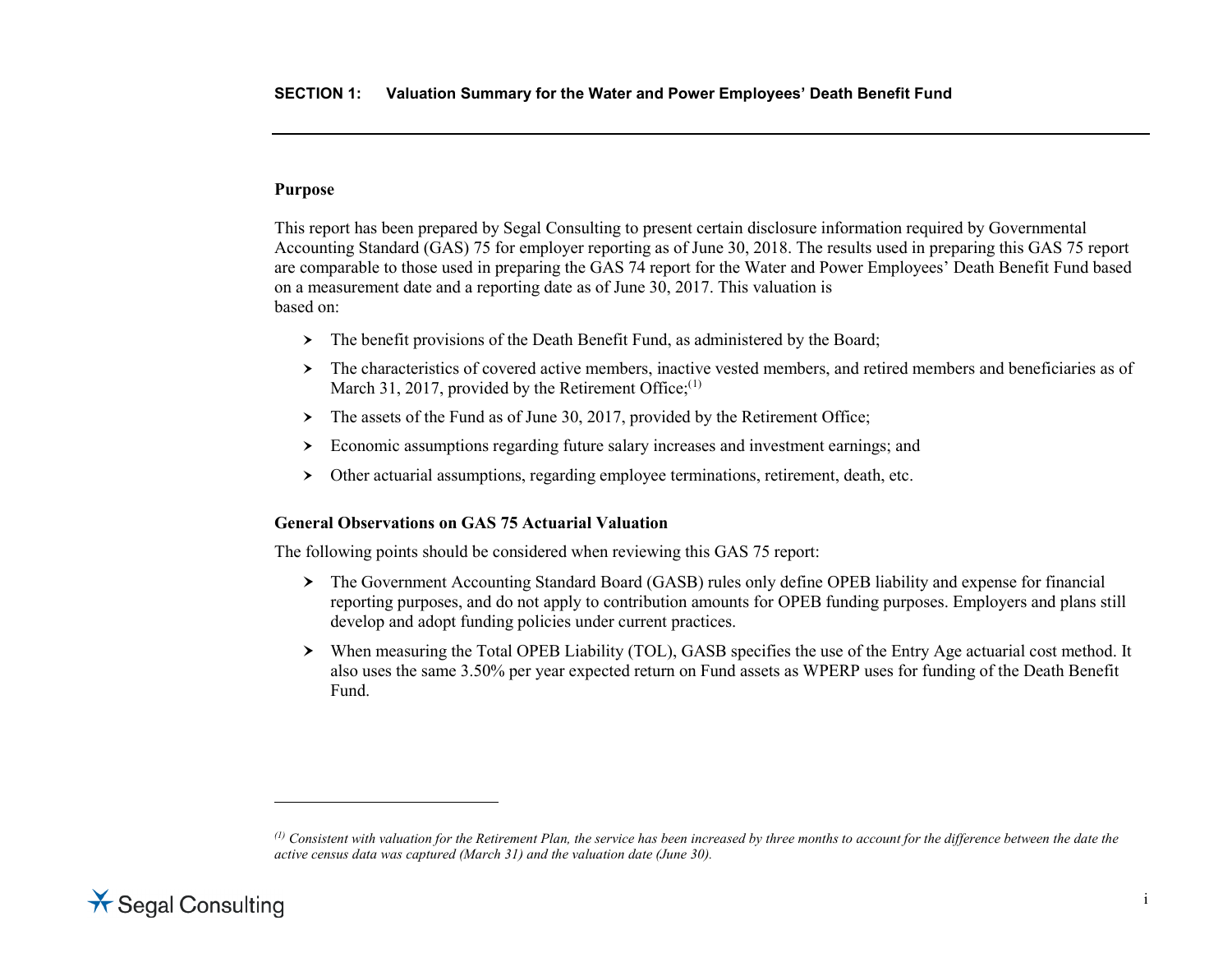- The Net OPEB Liability (NOL) is equal to the difference between the TOL and the Plan's Fiduciary Net Position. The Plan's Fiduciary Net Position is equal to the market value of assets and therefore, the NOL measure is very similar to an Unfunded Actuarial Accrued Liability (UAAL) calculated on a market value basis. The NOL reflects all investment gains and losses as of the measurement date.
- For this report, the reporting date for the employer is June 30, 2018. The NOL was measured as of June 30, 2017, and determined based upon the results of the actuarial valuation as of June 30, 2017. The Plan's Fiduciary Net Position (plan assets) and the TOL were valued as of the measurement date. Consistent with the provisions of GAS 75, the assets and liabilities measured as of June 30, 2017 are not adjusted or rolled forward to the June 30, 2018 reporting date.

# **Significant Issues in Valuation Year**

The following key findings were the result of this actuarial valuation:

- $\geq$  For the June 30, 2017 and 2016 measurements, we used the assumptions and methods consistent with those used by the Retirement Plan, with the exception of a 3.50% discount rate assumption and additional assumptions regarding family composition for the Family Death Benefit and Supplemental Family Death Benefit. The 3.50% discount rate is based on the Death Benefit Fund's current target asset allocation that is virtually all fixed income investments. It reflects expected real returns for that asset class as well as the 3.00% inflation assumption.
- $\geq$  The NOL increased from \$117.7 million as of June 30, 2016 to \$119.2 million as of June 30, 2017 primarily due to the -0.2% return on the market value of assets during 2016/2017 (that was less than the assumed return of 3.50%). Changes in these values during the last fiscal year ending June 30, 2017 can be found in Exhibit 5.
- The discount rate used to determine the TOL and NOL as of June 30, 2017 and 2016 was 3.50%. Details on the derivation of the discount rate as of June 30, 2017 can be found in Exhibit 3 of Section 2. Various other information that is required can be disclosed can be found throughout Exhibit 1 through 13 in Section 2. Summaries of the plan provisions and actuarial assumptions can be found in Section 3.
- $\geq$  The NOL has been allocated based on the projected compensation for each employer category for the fiscal year following the measurement date. LADWP provided us with information that indicates each member's percentage under Water versus Power and we used these percentages to determine each member's allocation between these two employer categories. The NOL allocation can be found in Exhibit 7 in Section 2.
- $\triangleright$  Results shown in this report exclude any employer contributions made after the measurement date of June 30, 2017. The LADWP should consult with their auditors to determine the deferred outflow that should be created for these contributions.

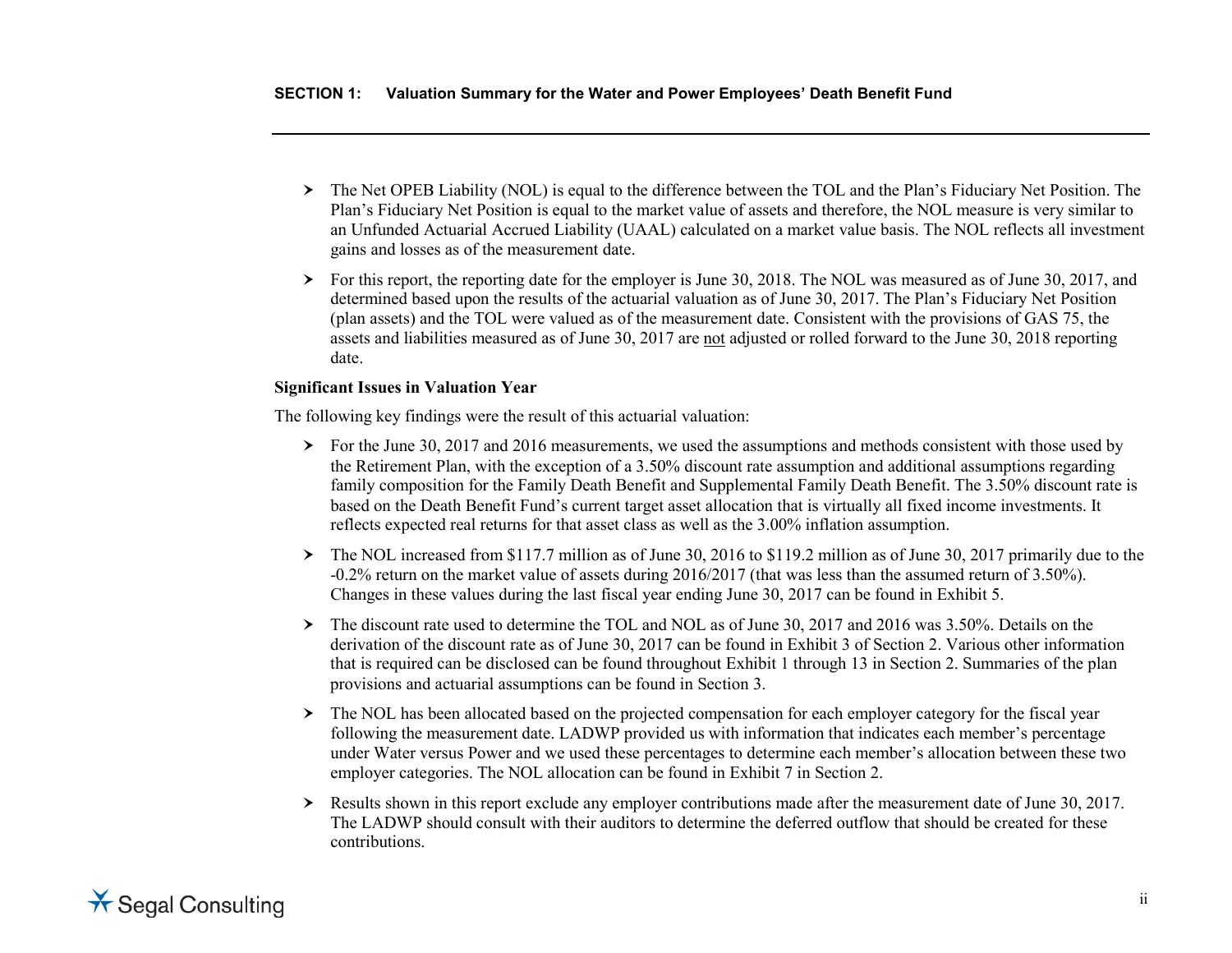| <b>Reporting Date for Employer under GAS 75</b>                                                                                                                                                                                                                                                                                                                                                                                                                                      | June 30, 2018 <sup>(1)</sup> |
|--------------------------------------------------------------------------------------------------------------------------------------------------------------------------------------------------------------------------------------------------------------------------------------------------------------------------------------------------------------------------------------------------------------------------------------------------------------------------------------|------------------------------|
| <b>Measurement Date for Employer under GAS 75</b>                                                                                                                                                                                                                                                                                                                                                                                                                                    | June 30, 2017                |
| Disclosure elements for fiscal year ending June 30:                                                                                                                                                                                                                                                                                                                                                                                                                                  |                              |
| Service $Cost(2)$                                                                                                                                                                                                                                                                                                                                                                                                                                                                    | \$3,656,610                  |
| Total OPEB Liability $(4)$                                                                                                                                                                                                                                                                                                                                                                                                                                                           | 146,808,572                  |
| Plan's Fiduciary Net Position <sup>(3), (4)</sup>                                                                                                                                                                                                                                                                                                                                                                                                                                    | 27,584,134                   |
| Net OPEB Liability <sup>(4)</sup>                                                                                                                                                                                                                                                                                                                                                                                                                                                    | 119,224,438                  |
| <b>OPEB</b> Expense                                                                                                                                                                                                                                                                                                                                                                                                                                                                  | 8,782,037                    |
| Schedule of contributions for fiscal year ending June 30:                                                                                                                                                                                                                                                                                                                                                                                                                            |                              |
| Actuarially determined contributions                                                                                                                                                                                                                                                                                                                                                                                                                                                 | \$7,137,953                  |
| Actual contributions                                                                                                                                                                                                                                                                                                                                                                                                                                                                 | 7,137,953                    |
| Contribution deficiency (excess)                                                                                                                                                                                                                                                                                                                                                                                                                                                     | $\boldsymbol{0}$             |
| Demographic data for plan year ending June 30:                                                                                                                                                                                                                                                                                                                                                                                                                                       |                              |
| Number of beneficiaries <sup><math>(5)</math></sup>                                                                                                                                                                                                                                                                                                                                                                                                                                  | 93                           |
| Number of retired members                                                                                                                                                                                                                                                                                                                                                                                                                                                            | 7.113                        |
| Vested terminated members $(6)$                                                                                                                                                                                                                                                                                                                                                                                                                                                      | 726                          |
| Number of active members <sup><math>(7)</math></sup>                                                                                                                                                                                                                                                                                                                                                                                                                                 | 9,806                        |
| Key assumptions as of June 30:                                                                                                                                                                                                                                                                                                                                                                                                                                                       |                              |
| Discount rate                                                                                                                                                                                                                                                                                                                                                                                                                                                                        | 3.50%                        |
| Inflation rate                                                                                                                                                                                                                                                                                                                                                                                                                                                                       | 3.00%                        |
| Projected salary increases <sup>(8)</sup>                                                                                                                                                                                                                                                                                                                                                                                                                                            | 4.50% to 10.00%              |
| $\overline{^{(1)}}$ The reporting date and measurement date for the plan are June 30, 2017.<br><sup>(2)</sup> The service cost is always based on the previous year's valuation, meaning the June 30, 2017 value is based on the valuation as of June 30, 2016.<br>$^{(3)}$ Based on final audited financial statements as of June 30, 2017.<br><sup>(4)</sup> For informational purposes, the TOL, Plan Fiduciary Net Position and NOL measured as of June 30, 2016 are as follows: |                              |

|                               | June 30, 2016 |
|-------------------------------|---------------|
| Total OPEB Liability          | \$145.899.565 |
| Plan's Fiduciary Net Position | 28.184.759    |
| Net OPEB Liability            | \$117,714,806 |
|                               |               |

*(5) Receiving Family Death or Supplemental Family Death benefits.*

*(6) Includes members receiving Permanent Total Disability (PTD) benefits. Excludes terminated members with less than five years of service who are not eligible for death benefits.*

*(7) For 2017, includes 1,452 active members who have Supplemental Family Death Benefit coverage.*

*(8) Includes inflation at 3.00% per year plus real across-the-board salary increases of 0.50% plus merit and promotional increases that vary by service.*

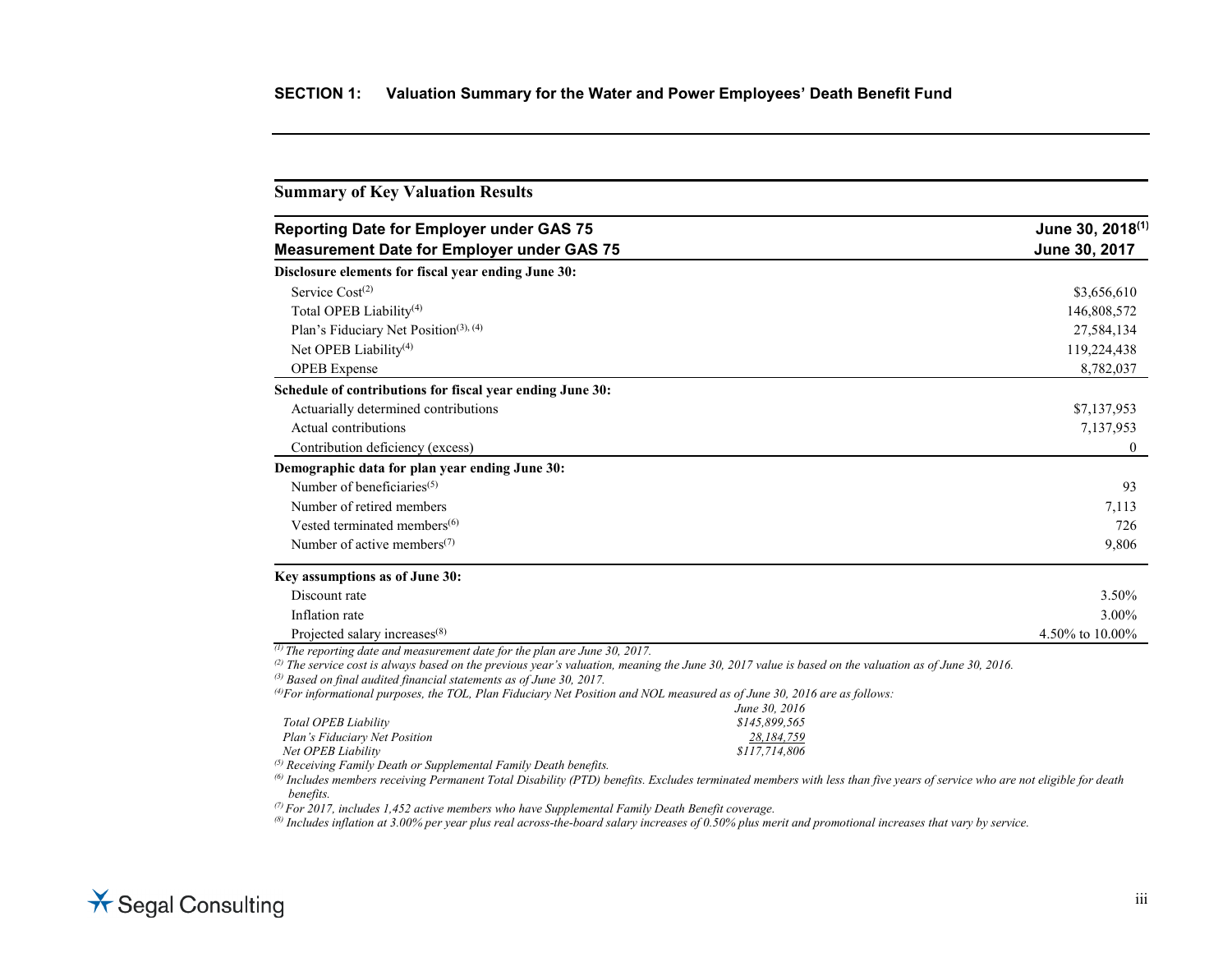#### **Important Information about Actuarial Valuations**

An actuarial valuation is a budgeting tool with respect to the financing of future projected obligations of an OPEB plan. It is an estimated forecast – the actual long-term cost of the plan will be determined by the actual benefits and expenses paid and the actual investment experience of the plan.

In order to prepare an actuarial valuation, Segal Consulting ("Segal") relies on a number of input items. These include:

- **Plan of benefits** Plan provisions define the rules that will be used to determine benefit payments, and those rules, or the interpretation of them, may change over time. It is important to keep Segal informed with respect to plan provisions and administrative procedures, and to review the plan description in this report to confirm that Segal has correctly interpreted the plan of benefits.
- **Participant data** An actuarial valuation for a plan is based on data provided to the actuary by the Retirement Office. Segal does not audit such data for completeness or accuracy, other than reviewing it for obvious inconsistencies compared to prior data and other information that appears unreasonable. It is important for Segal to receive the best possible data and to be informed about any known incomplete or inaccurate data.
- **Assets** This valuation is based on the market value of assets as of the valuation date, as provided by the Retirement Office.
- **Actuarial assumptions** In preparing an actuarial valuation, Segal projects the benefits to be paid to existing plan participants for the rest of their lives and the lives of their beneficiaries. This projection requires actuarial assumptions as to the probability of death, disability, withdrawal, and retirement of each participant for each year. In addition, the benefits projected to be paid for each of those events in each future year reflect actuarial assumptions as to salary increases. The projected benefits are then discounted to a present value, based on the assumed rate of return that is expected to be achieved on the plan's assets. There is a reasonable range for each assumption used in the projection and the results may vary materially based on which assumptions are selected. It is important for any user of an actuarial valuation to understand this concept. Actuarial assumptions are periodically reviewed to ensure that future valuations reflect emerging plan experience. While future changes in actuarial assumptions may have a significant impact on the reported results, that does not mean that the previous assumptions were unreasonable.

The user of Segal's actuarial valuation (or other actuarial calculations) should keep the following in mind:

- $\geq$  The valuation is prepared at the request of LADWP to assist in preparing items related to the Death benefit Fund in their financial report. Segal is not responsible for the use or misuse of its report, particularly by any other party.
- An actuarial valuation is a measurement of the plan's assets and liabilities at a specific date. Accordingly, except where otherwise noted, Segal did not perform an analysis of the potential range of future financial measures. The actual long-term

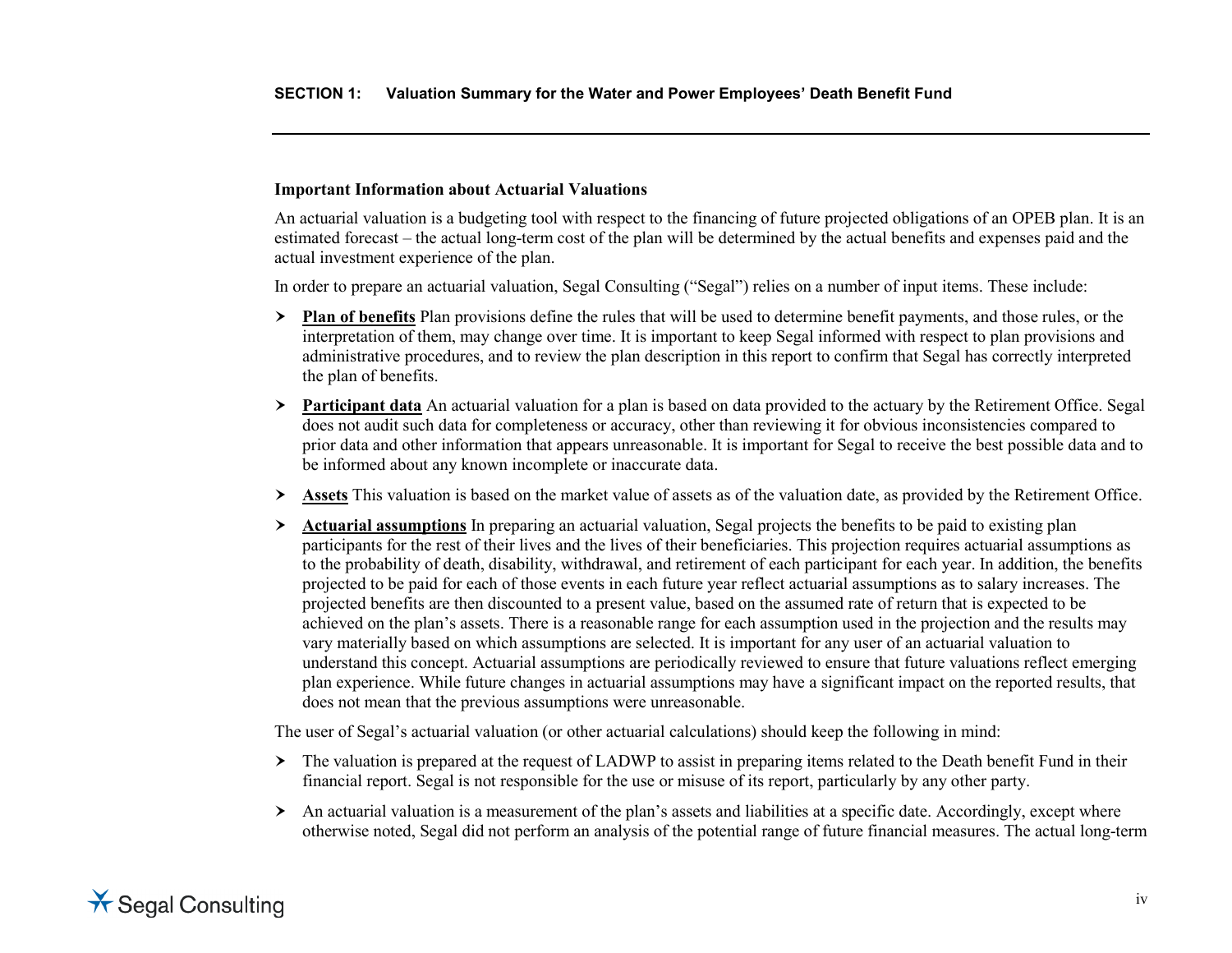cost of the plan will be determined by the actual benefits and expenses paid and the actual investment experience of the plan.

- If LADWP is aware of any event or trend that was not considered in this valuation that may materially change the results of the valuation, Segal should be advised, so that we can evaluate it.
- Segal does not provide investment, legal, accounting, or tax advice. Segal's valuation is based on our understanding of applicable guidance in these areas and of the plan's provisions, but they may be subject to alternative interpretations. LADWP should look to their other advisors for expertise in these areas.

As Segal Consulting has no discretionary authority with respect to the management or assets of WPERP, it is not a fiduciary in its capacity as actuaries and consultants with respect to WPERP.

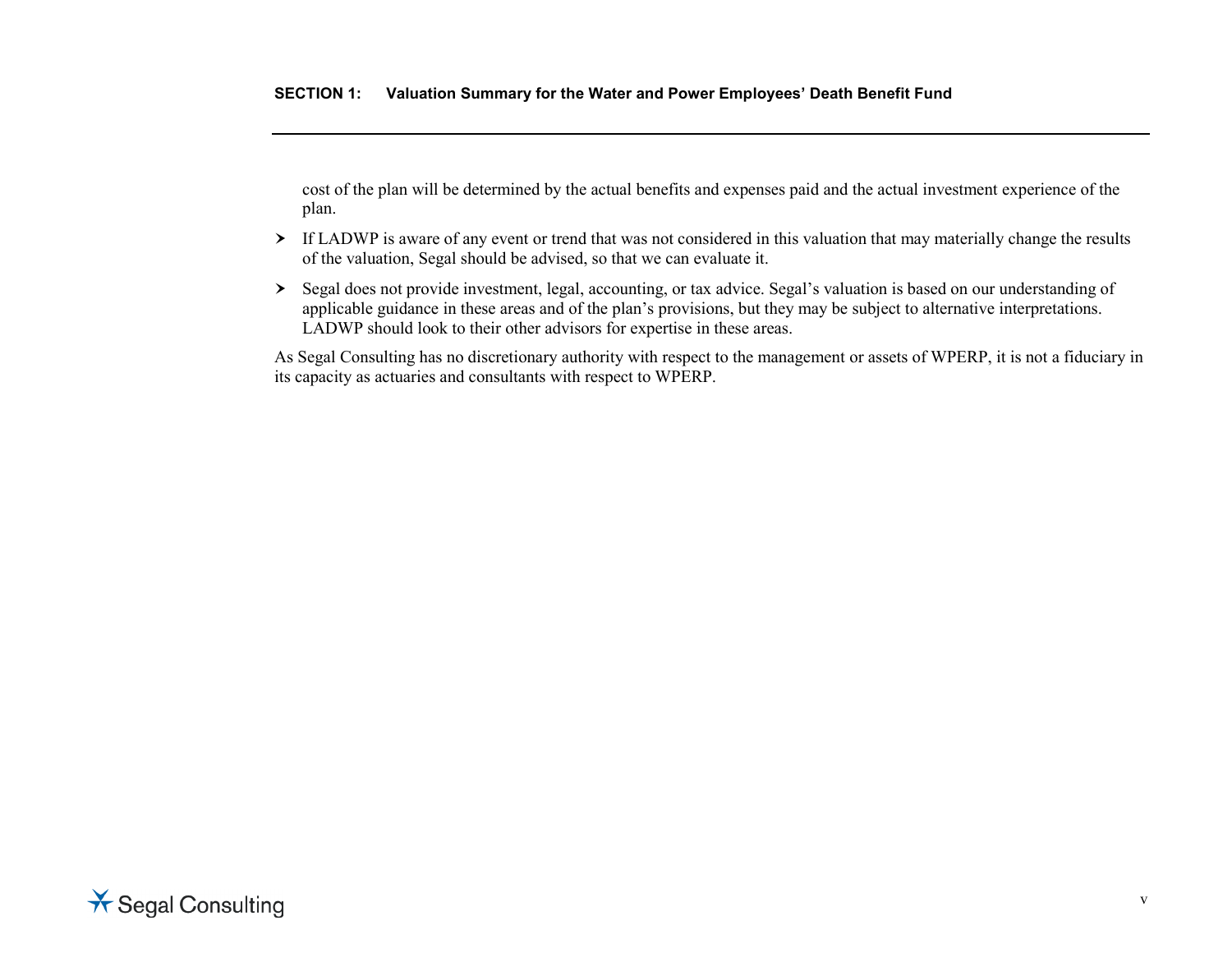**General Information – "Financial Statements", Note Disclosures and Required Supplementary Information for a Single-Employer OPEB Plan**

# **Plan Description**

*Plan administration.* The Water and Power Employees' Retirement Plan of the City of Los Angeles (WPERP) was established by the Los Angeles Department of Water and Power in 1938. WPERP is a single employer public employee retirement system whose main function is to provide retirement benefits to employees of the Los Angeles Department of Water and Power.

Under the provisions of the City Charter, the Board of Administration (the "Board") has the responsibility and authority to administer the Plan and to invest its assets. The Board members serve as trustees and must act in the exclusive interest of the Plan's members and beneficiaries. The Board has seven members: one member of the Board of Water and Power Commissioners, the General Manager, the Chief Accounting Employee, three employee members who are elected for three-year terms by active members of the Plan, and one retiree who is appointed by the Board of Water and Power Commissioners for a three-year term.

*Plan membership.* At June 30, 2017, the members of the Death Benefit Fund consisted of the following:

| Beneficiaries currently receiving benefits from Death Benefit Fund                                                                                                                                                                                                                                                                                                 | 93                                                                                                                                                                                                                                                                                                                            |
|--------------------------------------------------------------------------------------------------------------------------------------------------------------------------------------------------------------------------------------------------------------------------------------------------------------------------------------------------------------------|-------------------------------------------------------------------------------------------------------------------------------------------------------------------------------------------------------------------------------------------------------------------------------------------------------------------------------|
| Retired members currently receiving benefits from Retirement Plan                                                                                                                                                                                                                                                                                                  | 7,113                                                                                                                                                                                                                                                                                                                         |
| Vested terminated members entitled to, but not yet receiving benefits $\alpha$                                                                                                                                                                                                                                                                                     | 726                                                                                                                                                                                                                                                                                                                           |
| Active members                                                                                                                                                                                                                                                                                                                                                     | 9,806                                                                                                                                                                                                                                                                                                                         |
| Total                                                                                                                                                                                                                                                                                                                                                              | 17,738                                                                                                                                                                                                                                                                                                                        |
| $(1)$ $\bf{r}$ $\bf{r}$ $\bf{r}$<br>$\mathbf{I}$ . The $\mathbf{I}$ of $\mathbf{I}$ $\mathbf{I}$ $\mathbf{I}$ $\mathbf{I}$ $\mathbf{I}$ $\mathbf{I}$ $\mathbf{I}$ $\mathbf{I}$ $\mathbf{I}$ $\mathbf{I}$ $\mathbf{I}$ $\mathbf{I}$ $\mathbf{I}$ $\mathbf{I}$ $\mathbf{I}$ $\mathbf{I}$ $\mathbf{I}$ $\mathbf{I}$ $\mathbf{I}$ $\mathbf{I}$ $\mathbf{I}$ $\mathbf{$ | $\cdot$ , $\cdot$ , $\cdot$ , $\cdot$ , $\cdot$ , $\cdot$ , $\cdot$ , $\cdot$ , $\cdot$ , $\cdot$ , $\cdot$ , $\cdot$ , $\cdot$ , $\cdot$ , $\cdot$ , $\cdot$ , $\cdot$ , $\cdot$ , $\cdot$ , $\cdot$ , $\cdot$ , $\cdot$ , $\cdot$ , $\cdot$ , $\cdot$ , $\cdot$ , $\cdot$ , $\cdot$ , $\cdot$ , $\cdot$ , $\cdot$ , $\cdot$ |

*(1) Includes members receiving Permanent Total Disability (PTD) benefits. Excludes terminated members with less than five years of service who are not eligible for death benefits.*

*Benefits provided.* The WPERP Death Benefit Fund pays death benefits to the beneficiaries of eligible employees. Generally, to be eligible for the Family Death Benefit allowance, an employee must be a full member of WPERP and contributing to WPERP at the time of death. If death occurs after retirement, the retired member must be receiving a monthly retirement allowance from WPERP, and had a least five years of Department Service at retirement. The Family Death Benefit program pays a monthly allowance of \$416 to the surviving spouse of a member with minor (or disabled) children plus \$416 for each minor (or disabled) child up to a maximum monthly allowance of \$1,170. In addition, the spouse's portion will not be paid if the spouse is receiving a Survivor's Optional Death Benefit Allowance or an Eligible Spouse Allowance from the Retirement Plan.

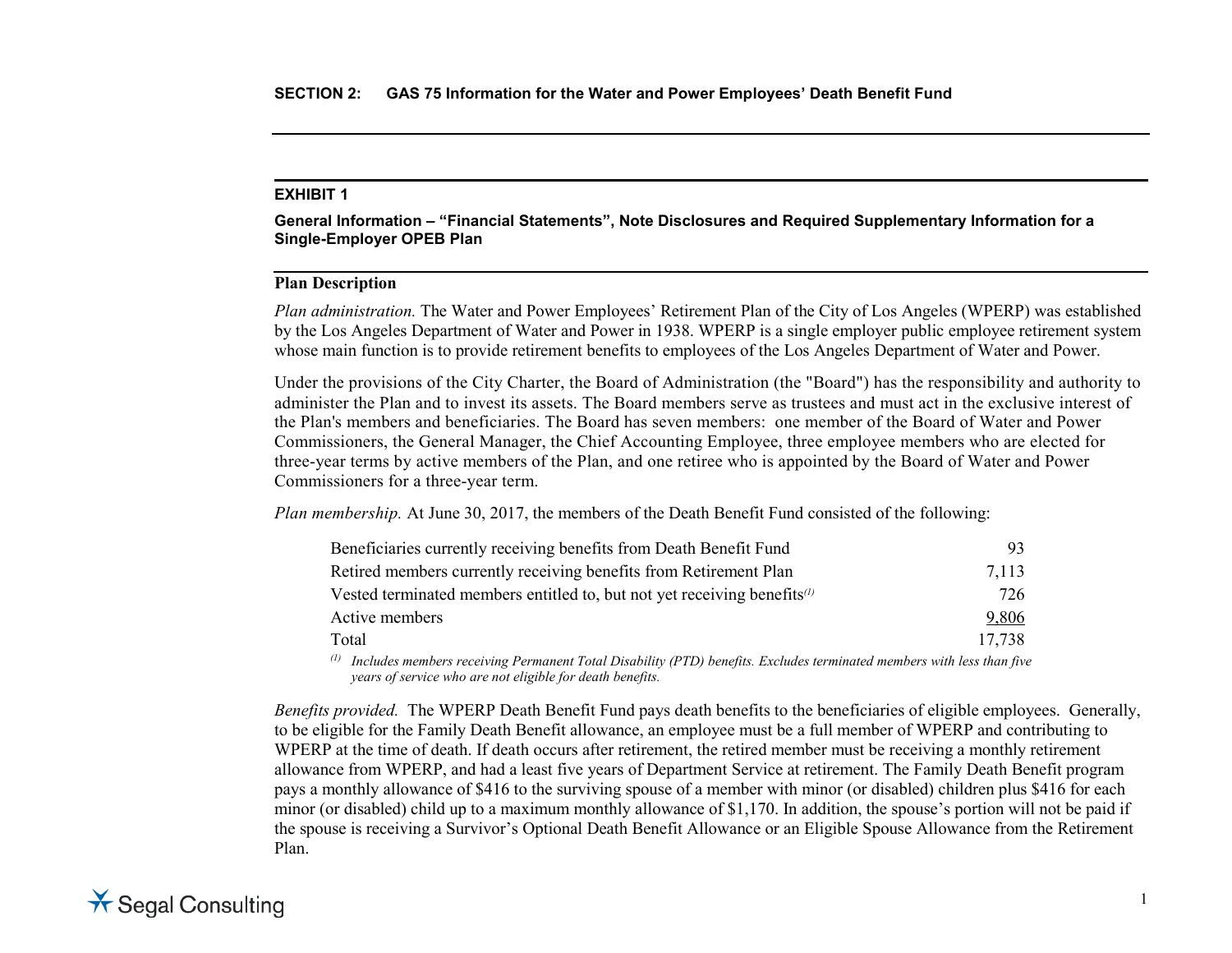The Supplemental Family Death program is similar, but is optional and subject to making additional member contributions. The Supplemental Family Death Benefit program pays a monthly allowance of \$520 for each surviving spouse or child, in addition to the amounts payable from the Family Death Benefit program, subject to a maximum of \$1,066 for the additional benefits.

The Insured Lives Death Benefit Fund for Contributing Members provides death benefits to employees that die while employed by the Department. Generally, to be eligible, an employee must be a full member of WPERP and contributing to WPERP at time of death. The benefit paid from the Death Benefit Fund is a single sum that is equal to the lesser of 14 times the member's monthly compensation with no maximum.

The Insured Lives Death Benefit Fund for Noncontributing Members provides death benefits to employees that were employed by the Department for at least five years and death occurred after retirement. The death benefit is paid in a single sum that is equal to the lesser of 14 times the member's Full Retirement Allowance or \$20,000.

The LADWP contributes to the Death Benefit Fund based upon actuarially determined contribution rates adopted by the Board of Administration. Employer contribution rates are adopted annually based upon recommendations received from WPERP's actuary after the completion of the review of the death benefit fund. The employer and member contribution rates as of June 30, 2017 are as follows:

|                                   |                                                      | Members         |                |
|-----------------------------------|------------------------------------------------------|-----------------|----------------|
|                                   | Department                                           | Active          | Retired        |
| <b>Family Death Benefit</b>       | \$1.62 monthly per active member                     | N/A             | N/A            |
| Supplemental Family Death Benefit | N/A                                                  | \$2.25 biweekly | \$4.90 monthly |
| <b>Insured Lives:</b>             |                                                      |                 |                |
| Contributing                      | \$0.22 per \$100<br>of payroll                       | \$1.00 biweekly | N/A            |
| Noncontributing                   | \$1.05 per \$100<br>of monthly<br>retirement benefit | N/A             | N/A            |

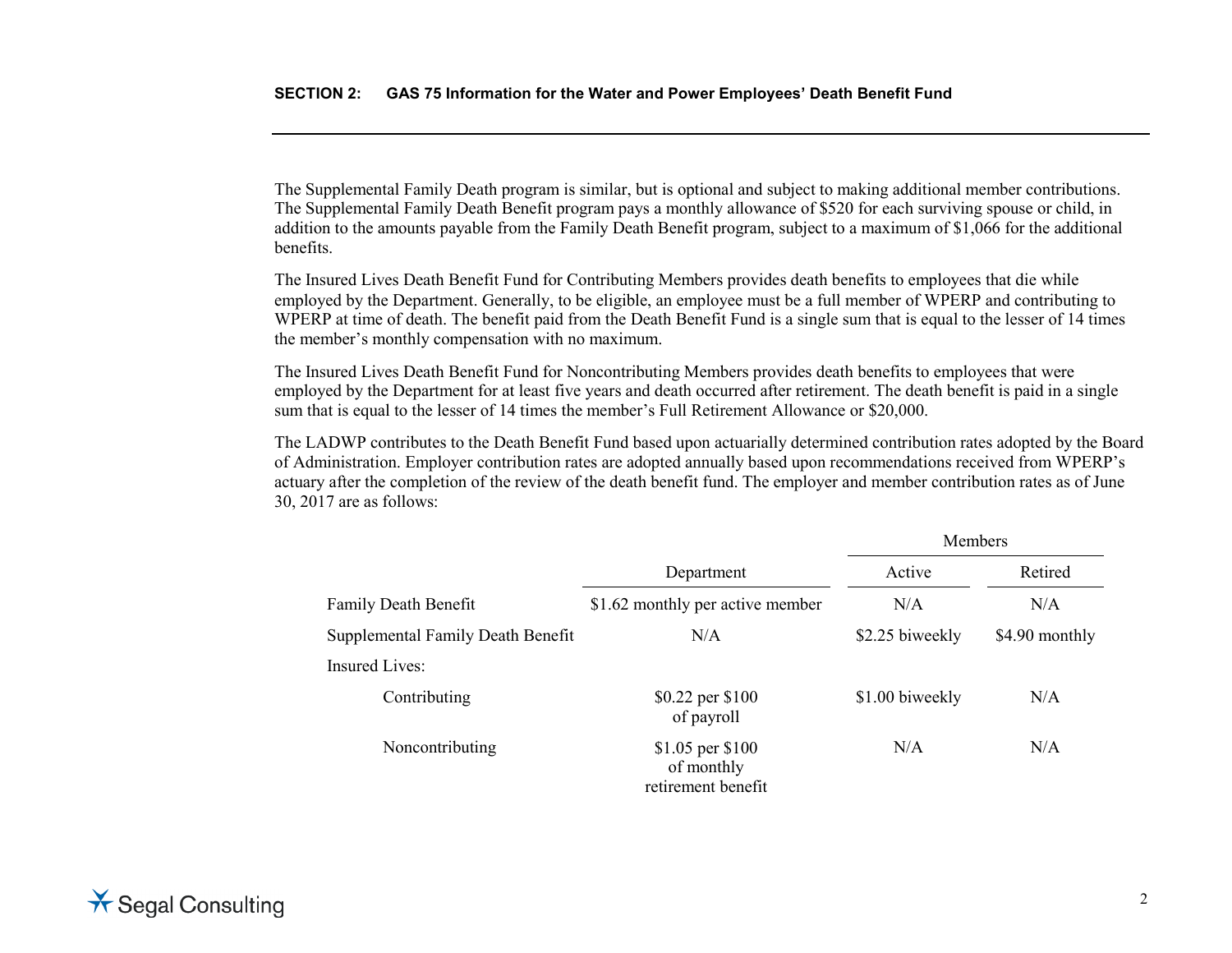# **Net OPEB Liability**

| <b>Reporting Date for Employer under GAS 75</b>                           | June 30, 2018 | June 30, 2017 |
|---------------------------------------------------------------------------|---------------|---------------|
| <b>Measurement Date for Employer under GAS 75</b>                         | June 30, 2017 | June 30, 2016 |
| The components of the Net OPEB Liability are as follows:                  |               |               |
| Total OPEB Liability                                                      | \$146,808,572 | \$145,899,565 |
| Plan's Fiduciary Net Position                                             | $-27,584,134$ | $-28,184,759$ |
| Net OPEB Liability                                                        | \$119,224,438 | \$117,714,806 |
| Plan's Fiduciary Net Position as a Percentage of the Total OPEB Liability | 18.79%        | 19.32%        |

The Net OPEB Liability (NOL) for the plan was measured as of June 30, 2017 and 2016 and determined based on the Plan's Fiduciary Net Position (plan assets) and Total OPEB Liability (TOL) from the actuarial valuations as of June 30, 2017 and 2016, respectively.

*Plan provisions*. The plan provisions used in the measurement of the NOL are the same as those described previously and also shown later in Section 3 of this report.

*Actuarial assumptions.* The TOL as of June 30, 2017 and 2016 was determined by an actuarial valuation as of June 30, 2017 and 2016, respectively. The actuarial assumptions used in the June 30, 2017 and June 30, 2016 valuations were based on the results of an experience study for the period from July 1, 2012 through June 30, 2015. They are the same as the assumptions used in the July 1, 2017 and 2016 funding actuarial valuations for the Retirement Plan, with the exception of a 3.50% investment return assumption and additional assumptions regarding family composition for the Family Death Benefit and Supplemental Family Death Benefit. The assumptions are outlined in Section 3 of this report. In particular, the following assumptions were applied to all periods included in the measurements:

| Price Inflation           | $3.00\%$                                                 |
|---------------------------|----------------------------------------------------------|
| Salary increases          | 4.50% to 10.00%, varying by service, including inflation |
| Investment rate of return | 3.50%, net of investment expense, including inflation    |
| Other assumptions         | Same as those described in Section 3.                    |

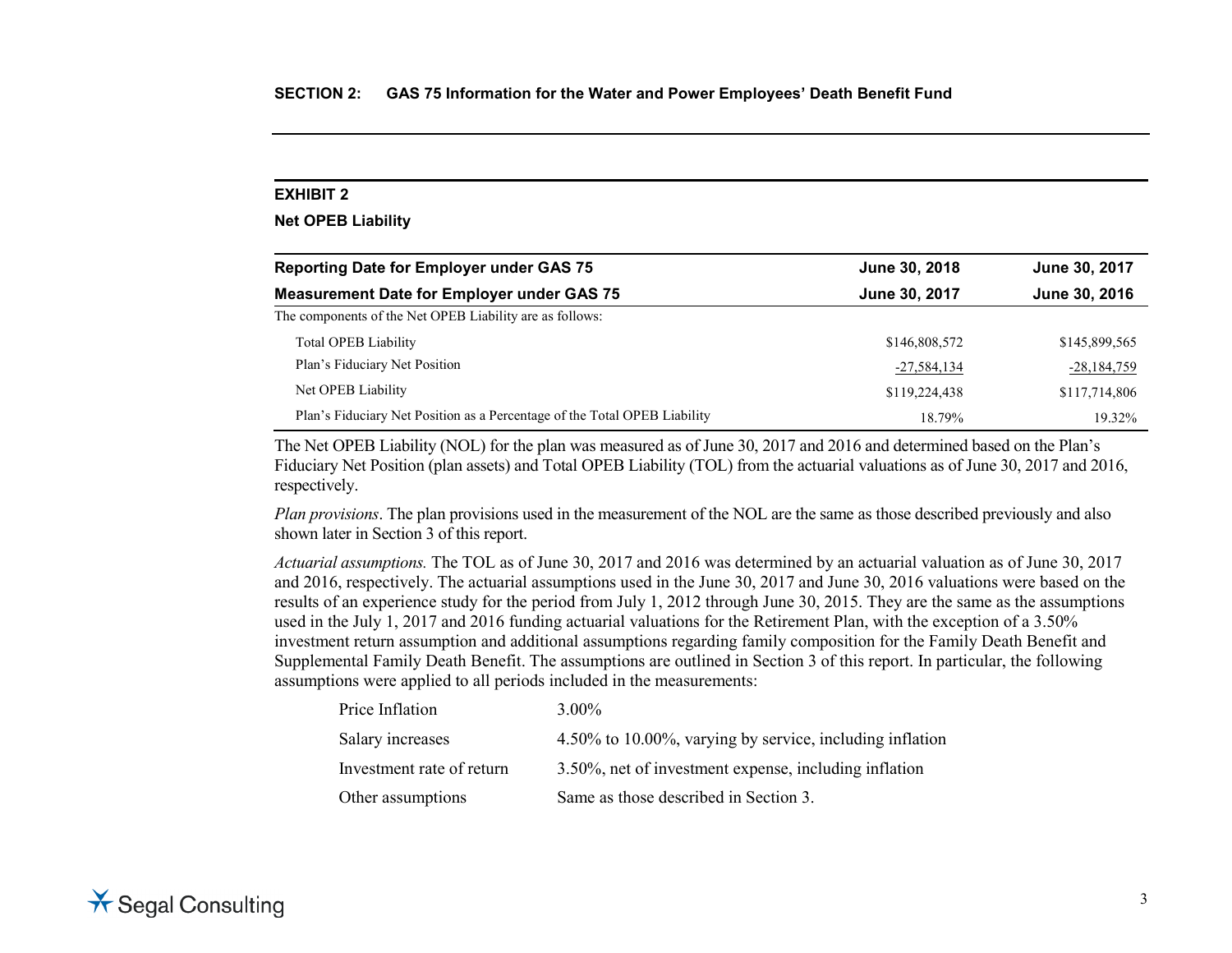#### **Target Asset Allocation**

The long-term expected rate of return on OPEB plan investments was determined using a building-block method in which expected future real rates of return (expected returns, net of inflation) are developed for each major asset class. These returns are combined to produce the long-term expected rate of return by weighting the expected future real rates of return by the target asset allocation percentage, adding expected inflation and subtracting expected investment expenses and a risk margin. The target allocation and projected arithmetic real rates of return for each major asset class, after deducting inflation, but before deducting investment expenses, used in the derivation of the long-term expected investment rate of return assumption are summarized in the following table:

| <b>Asset Class</b>        | <b>Target Allocation</b> | Long-Term<br><b>Expected Arithmetic</b><br><b>Real Rate of Return</b> |
|---------------------------|--------------------------|-----------------------------------------------------------------------|
| Fixed Income              | 96%                      | $0.82\%$                                                              |
| Cash and Cash Equivalents | 4%                       | $-0.46%$                                                              |
| Total                     | 100%                     |                                                                       |

*Discount rate.* The discount rate used to measure the Total OPEB Liability (TOL) was 3.50% as of June 30, 2017. A "crossover test" was not explicitly performed, since the municipal bond rate as of June 30, 2017 was 3.58%. That municipal bond rate was virtually the same as (and was actually higher than) the 3.50% long-term expected rate of return on OPEB plan investments. Therefore, the long-term expected rate of return on OPEB plan investments was applied to all periods of projected benefit payments to determine the TOL as of June 30, 2017.

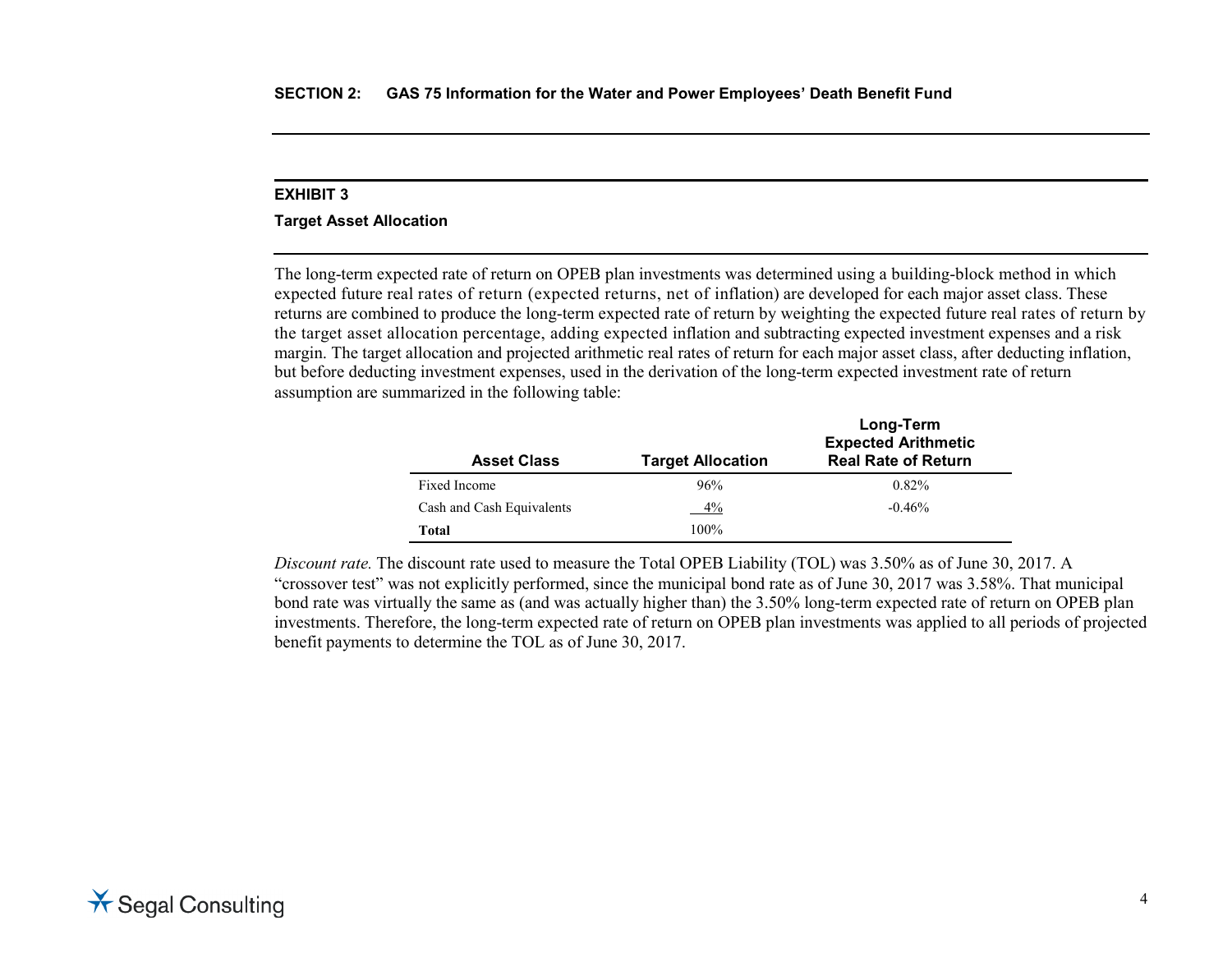# **Discount Rate Sensitivity**

*Sensitivity of the Net OPEB Liability to changes in the discount rate.* The following presents the Net OPEB Liability (NOL) of the Plan as of June 30, 2017, calculated using the discount rate of 3.50%, as well as what the Plan's NOL would be if it were calculated using a discount rate that is 1-percentage-point lower (3.50%) or 1-percentage-point higher (4.50%) than the current rate:

| <b>Net OPEB Liability</b>         | 1% Decrease<br>$(2.50\%)$ | <b>Current Discount</b><br>Rate (3.50%) | 1% Increase<br>$(4.50\%)$ |
|-----------------------------------|---------------------------|-----------------------------------------|---------------------------|
| Water                             | \$44,686,109              | \$37,851,746                            | \$32,383,423              |
| Power                             | 96,065,028                | 81,372,692                              | 69,617,036                |
| Total for all Employer Categories | \$140,751,137             | \$119,224,438                           | 102,000,459               |

Since there is no trend rate assumption used in valuing these benefits, the NOL is unaffected by any changes in trend rates.

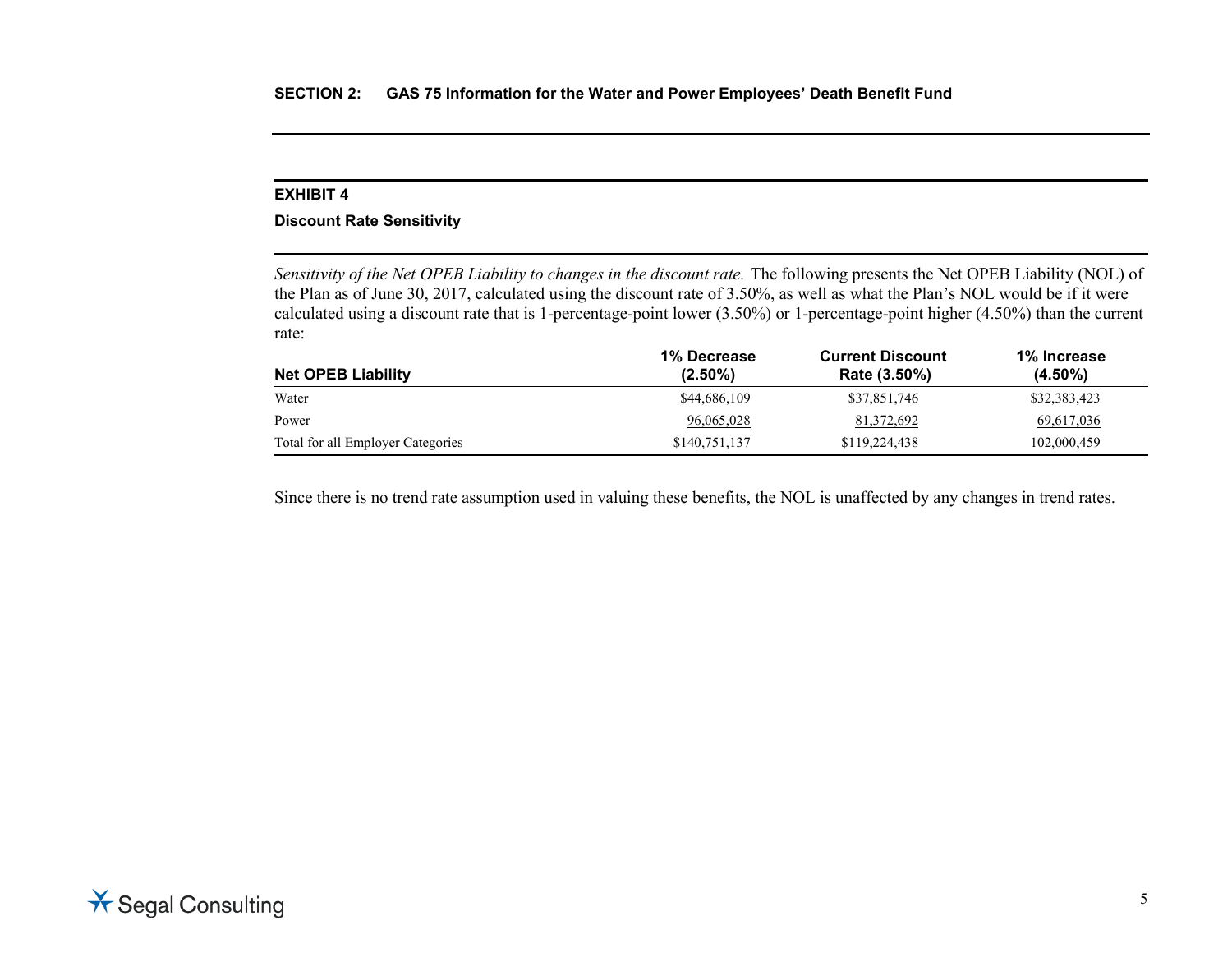**Schedule of Changes in Net OPEB Liability – Last Fiscal Year**

| Reporting Date for Employer under GAS 75<br><b>Measurement Date for Employer under GAS 75</b> |                                                                                        | June 30, 2018<br>June 30, 2017 |
|-----------------------------------------------------------------------------------------------|----------------------------------------------------------------------------------------|--------------------------------|
|                                                                                               | <b>Total OPEB Liability</b>                                                            |                                |
|                                                                                               | Service Cost                                                                           | 3,656,610                      |
| 2.                                                                                            | Interest                                                                               | 5,095,026                      |
| 3.                                                                                            | Change of benefit terms                                                                | 0                              |
| 4.                                                                                            | Differences between expected and actual experience                                     | 125,381                        |
| 5.                                                                                            | Changes of assumptions                                                                 | $\Omega$                       |
| 6.                                                                                            | Benefit payments                                                                       | $-7,968,010$                   |
| 7.                                                                                            | Net change in Total OPEB Liability                                                     | \$909,007                      |
| 8.                                                                                            | Total OPEB Liability – beginning                                                       | \$145,899,565                  |
| 9.                                                                                            | Total OPEB Liability – ending $(7) + (8)$                                              | \$146,808,572                  |
|                                                                                               | Plan's fiduciary net position                                                          |                                |
| 10.                                                                                           | Contributions – employer $(1)$                                                         | \$8,206,607                    |
|                                                                                               | Contributions – employee                                                               | 336,630                        |
| 12.                                                                                           | Net investment income                                                                  | $-56,662$                      |
| 13.                                                                                           | Benefit payments                                                                       | $-7,968,010$                   |
| 14.                                                                                           | Administrative expense                                                                 | $-1,119,190$                   |
| 15.                                                                                           | Other                                                                                  |                                |
| 16.                                                                                           | Net change in Plan's Fiduciary Net Position                                            | $-$ \$600,625                  |
| 17.                                                                                           | Plan's Fiduciary Net Position - beginning                                              | \$28,184,759                   |
| 18.                                                                                           | Plan's Fiduciary Net Position – ending $(16) + (17)$                                   | \$27,584,134                   |
|                                                                                               | 19. Net OPEB Liability – ending $(9) - (18)$                                           | \$119,224,438                  |
| <b>20.</b>                                                                                    | Plan's fiduciary net position as a percentage of the Total OPEB Liability $(18) / (9)$ | 18.79%                         |
| 21.                                                                                           | Covered payroll                                                                        | \$892,332,196                  |
|                                                                                               | Plan Net OPEB Liability as percentage of covered payroll $(19) / (21)$                 | 13.36%                         |

*(1) Includes employer contributions for administrative expenses of \$1,068,654.*

#### **Notes to Schedule:**

*Benefit changes:* None

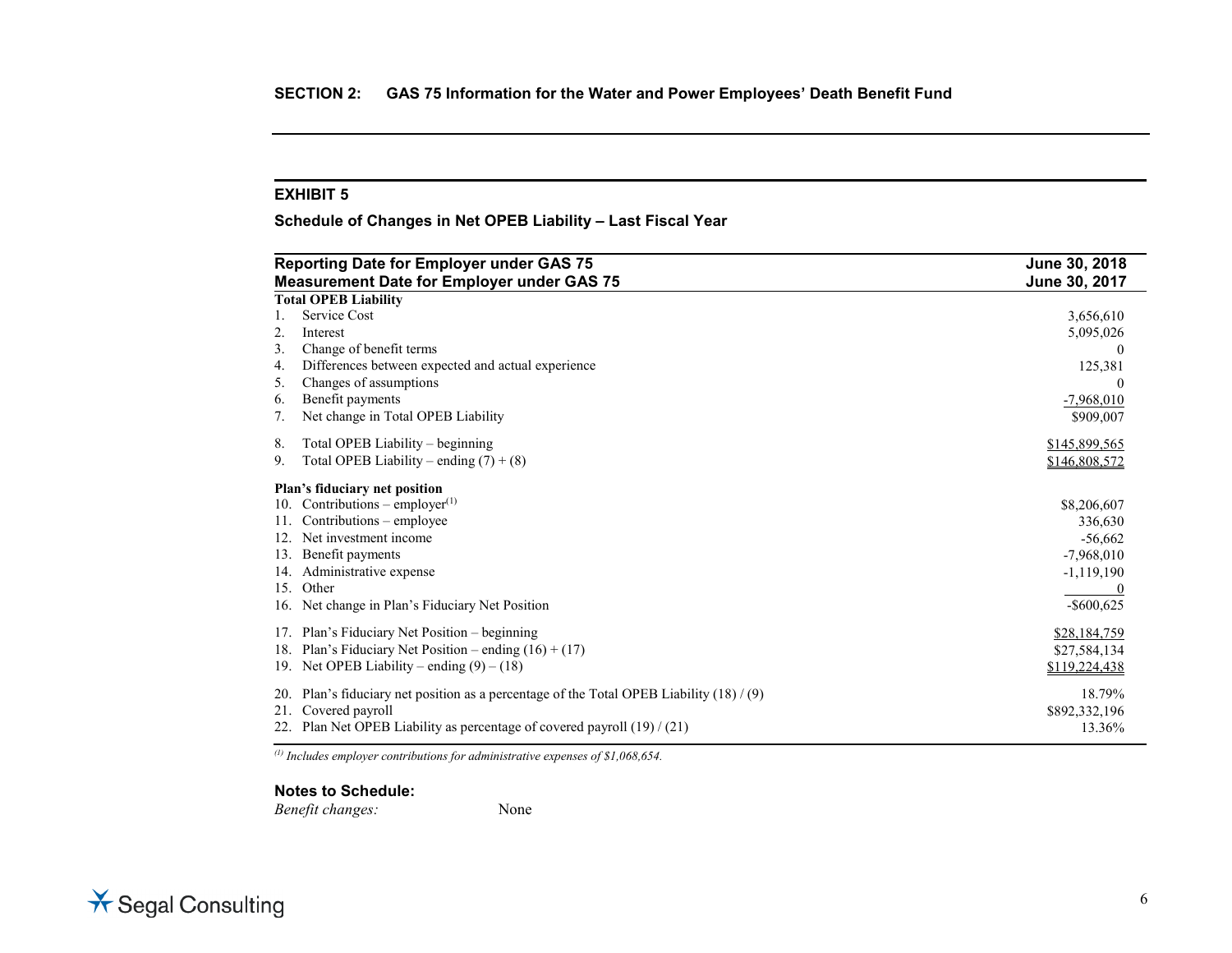**Schedule of Employer Contributions – Last Two Fiscal Years**

| <b>Year Ended</b><br><b>June 30,</b> | <b>Actuarially</b><br><b>Determined</b><br>Contributions* | <b>Contributions in</b><br><b>Relation to the</b><br><b>Actuarially</b><br><b>Determined</b><br>Contributions* | <b>Contribution</b><br><b>Deficiency (Excess)</b> | <b>Covered Payroll</b> | <b>Contributions as</b><br>a Percentage of<br><b>Covered Payroll</b> |
|--------------------------------------|-----------------------------------------------------------|----------------------------------------------------------------------------------------------------------------|---------------------------------------------------|------------------------|----------------------------------------------------------------------|
| 2016                                 | \$7,206,780                                               | \$7,206,780                                                                                                    | \$0                                               | \$861,818,854          | 0.84%                                                                |
| 2017                                 | 7.137.953                                                 | 7,137,953                                                                                                      |                                                   | 892, 332, 196          | $0.80\%$                                                             |

*\* Excludes employer contributions towards administrative expenses.*

*See accompanying notes to this schedule on next page.*

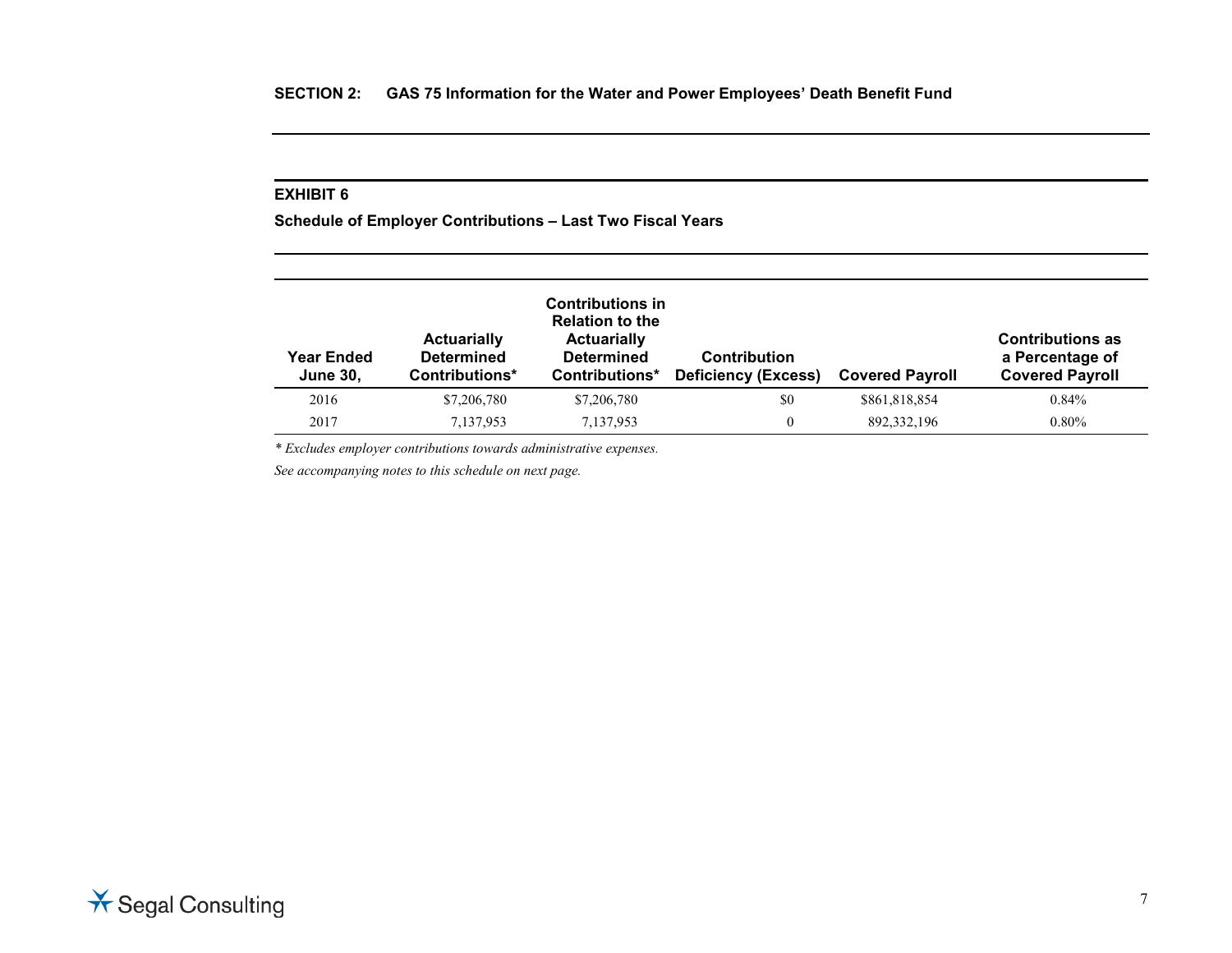| of the fiscal year in which contributions are reported                                                                                                                                | Actuarially determined contribution rates are calculated as of June 30, one year prior to the end               |  |
|---------------------------------------------------------------------------------------------------------------------------------------------------------------------------------------|-----------------------------------------------------------------------------------------------------------------|--|
| Pay as you go, subject to modifications by the Board's funding policy                                                                                                                 |                                                                                                                 |  |
| Varies by component of the Death Benefit Fund as follows:                                                                                                                             |                                                                                                                 |  |
| Family Death Benefit: Recommend a contribution rate that maintains assets at a target level<br>equal to the reserve for benefits granted plus an additional 20%                       |                                                                                                                 |  |
| Supplemental Family Death Benefit: Established once stable annual costs are achieved.                                                                                                 |                                                                                                                 |  |
| Insured Lives Death Benefit (Both): Recommend a contribution rate that maintains the general<br>reserve at a target level of the average of the benefits paid for the last five years |                                                                                                                 |  |
| Total market value of the Death Benefit Fund at valuation date.                                                                                                                       |                                                                                                                 |  |
| June 30, 2017                                                                                                                                                                         | June 30, 2016                                                                                                   |  |
|                                                                                                                                                                                       |                                                                                                                 |  |
| 3.50%, net of investment expenses<br>$3.00\%$<br>$0.50\%$<br>4.50% to 10.00%<br>Same as those described in Section 3.                                                                 | 3.50%, net of investment expenses<br>3.00%<br>0.50%<br>4.50% to 10.00%<br>Same as those described in Section 3. |  |
|                                                                                                                                                                                       |                                                                                                                 |  |

*\* Includes inflation at 3.00% plus real across-the-board salary increases of 0.50% plus merit and promotional increases that vary by service as of June 30, 2017 and 2016 respectively.*

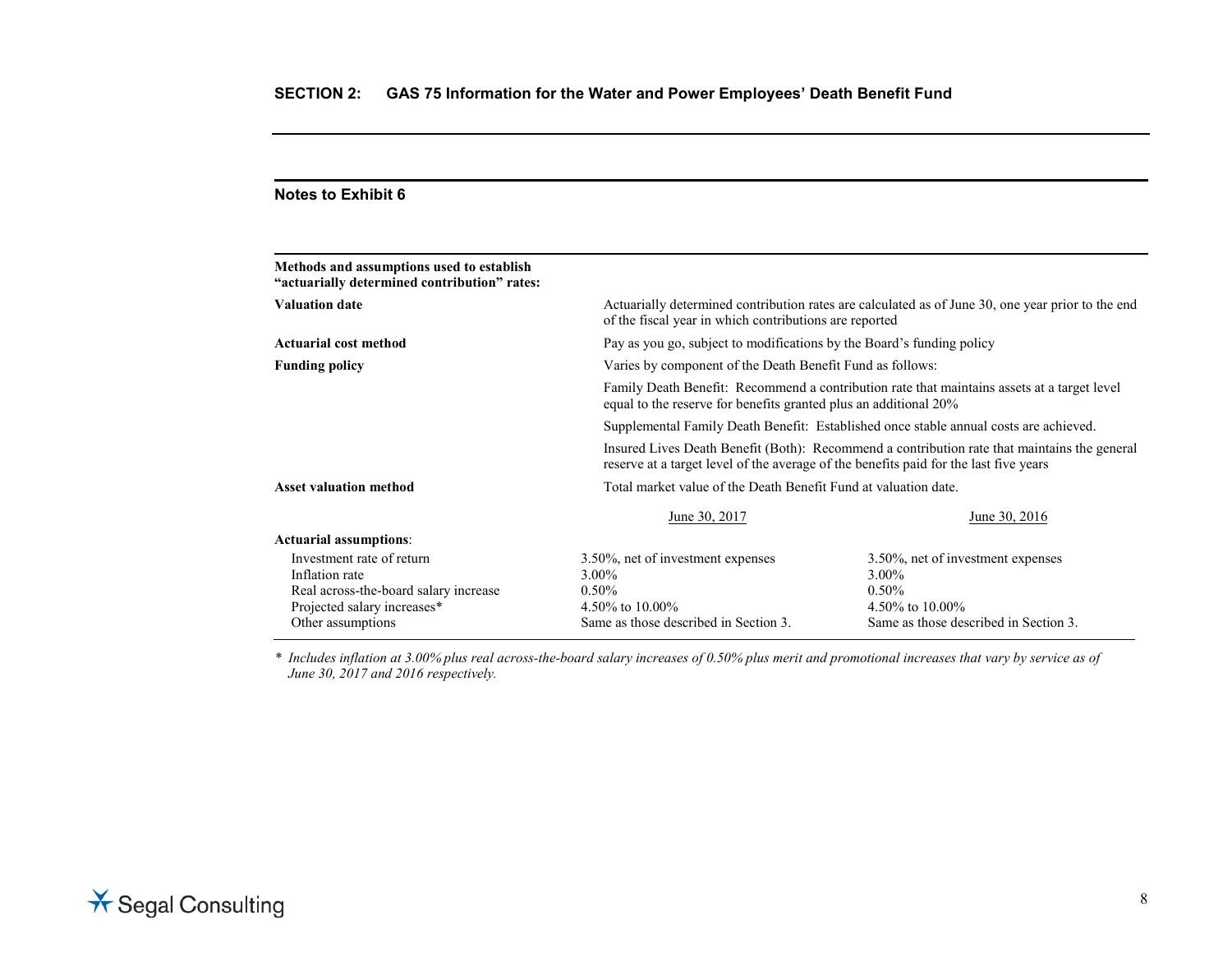**Determination of Proportionate Share**

| <b>Projected Compensation by Employer Category</b><br>July 1, 2017 to June 30, 2018 |               |          |  |
|-------------------------------------------------------------------------------------|---------------|----------|--|
| Projected<br>Percentage <sup>(1)</sup><br>Compensation<br><b>Employer Category</b>  |               |          |  |
| Water                                                                               | \$314,884,513 | 31.748%  |  |
| Power                                                                               | 676,930,481   | 68.252%  |  |
| Total for all Employer Categories                                                   | \$991,814,994 | 100.000% |  |

 $<sup>(1)</sup>$  The unrounded percentages are used in the allocation of the NOL amongst employer categories.</sup>

**Allocation of June 30, 2017 Net OPEB Liability**

| <b>Employer Category</b>          | <b>NOL</b>    | Percentage |
|-----------------------------------|---------------|------------|
| Water                             | \$37,851,746  | 31.748%    |
| Power                             | 81,372,692    | 68.252%    |
| Total for all Employer Categories | \$119,224,438 | 100.000%   |

#### **Notes:**

- 1. Based on the July 1, 2017 through June 30, 2018 projected compensation allocated using employer category codes provided by DWP. Projected July 1, 2017 through June 30, 2018 compensation information is from the July 1, 2017 actuarial valuation for the Retirement Plan.
- 2. The Net OPEB Liability (NOL) is the Total OPEB Liability (TOL) minus the Plan's Fiduciary Net Position (plan assets).
- 3. The NOL is allocated based on the projected compensation from each employer category. The steps used for the allocation are as follows:
	- First calculate the ratio of the projected compensation from the employer category to the total projected compensation.
	- Then multiply this ratio by the NOL to determine the employer category's proportionate share of the NOL.

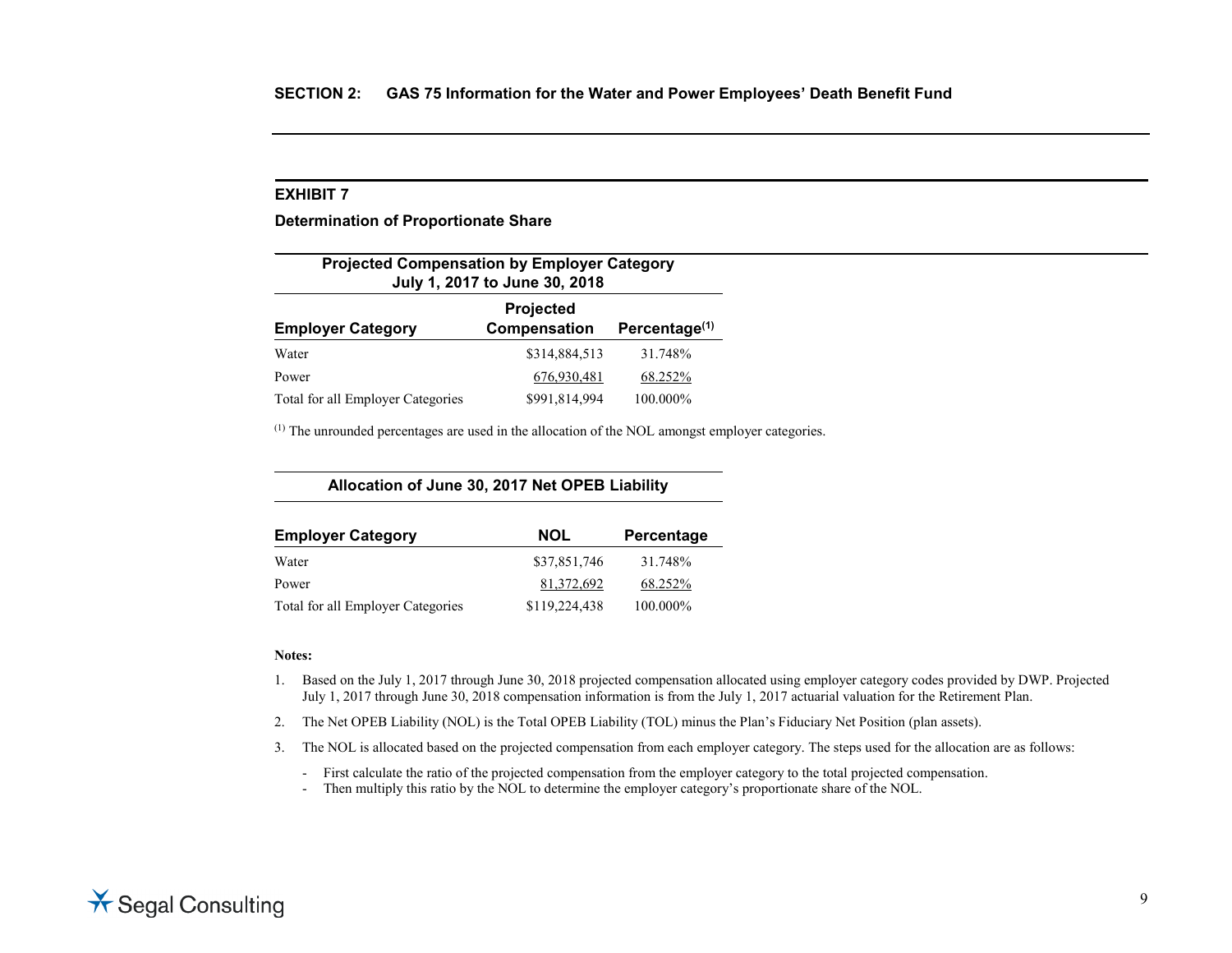#### **EXHIBIT 7 (continued)**

**Determination of Proportionate Share**

| <b>Projected Compensation by Employer Category</b><br>July 1, 2016 to June 30, 2017 |                           |                           |  |
|-------------------------------------------------------------------------------------|---------------------------|---------------------------|--|
| <b>Employer Category</b>                                                            | Projected<br>Compensation | Percentage <sup>(1)</sup> |  |
| Water                                                                               | \$296,241,656             | 31.892%                   |  |
| Power                                                                               | 632,647,024               | 68.108%                   |  |
| Total for all Employer Categories                                                   | \$928,888,680             | 100.000%                  |  |

 $<sup>(1)</sup>$  The unrounded percentages are used in the allocation of the NOL amongst employer categories.</sup>

**Allocation of June 30, 2016 Net OPEB Liability**

| <b>Employer Category</b>          | <b>NOL</b>    | Percentage |
|-----------------------------------|---------------|------------|
| Water                             | \$37,541,667  | 31.892%    |
| Power                             | 80,173,139    | 68.108%    |
| Total for all Employer Categories | \$117,714,806 | 100.000%   |

#### **Notes:**

- 1. Based on the July 1, 2016 through June 30, 2017 projected compensation allocated using employer category codes provided by DWP. Projected July 1, 2016 through June 30, 2017 compensation information is from the July 1, 2016 actuarial valuation for the Retirement Plan.
- 2. The Net OPEB Liability (NOL) is the Total OPEB Liability (TOL) minus the Plan's Fiduciary Net Position (plan assets).
- 3. The NOL is allocated based on the projected compensation from each employer category. The steps used for the allocation are as follows:
	- First calculate the ratio of the projected compensation from the employer category to the total projected compensation.
	- Then multiply this ratio by the NOL to determine the employer category's proportionate share of the NOL.

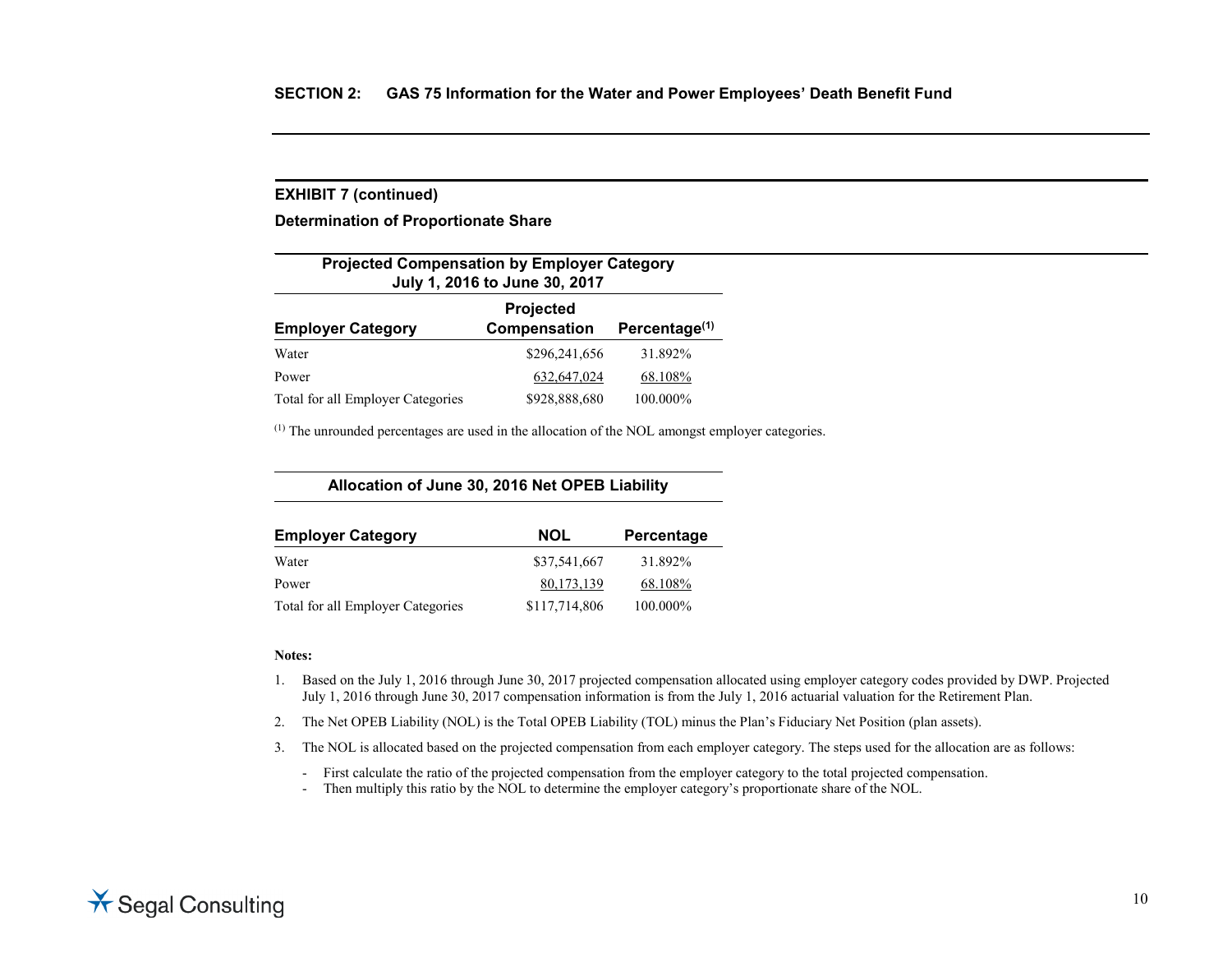#### **EXHIBIT 7 (continued)**

**Determination of Proportionate Share**

#### **Notes:**

For purposes of the above results in this exhibit, the reporting date for the employer under GAS 75 is June 30, 2018 and June 30, 2017, respectively. The reporting date and measurement date for the plan under GAS 74 are June 30, 2017 and June 30, 2016, respectively. Consistent with the provisions of GAS 75, the assets and liabilities measured as of June 30, 2017 and June 30, 2016 are not adjusted or rolled forward to the June 30, 2018 and June 30, 2017 reporting dates. Other results, such as the total deferred inflows and outflows would also be allocated based on the same proportionate shares determined above.

The following items are allocated based on the corresponding proportionate share shown above.

- 1) Net OPEB Liability
- 2) Service Cost
- 3) Interest on the Total OPEB Liability
- 4) Current-period benefit changes
- 5) Expensed portion of current-period difference between expected and actual experience in the Total OPEB Liability
- 6) Expensed portion of current-period changes of assumptions or other inputs
- 7) Member contributions
- 8) Projected earnings on plan investments
- 9) Expensed portion of current-period differences between actual and projected earnings on plan investments
- 10) Administrative expense
- 11) Recognition of beginning of year deferred outflows of resources as OPEB expense
- 12) Recognition of beginning of year deferred inflows of resources as OPEB expense

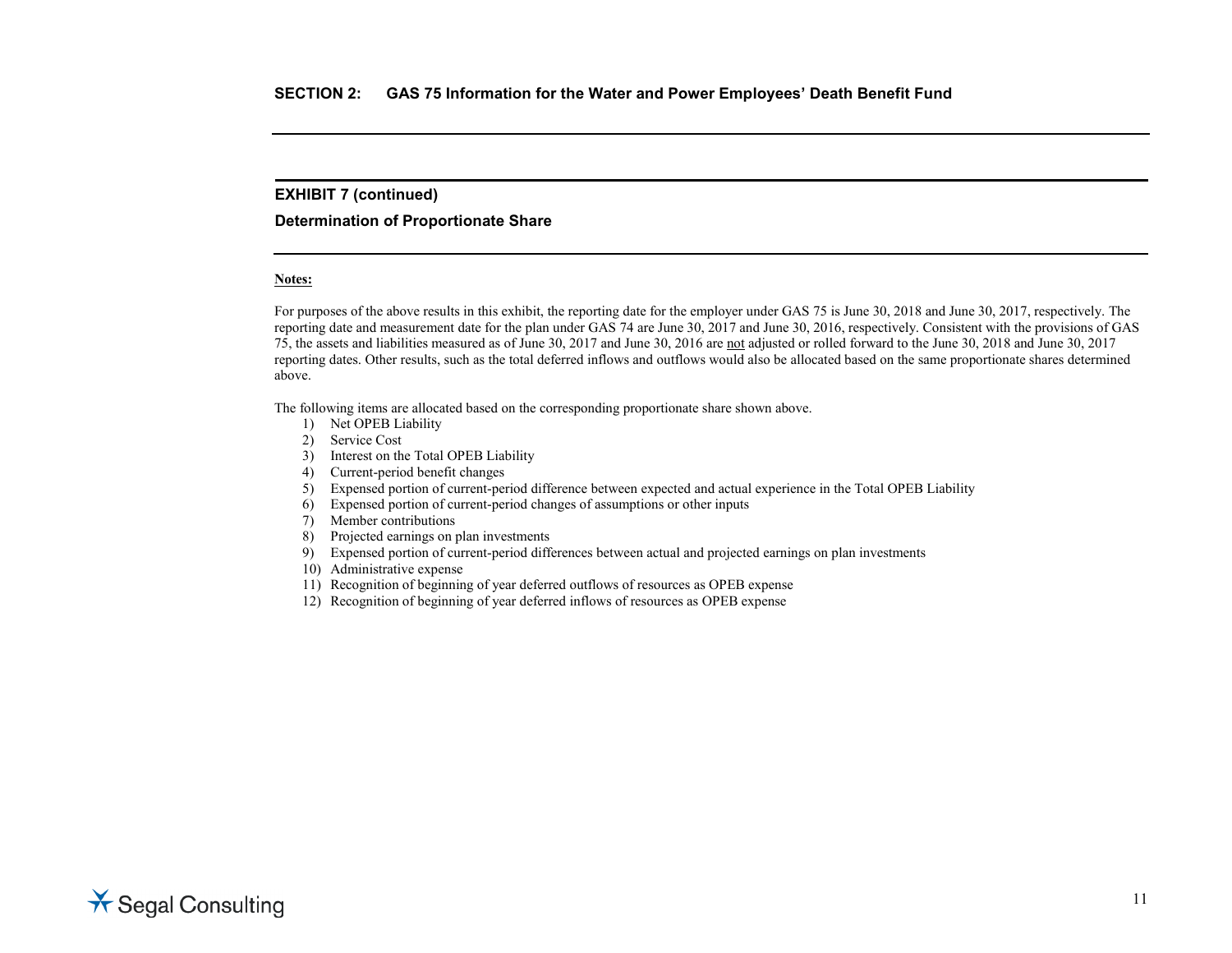**OPEB Expense – Total for all Employer Categories**

|     | <b>Reporting Date for Employer under GAS 75</b>                                             | June 30, 2018    |
|-----|---------------------------------------------------------------------------------------------|------------------|
|     | <b>Measurement Date for Employer under GAS 75</b>                                           | June 30, 2017    |
|     | <b>Components of OPEB Expense</b>                                                           |                  |
|     | Service cost                                                                                | \$3,656,610      |
| 2.  | Interest on the Total OPEB Liability                                                        | 5,095,026        |
| 3.  | Expensed portion of current-period changes in proportion and differences between employer   |                  |
|     | category's contributions and proportionate share of contributions                           | $\bf{0}$         |
| 4.  | Current-period benefit changes                                                              | $\mathbf{0}$     |
| 5.  | Expensed portion of current-period difference between expected and actual experience in the |                  |
|     | <b>Total OPEB Liability</b>                                                                 | 18,066           |
| 6.  | Expensed portion of current-period changes of assumptions or other inputs                   | $\theta$         |
| 7.  | Member contributions                                                                        | (336, 630)       |
| 8.  | Projected earnings on plan investments                                                      | (976, 947)       |
| 9.  | Expensed portion of current-period differences between actual and projected earnings on     |                  |
|     | plan investments                                                                            | 206,722          |
| 10. | Administrative expense                                                                      | 1,119,190        |
| 11. | Other                                                                                       | $\theta$         |
| 12. | Recognition of beginning of year deferred outflows of resources as OPEB expense             | $\boldsymbol{0}$ |
| 13. | Recognition of beginning of year deferred inflows of resources as OPEB expense              | $\Omega$         |
|     | 14. Net amortization of deferred amounts from changes in proportion and differences between |                  |
|     | employer category's contributions and proportionate share of contributions                  | $\Omega$         |
|     | <b>OPEB</b> Expense                                                                         | \$8,782,037      |

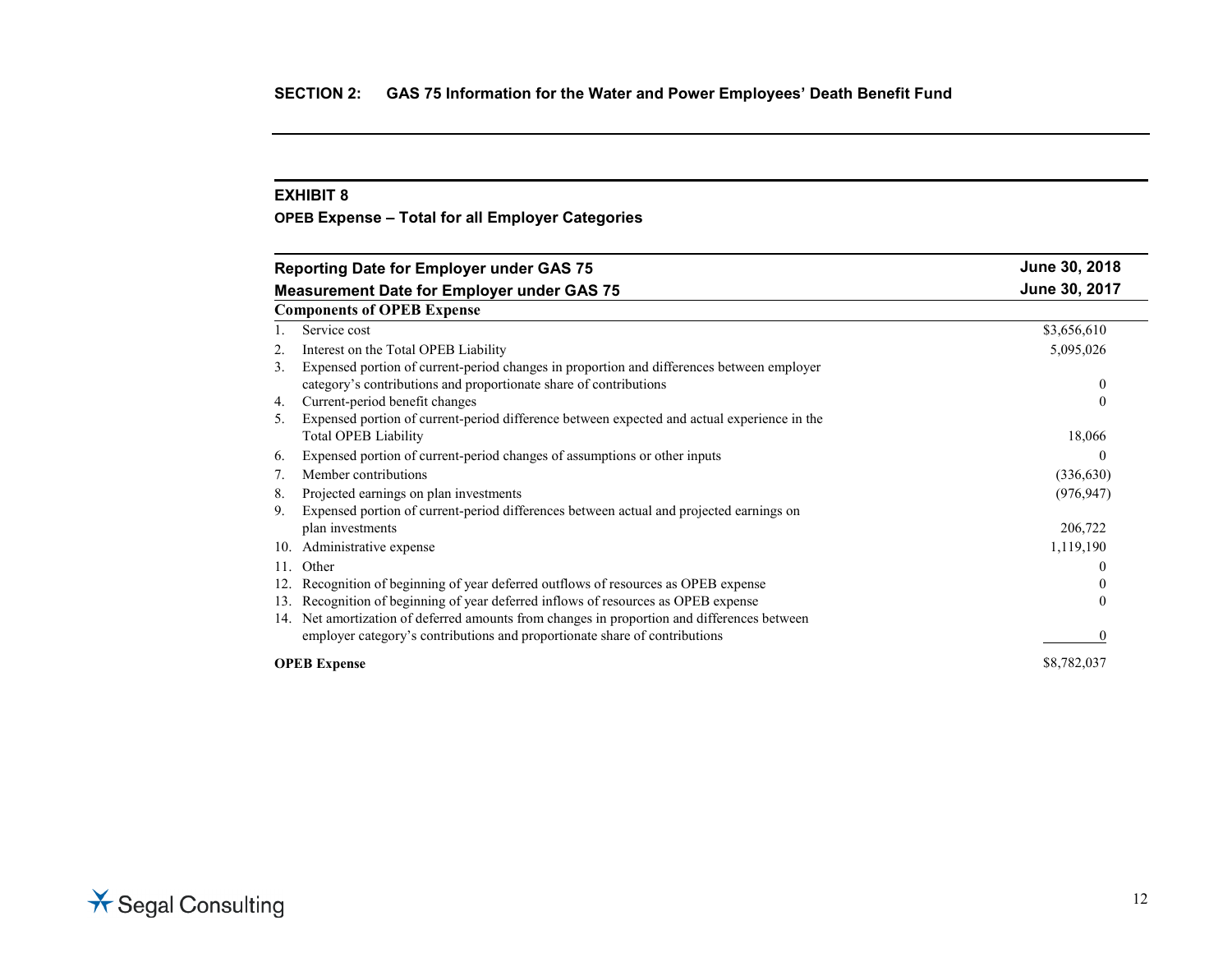#### **EXHIBIT 8 (continued) OPEB Expense – Water**

| <b>Reporting Date for Employer under GAS 75</b>                                                   | June 30, 2018 |
|---------------------------------------------------------------------------------------------------|---------------|
| <b>Measurement Date for Employer under GAS 75</b>                                                 | June 30, 2017 |
| <b>Components of OPEB Expense</b>                                                                 |               |
| Service cost                                                                                      | \$1,160,909   |
| Interest on the Total OPEB Liability                                                              | 1,617,585     |
| Expensed portion of current-period changes in proportion and differences between employer<br>3.   |               |
| category's contributions and proportionate share of contributions                                 | (21, 541)     |
| Current-period benefit changes<br>4.                                                              |               |
| Expensed portion of current-period difference between expected and actual experience in the<br>5. |               |
| <b>Total OPEB Liability</b>                                                                       | 5,736         |
| Expensed portion of current-period changes of assumptions or other inputs<br>6.                   |               |
| Member contributions<br>7.                                                                        | (106, 874)    |
| Projected earnings on plan investments<br>8.                                                      | (310, 164)    |
| Expensed portion of current-period differences between actual and projected earnings on<br>9.     |               |
| plan investments                                                                                  | 65,631        |
| Administrative expense<br>10.                                                                     | 355,324       |
| Other<br>11.                                                                                      |               |
| Recognition of beginning of year deferred outflows of resources as OPEB expense<br>12.            |               |
| Recognition of beginning of year deferred inflows of resources as OPEB expense<br>13.             | $\theta$      |
| Net amortization of deferred amounts from changes in proportion and differences between<br>14.    |               |
| employer category's contributions and proportionate share of contributions                        |               |
| <b>OPEB</b> Expense                                                                               | \$2,766,606   |

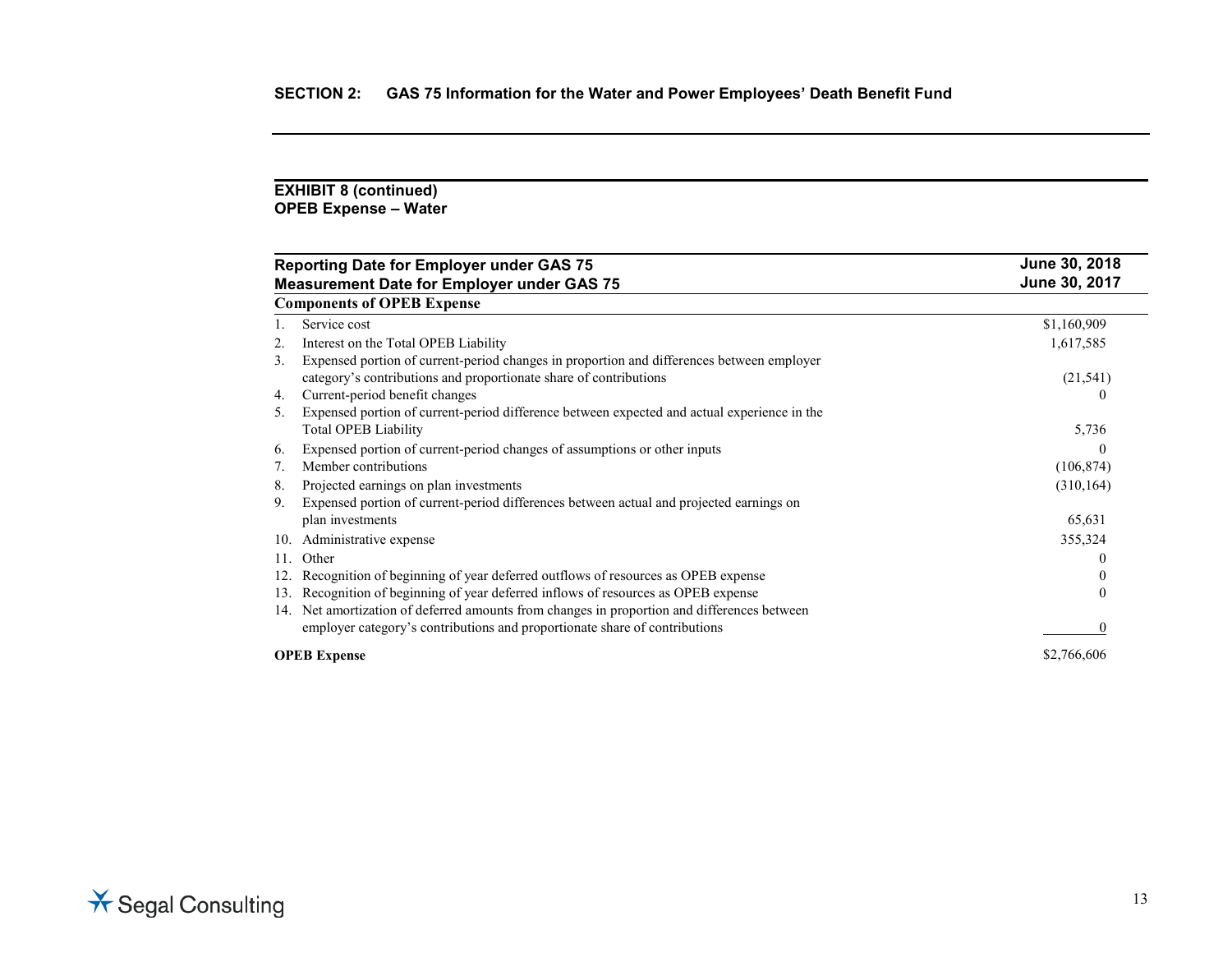#### **EXHIBIT 8 (continued) OPEB Expense – Power**

|     | <b>Reporting Date for Employer under GAS 75</b>                                             | June 30, 2018 |
|-----|---------------------------------------------------------------------------------------------|---------------|
|     | <b>Measurement Date for Employer under GAS 75</b>                                           | June 30, 2017 |
|     | <b>Components of OPEB Expense</b>                                                           |               |
|     | Service cost                                                                                | \$2,495,701   |
| 2.  | Interest on the Total OPEB Liability                                                        | 3,477,441     |
| 3.  | Expensed portion of current-period changes in proportion and differences between employer   |               |
|     | category's contributions and proportionate share of contributions                           | 21,541        |
| 4.  | Current-period benefit changes                                                              | $\theta$      |
| 5.  | Expensed portion of current-period difference between expected and actual experience in the |               |
|     | <b>Total OPEB Liability</b>                                                                 | 12,330        |
| 6.  | Expensed portion of current-period changes of assumptions or other inputs                   | $\Omega$      |
| 7.  | Member contributions                                                                        | (229, 756)    |
| 8.  | Projected earnings on plan investments                                                      | (666, 783)    |
| 9.  | Expensed portion of current-period differences between actual and projected earnings on     |               |
|     | plan investments                                                                            | 141,091       |
| 10. | Administrative expense                                                                      | 763,866       |
| 11. | Other                                                                                       | $\theta$      |
| 12. | Recognition of beginning of year deferred outflows of resources as OPEB expense             | $\theta$      |
| 13. | Recognition of beginning of year deferred inflows of resources as OPEB expense              | $\theta$      |
| 14. | Net amortization of deferred amounts from changes in proportion and differences between     |               |
|     | employer category's contributions and proportionate share of contributions                  |               |
|     | <b>OPEB</b> Expense                                                                         | \$6,015,431   |

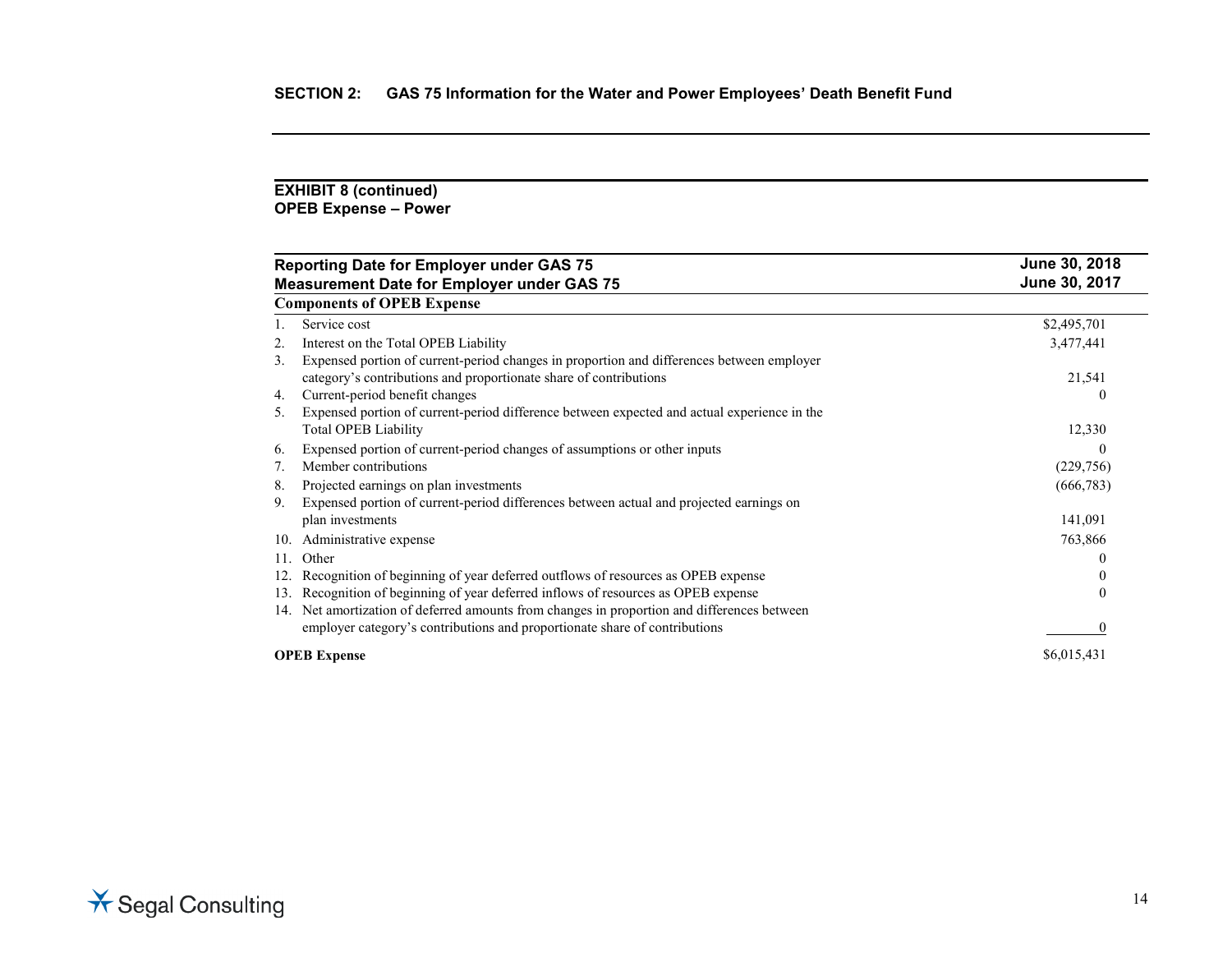**Deferred Outflows of Resources and Deferred Inflows of Resources – Total for all Employer Categories**

|     | <b>Reporting Date for Employer under GAS 75</b>                                                                                            | June 30, 2018 |
|-----|--------------------------------------------------------------------------------------------------------------------------------------------|---------------|
|     | <b>Measurement Date for Employer under GAS 75</b>                                                                                          | June 30, 2017 |
|     | <b>Deferred Outflows of Resources</b>                                                                                                      |               |
|     | Changes in proportion and differences between employer category's contributions and<br>proportionate share of contributions <sup>(1)</sup> | \$127,953     |
| 2.  | Changes of assumptions or other inputs                                                                                                     |               |
| 3.  | Net excess of projected over actual earnings on OPEB plan investments (if any)                                                             | 826,887       |
| 4.  | Difference between actual and expected experience in the Total OPEB Liability                                                              | 107,315       |
| 5.  | <b>Total Deferred Outflows of Resources</b>                                                                                                | \$1,062,155   |
|     | <b>Deferred Inflows of Resources</b>                                                                                                       |               |
| 6.  | Changes in proportion and differences between employer category's contributions and<br>proportionate share of contributions <sup>(1)</sup> | \$127,953     |
| 7.  | Changes of assumptions or other inputs                                                                                                     |               |
| 8.  | Net excess of actual over projected earnings on OPEB plan investments (if any)                                                             |               |
| 9.  | Difference between expected and actual experience in the Total OPEB Liability                                                              |               |
| 10. | Total Deferred Inflows of Resources                                                                                                        | \$127,953     |
|     | Deferred outflows of resources and deferred inflows of resources related to OPEB expense will be recognized as follows:                    |               |
|     | Reporting Date for Employer under GAS 75 Year Ended June 30:                                                                               |               |
|     | 2019                                                                                                                                       | \$224,788     |
|     | 2020                                                                                                                                       | 224,788       |
|     | 2021                                                                                                                                       | 224,788       |
|     | 2022                                                                                                                                       | 224,787       |
|     | 2023                                                                                                                                       | 18,066        |
|     | 2024                                                                                                                                       | 16,985        |
|     | 2025                                                                                                                                       | $\left($      |

(1) *Calculated in accordance with Paragraphs 64 and 65 of GAS 75.*

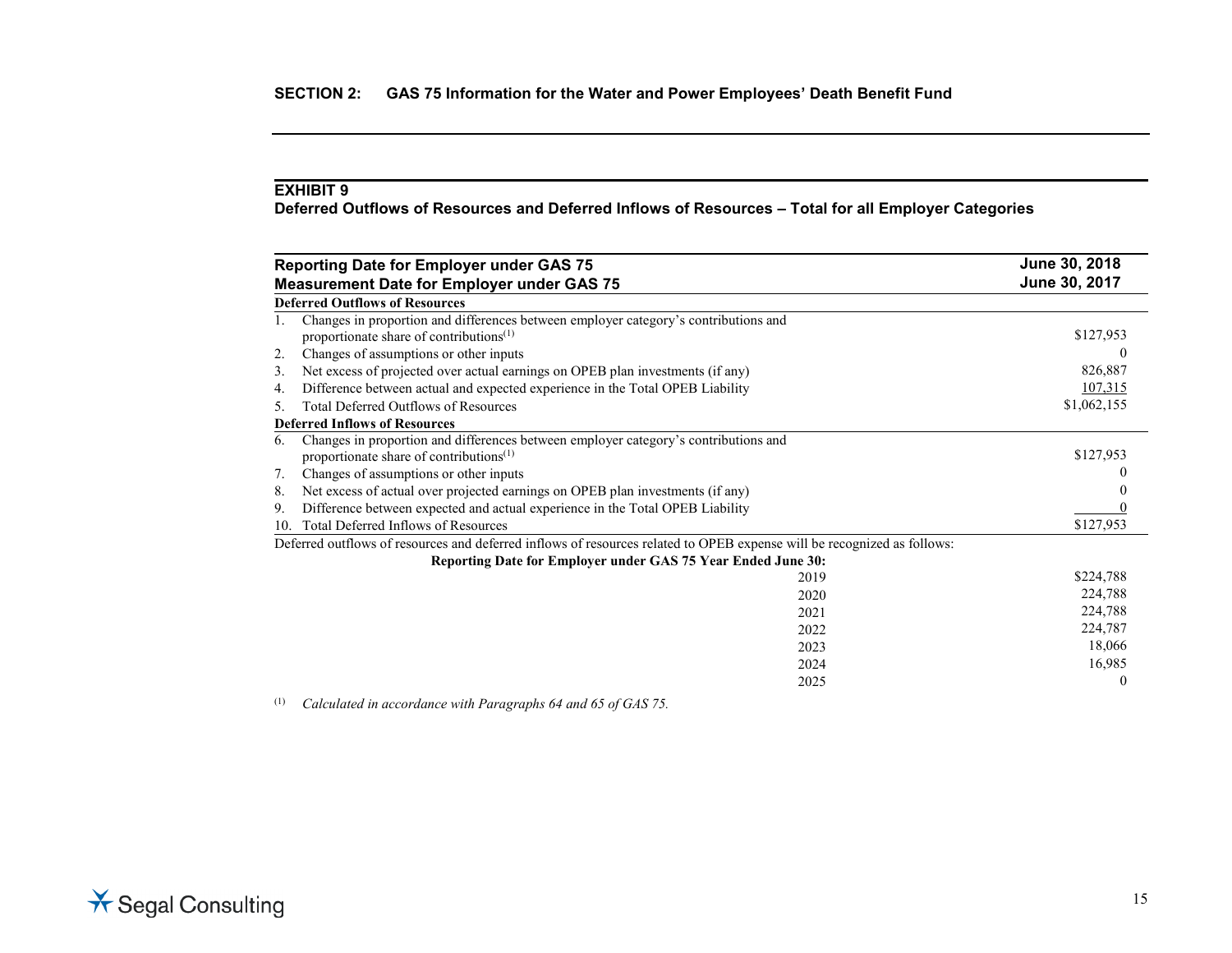# **EXHIBIT 9 (continued) Deferred Outflows of Resources and Deferred Inflows of Resources – Water**

|     | <b>Reporting Date for Employer under GAS 75</b>                                                                                            | June 30, 2018 |
|-----|--------------------------------------------------------------------------------------------------------------------------------------------|---------------|
|     | <b>Measurement Date for Employer under GAS 75</b>                                                                                          | June 30, 2017 |
|     | <b>Deferred Outflows of Resources</b>                                                                                                      |               |
|     | Changes in proportion and differences between employer category's contributions and<br>proportionate share of contributions <sup>(1)</sup> | \$0           |
| 2.  | Changes of assumptions or other inputs                                                                                                     |               |
| 3.  | Net excess of projected over actual earnings on OPEB plan investments (if any)                                                             | 262,523       |
| 4.  | Difference between actual and expected experience in the Total OPEB Liability                                                              | 34,071        |
| 5.  | <b>Total Deferred Outflows of Resources</b>                                                                                                | \$296,594     |
|     | <b>Deferred Inflows of Resources</b>                                                                                                       |               |
| 6.  | Changes in proportion and differences between employer category's contributions and<br>proportionate share of contributions <sup>(1)</sup> | \$127,953     |
| 7.  | Changes of assumptions or other inputs                                                                                                     |               |
| 8.  | Net excess of actual over projected earnings on OPEB plan investments (if any)                                                             |               |
| 9.  | Difference between expected and actual experience in the Total OPEB Liability                                                              |               |
| 10. | Total Deferred Inflows of Resources                                                                                                        | \$127,953     |
|     | Deferred outflows of resources and deferred inflows of resources related to OPEB expense will be recognized as follows:                    |               |
|     | Reporting Date for Employer under GAS 75 Year Ended June 30:                                                                               |               |
|     | 2019                                                                                                                                       | \$49,825      |
|     | 2020                                                                                                                                       | 49,825        |
|     | 2021                                                                                                                                       | 49,825        |
|     | 2022                                                                                                                                       | 49,825        |
|     | 2023                                                                                                                                       | (15,805)      |
|     | 2024                                                                                                                                       | (14, 854)     |
|     | 2025                                                                                                                                       | $\theta$      |
|     |                                                                                                                                            |               |

(1) *Calculated in accordance with Paragraphs 64 and 65 of GAS 75.*

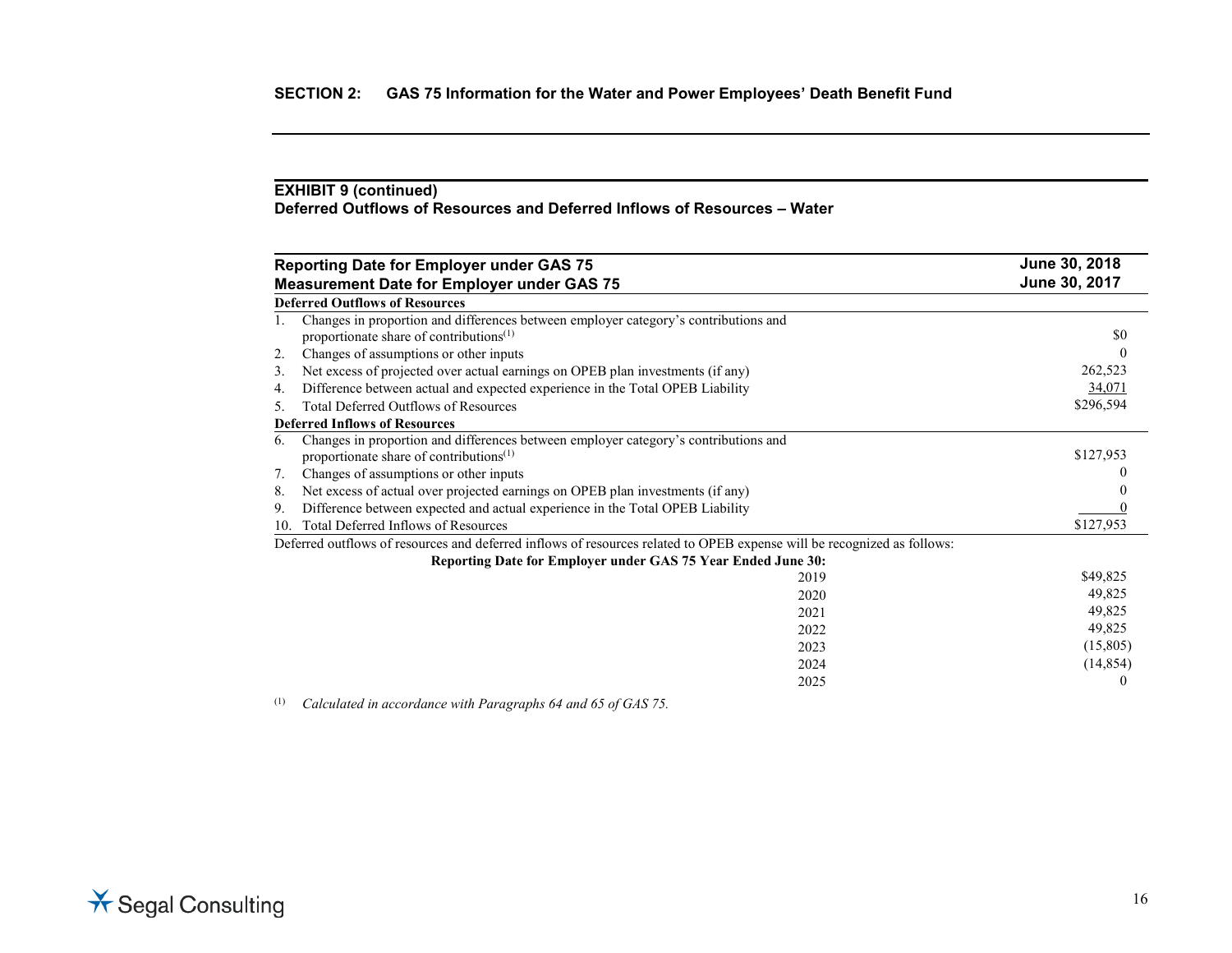# **EXHIBIT 9 (continued) Deferred Outflows of Resources and Deferred Inflows of Resources – Power**

|     | <b>Reporting Date for Employer under GAS 75</b>                                                                                   | June 30, 2018 |
|-----|-----------------------------------------------------------------------------------------------------------------------------------|---------------|
|     | <b>Measurement Date for Employer under GAS 75</b>                                                                                 | June 30, 2017 |
|     | <b>Deferred Outflows of Resources</b>                                                                                             |               |
|     | Changes in proportion and differences between employer category's contributions and<br>proportionate share of contributions $(1)$ | \$127,953     |
| 2.  | Changes of assumptions or other inputs                                                                                            |               |
| 3.  | Net excess of projected over actual earnings on OPEB plan investments (if any)                                                    | 564,364       |
| 4.  | Difference between actual and expected experience in the Total OPEB Liability                                                     | 73,244        |
| 5.  | <b>Total Deferred Outflows of Resources</b>                                                                                       | \$765,561     |
|     | <b>Deferred Inflows of Resources</b>                                                                                              |               |
| 6.  | Changes in proportion and differences between employer category's contributions and<br>proportionate share of contributions $(1)$ | \$0           |
| 7.  | Changes of assumptions or other inputs                                                                                            |               |
| 8.  | Net excess of actual over projected earnings on OPEB plan investments (if any)                                                    |               |
| 9.  | Difference between expected and actual experience in the Total OPEB Liability                                                     |               |
| 10. | Total Deferred Inflows of Resources                                                                                               | \$0           |
|     | Deferred outflows of resources and deferred inflows of resources related to OPEB expense will be recognized as follows:           |               |
|     | Reporting Date for Employer under GAS 75 Year Ended June 30:                                                                      |               |
|     | 2019                                                                                                                              | \$174,963     |
|     | 2020                                                                                                                              | 174,963       |
|     | 2021                                                                                                                              | 174,963       |
|     | 2022                                                                                                                              | 174,962       |
|     | 2023                                                                                                                              | 33,871        |
|     | 2024                                                                                                                              | 31,839        |
|     | 2025                                                                                                                              | $\theta$      |
|     |                                                                                                                                   |               |

(1) *Calculated in accordance with Paragraphs 64 and 65 of GAS 75.*

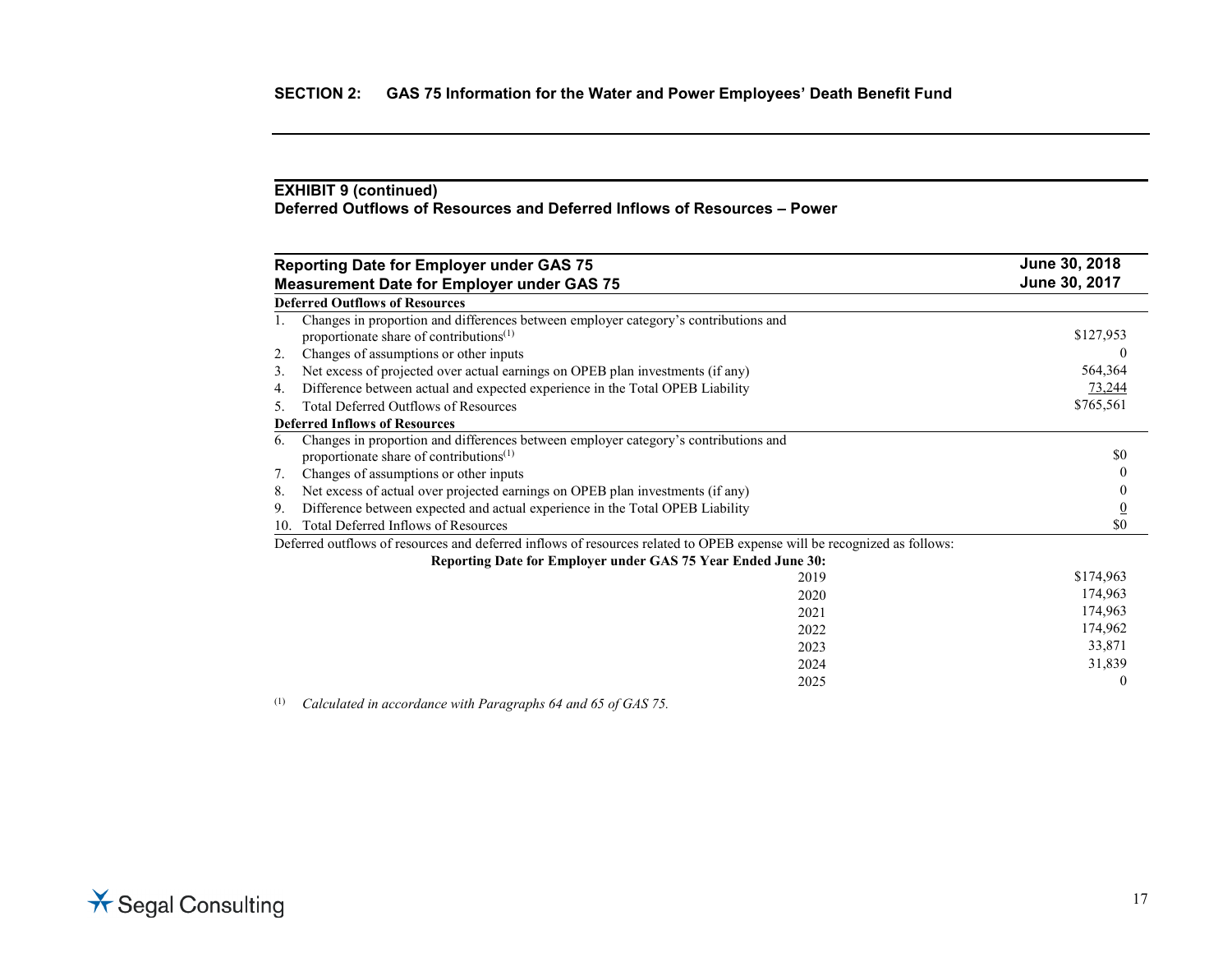#### <span id="page-25-0"></span>**EXHIBIT 9 (continued)**

### **Deferred Outflows of Resources and Deferred Inflows of Resources**

There are changes in each employer category's proportionate share of the total Net OPEB Liability (NOL) during the measurement period ended June 30, 2017. The net effect of the change on the employer category's proportionate share of the collective NOL and collective deferred outflows of resources and deferred inflows of resources is recognized over the average of the expected remaining service lives of all employees that are provided with benefits through the WPERP's Death Benefit Fund which is 6.94<sup>([1\)](#page-25-0)</sup> years determined as of June 30, 2016 (the beginning of the measurement period ended June 30, 2017). This is described in Paragraph 64 of GAS 75.

In addition, the difference between the actual employer contributions and the proportionate share of the employer contributions during the measurement period ended June 30, 2017 is recognized over the same period.

The average of the expected service lives of all employees is determined by:

- Calculating each active employee's expected remaining service life as the present value of \$1 per year of future service at zero percent interest.
- Setting the remaining service life to zero for each nonactive or retired member.
- Dividing the sum of the above amounts by the total number of active employee, nonactive and retired members.

We did not attempt to determine the beginning balances for deferred inflows of resources and deferred outflows of resources as of beginning of the period for the 2017 plan year. Per paragraph 244 of GAS 75, these balances are assumed to be zero.

*<sup>(1)</sup> The remaining service lives of all employees of 6.94 used here for GAS 75 is different from the 5.92 years used for GAS 68 because the number of payees and nonactive members (with 0 years of expected remaining service lives) receiving death benefits under the Plan is less than the number of payees and nonactive members receiving pension benefits.*



 $\overline{a}$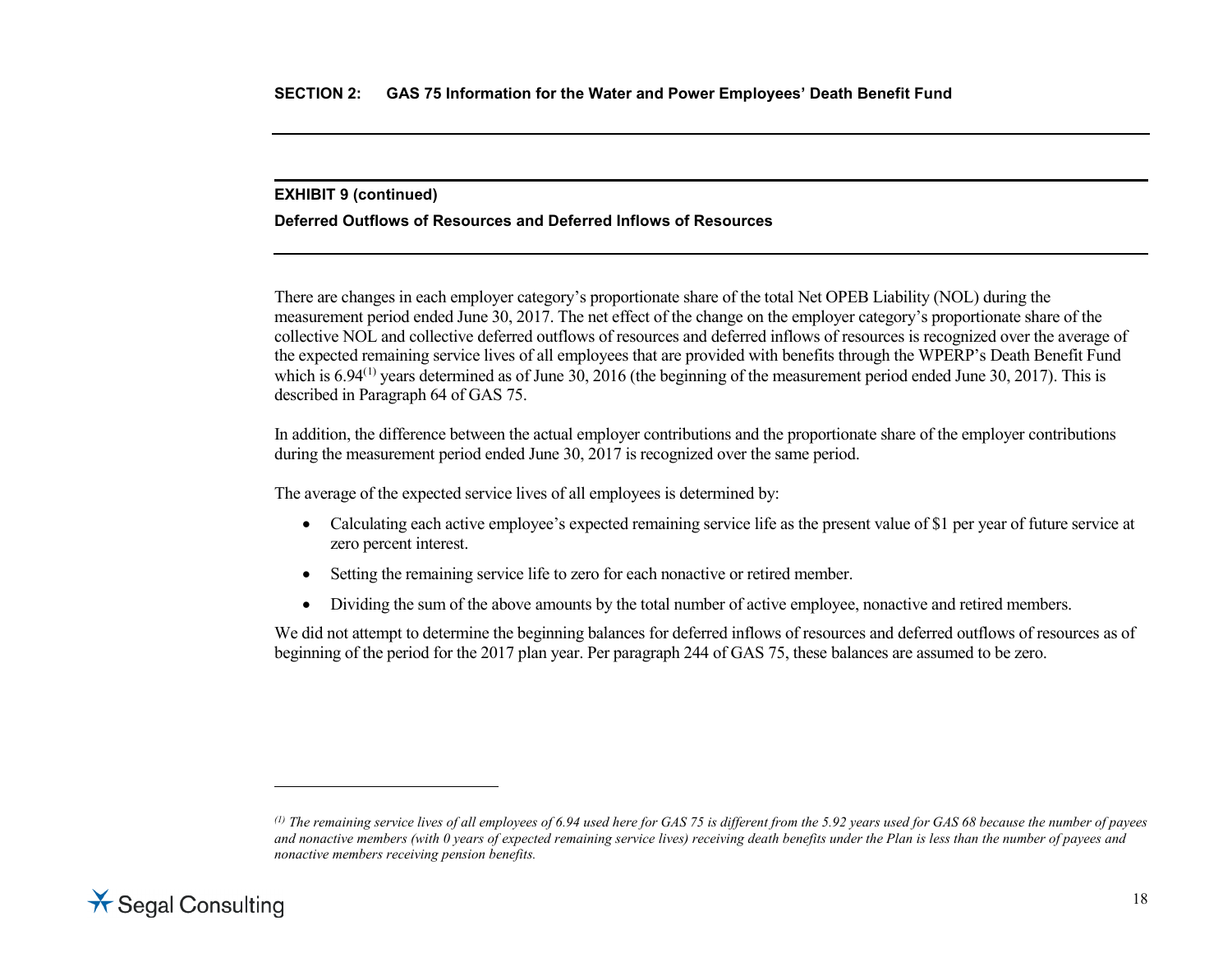**Schedule of Proportionate Share of the Net OPEB Liability – Total for all Employer Categories**

| <b>Reporting</b><br>Date for<br><b>Employer</b><br>under GAS 75<br>as of June 30 | <b>Measurement</b><br>Date as of<br>June 30 | <b>Proportion</b><br>of the Net<br><b>OPEB</b><br>Liability | <b>Proportionate</b><br>share of Net<br><b>OPEB Liability</b> | <b>Projected</b><br>Compensation | Covered<br>payroll <sup>(1)</sup> | <b>Proportionate</b><br>share of the<br><b>Net OPEB</b><br>Liability as a<br>percentage of<br>its covered<br>payroll | Plan's<br><b>Fiduciary</b><br><b>Net Position</b><br>as a<br>percentage<br>of the Total<br><b>OPEB</b><br>Liability |
|----------------------------------------------------------------------------------|---------------------------------------------|-------------------------------------------------------------|---------------------------------------------------------------|----------------------------------|-----------------------------------|----------------------------------------------------------------------------------------------------------------------|---------------------------------------------------------------------------------------------------------------------|
| 2017                                                                             | 2016                                        | 100.0%                                                      | \$117,714,806                                                 | \$928,888,680                    | \$861,818,854                     | 13.66%                                                                                                               | 19.32%                                                                                                              |
| 2018                                                                             | 2017                                        | 100.0%                                                      | 119.224.438                                                   | 991.814.994                      | 892, 332, 196                     | 13.36%                                                                                                               | 18.79%                                                                                                              |

<sup>(1)</sup> These are the actual payroll amounts for the years ending on the measurement dates shown.

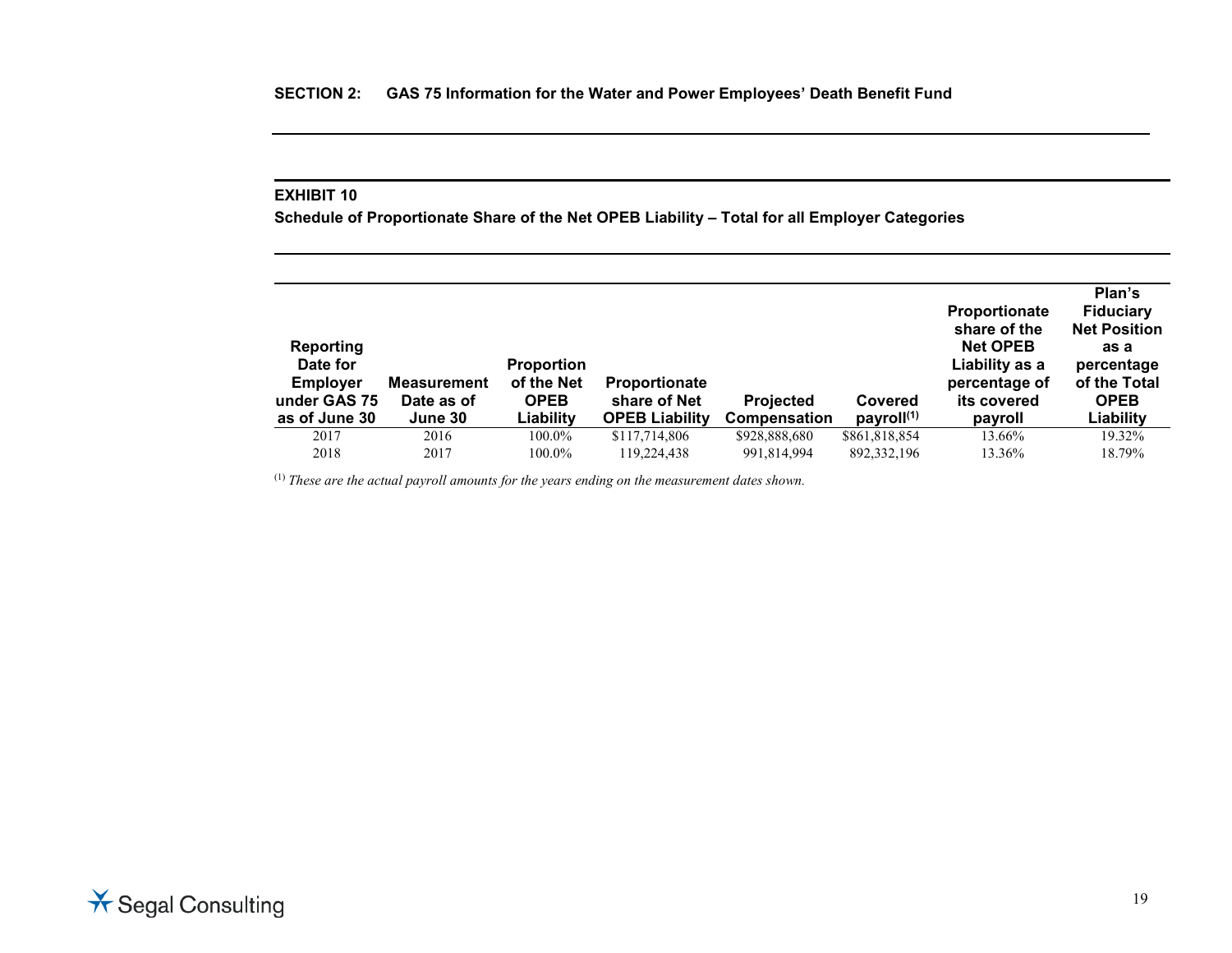# **EXHIBIT 10 (continued)**

**Schedule of Proportionate Share of the Net OPEB Liability – Water**

| <b>Reporting</b><br>Date for<br><b>Employer</b><br>under GAS 75<br>as of June 30 | <b>Measurement</b><br>Date as of<br>June 30 | <b>Proportion</b><br>of the Net<br><b>OPEB</b><br>Liability | <b>Proportionate</b><br>share of Net<br><b>OPEB Liability</b> | <b>Projected</b><br><b>Compensation</b> | Covered<br>payroll | <b>Proportionate</b><br>share of the<br><b>Net OPEB</b><br>Liability as a<br>percentage of<br>its covered<br>payroll | Plan's<br><b>Fiduciary</b><br><b>Net Position</b><br>as a<br>percentage<br>of the Total<br><b>OPEB</b><br>Liability |
|----------------------------------------------------------------------------------|---------------------------------------------|-------------------------------------------------------------|---------------------------------------------------------------|-----------------------------------------|--------------------|----------------------------------------------------------------------------------------------------------------------|---------------------------------------------------------------------------------------------------------------------|
| 2017                                                                             | 2016                                        | 31.892%                                                     | \$37,541,667                                                  | \$296,241,656                           | \$274,851,713      | 13.66%                                                                                                               | 19.32%                                                                                                              |
| 2018                                                                             | 2017                                        | 31.748%                                                     | 37,851,746                                                    | 314,884,513                             | 283,300,404        | 13.36%                                                                                                               | 18.79%                                                                                                              |

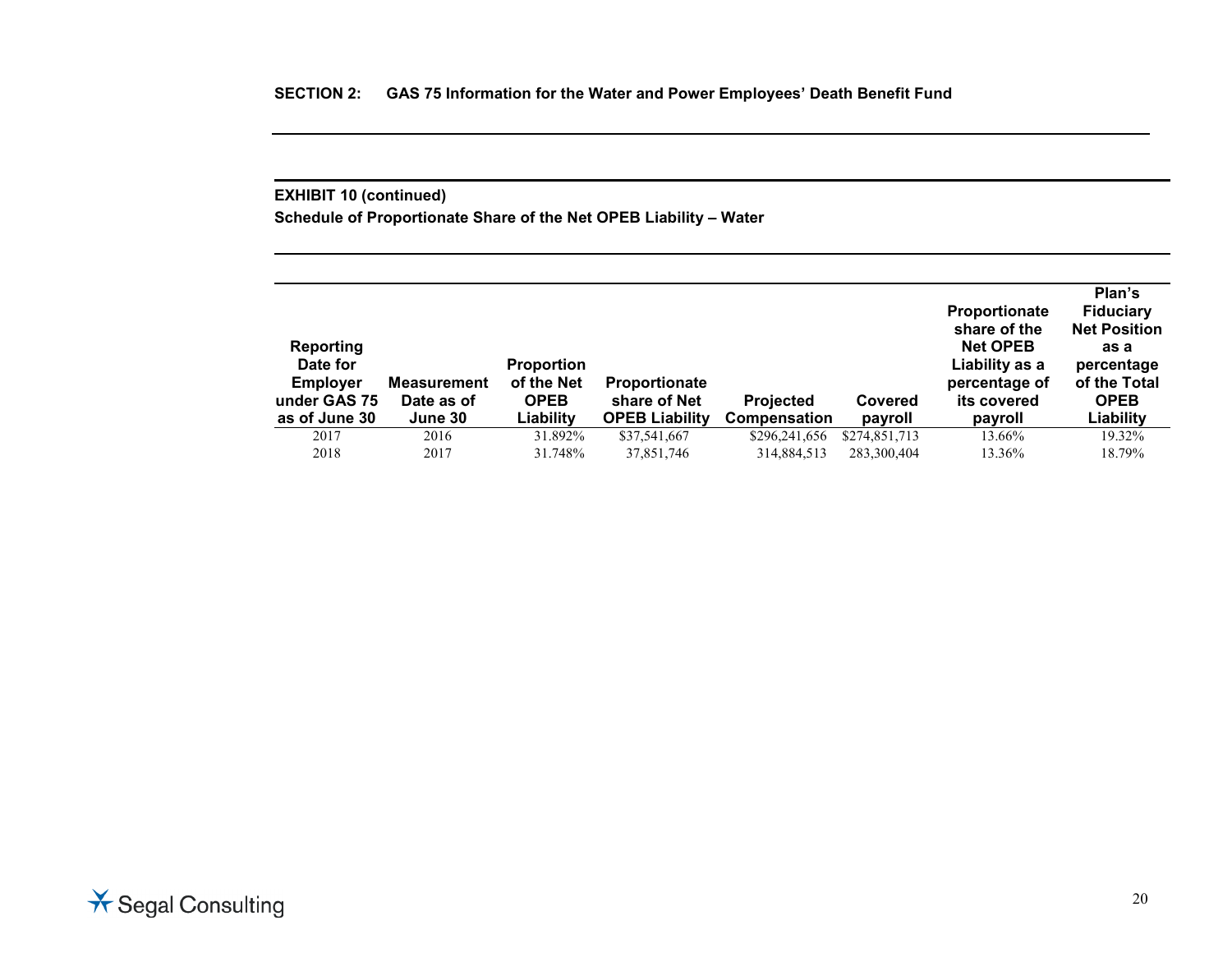# **EXHIBIT 10 (continued)**

**Schedule of Proportionate Share of the Net OPEB Liability – Power**

| <b>Reporting</b><br>Date for<br><b>Employer</b><br>under GAS 75<br>as of June 30 | <b>Measurement</b><br>Date as of<br>June 30 | <b>Proportion</b><br>of the Net<br><b>OPEB</b><br>Liability | <b>Proportionate</b><br>share of Net<br><b>OPEB Liability</b> | <b>Projected</b><br><b>Compensation</b> | Covered<br>payroll | <b>Proportionate</b><br>share of the<br><b>Net OPEB</b><br>Liability as a<br>percentage of<br>its covered<br>payroll | Plan's<br><b>Fiduciary</b><br><b>Net Position</b><br>as a<br>percentage<br>of the Total<br><b>OPEB</b><br>Liability |
|----------------------------------------------------------------------------------|---------------------------------------------|-------------------------------------------------------------|---------------------------------------------------------------|-----------------------------------------|--------------------|----------------------------------------------------------------------------------------------------------------------|---------------------------------------------------------------------------------------------------------------------|
| 2017                                                                             | 2016                                        | 68.108%                                                     | \$80,173,139                                                  | \$632,647,024                           | \$586,967,141      | 13.66%                                                                                                               | 19.32%                                                                                                              |
| 2018                                                                             | 2017                                        | 68.252%                                                     | 81,372,692                                                    | 676,930,481                             | 609,031,792        | 13.36%                                                                                                               | 18.79%                                                                                                              |

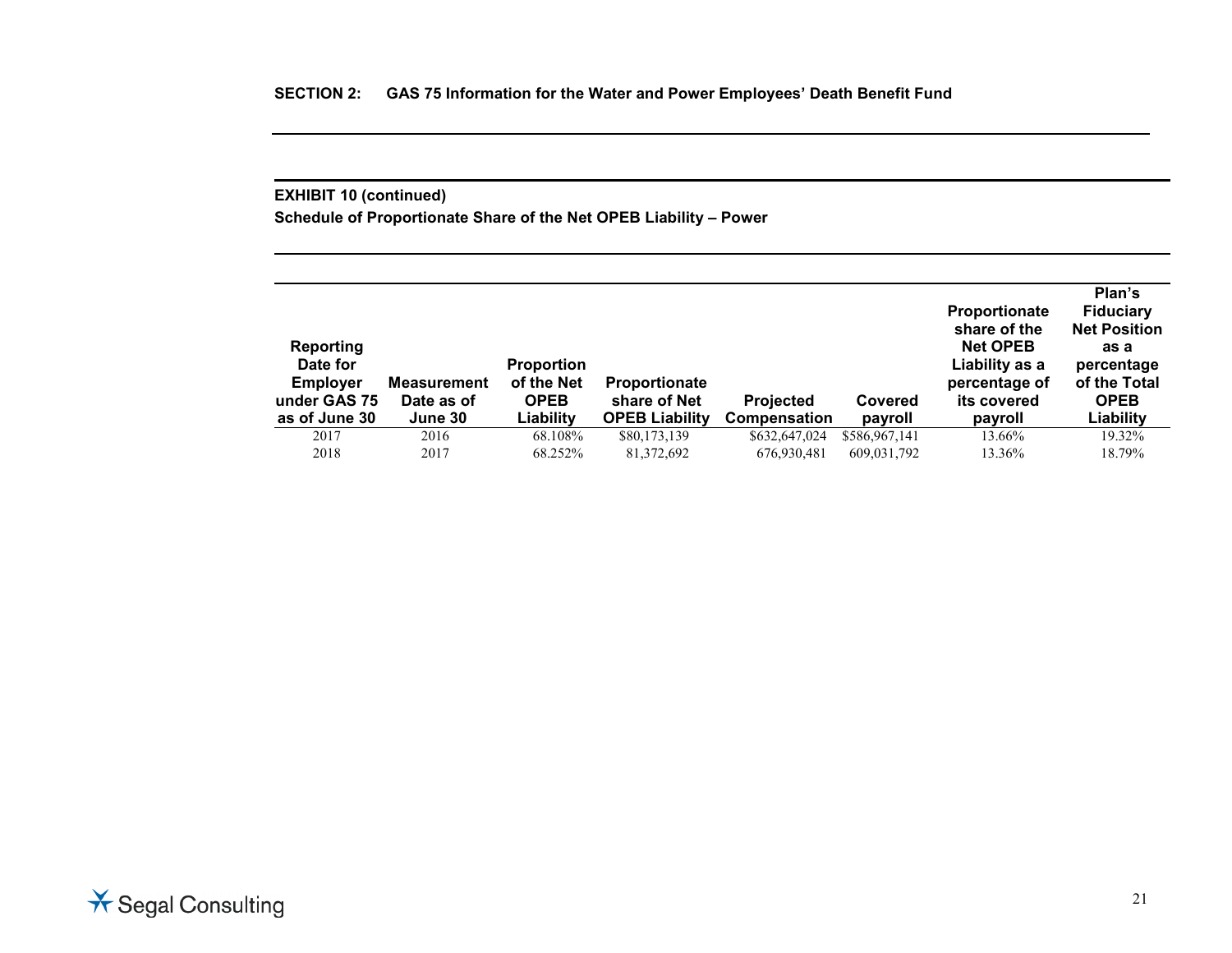**Schedule of Reconciliation of Net OPEB Liability – Total for all Employer Categories**

|               | <b>Reporting Date for Employer under GAS 75</b>                                                            | June 30, 2018 |  |  |  |  |  |
|---------------|------------------------------------------------------------------------------------------------------------|---------------|--|--|--|--|--|
|               | <b>Measurement Date for Employer under GAS 75</b>                                                          | June 30, 2017 |  |  |  |  |  |
|               | <b>Reconciliation of Net OPEB Liability</b>                                                                |               |  |  |  |  |  |
|               | Beginning Net OPEB Liability                                                                               | \$117,714,806 |  |  |  |  |  |
| 2.            | <b>OPEB</b> Expense                                                                                        | 8,782,037     |  |  |  |  |  |
| 3.            | <b>Employer Contributions</b>                                                                              | (8,206,607)   |  |  |  |  |  |
| 4.            | New Net Deferred Inflows/Outflows                                                                          | 934.202       |  |  |  |  |  |
| $\mathcal{L}$ | Change in Allocation of Prior Deferred Inflows/Outflows                                                    |               |  |  |  |  |  |
| 6.            | New Net Deferred Flows Due to Change in Proportion <sup>(1)</sup>                                          |               |  |  |  |  |  |
|               | Recognition of Prior Deferred Inflows/Outflows                                                             |               |  |  |  |  |  |
| 8.            | Recognition of Prior Deferred Flows Due to Change in Proportion <sup>(1)</sup>                             |               |  |  |  |  |  |
| 9.            | Ending Net OPEB Liability                                                                                  | \$119,224,438 |  |  |  |  |  |
|               | $(1)$ Includes differences between actual employer contributions and proportionate share of contributions. |               |  |  |  |  |  |

**★ Segal Consulting**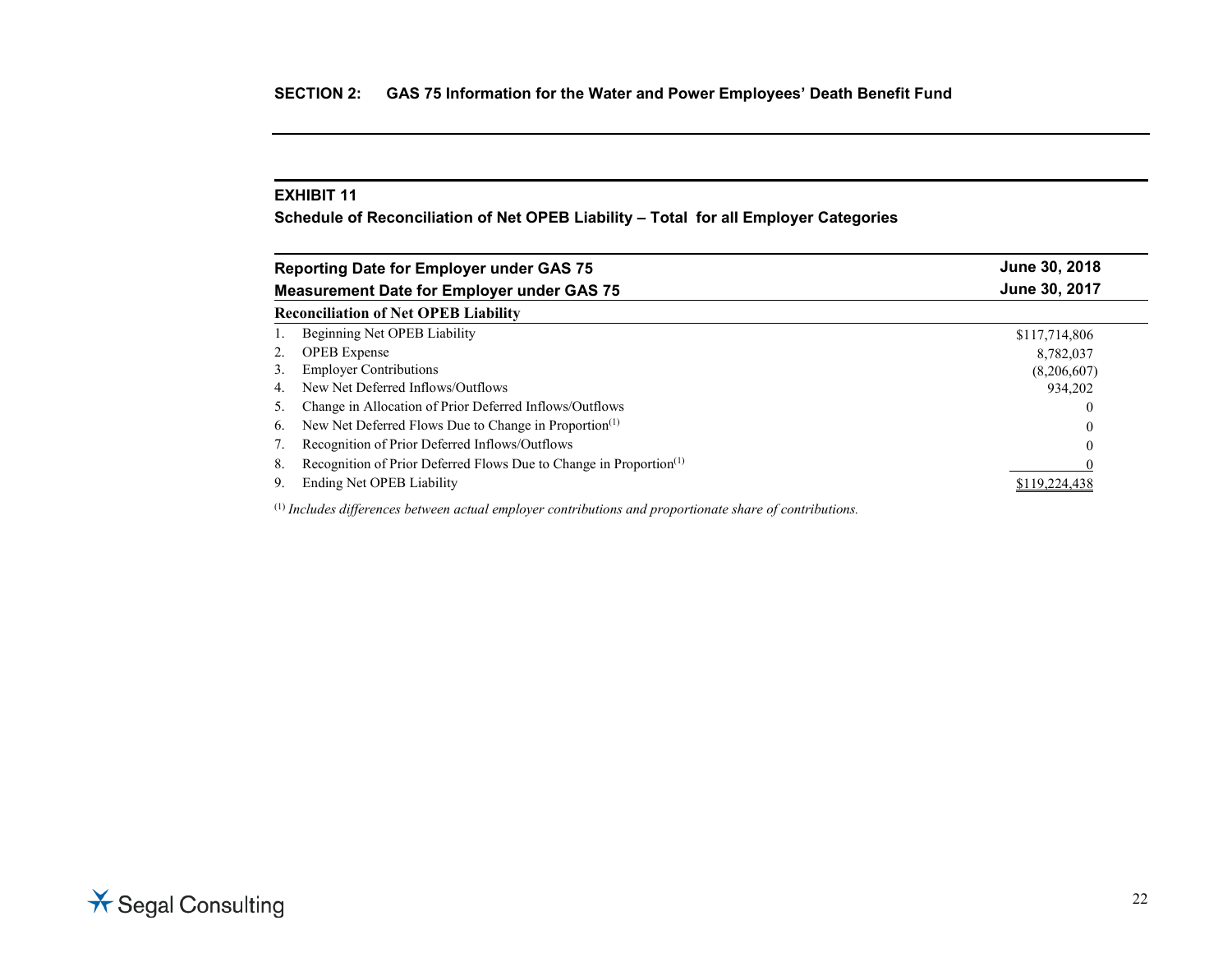# **EXHIBIT 11 (continued)**

**Schedule of Reconciliation of Net OPEB Liability – Water**

| <b>Reporting Date for Employer under GAS 75</b>                                      | June 30, 2018 |
|--------------------------------------------------------------------------------------|---------------|
| <b>Measurement Date for Employer under GAS 75</b>                                    | June 30, 2017 |
| <b>Reconciliation of Net OPEB Liability</b>                                          |               |
| Beginning Net OPEB Liability                                                         | \$37,541,667  |
| <b>OPEB</b> Expense                                                                  | 2,766,606     |
| <b>Employer Contributions</b><br>3.                                                  | (2,625,168)   |
| New Net Deferred Inflows/Outflows<br>4.                                              | 296.594       |
| Change in Allocation of Prior Deferred Inflows/Outflows<br>5.                        |               |
| New Net Deferred Flows Due to Change in Proportion <sup>(1)</sup><br>6.              | (127, 953)    |
| Recognition of Prior Deferred Inflows/Outflows                                       |               |
| Recognition of Prior Deferred Flows Due to Change in Proportion <sup>(1)</sup><br>8. |               |
| Ending Net OPEB Liability<br>9.                                                      | \$37.851.746  |

(1) *Includes differences between actual employer contributions and proportionate share of contributions.*

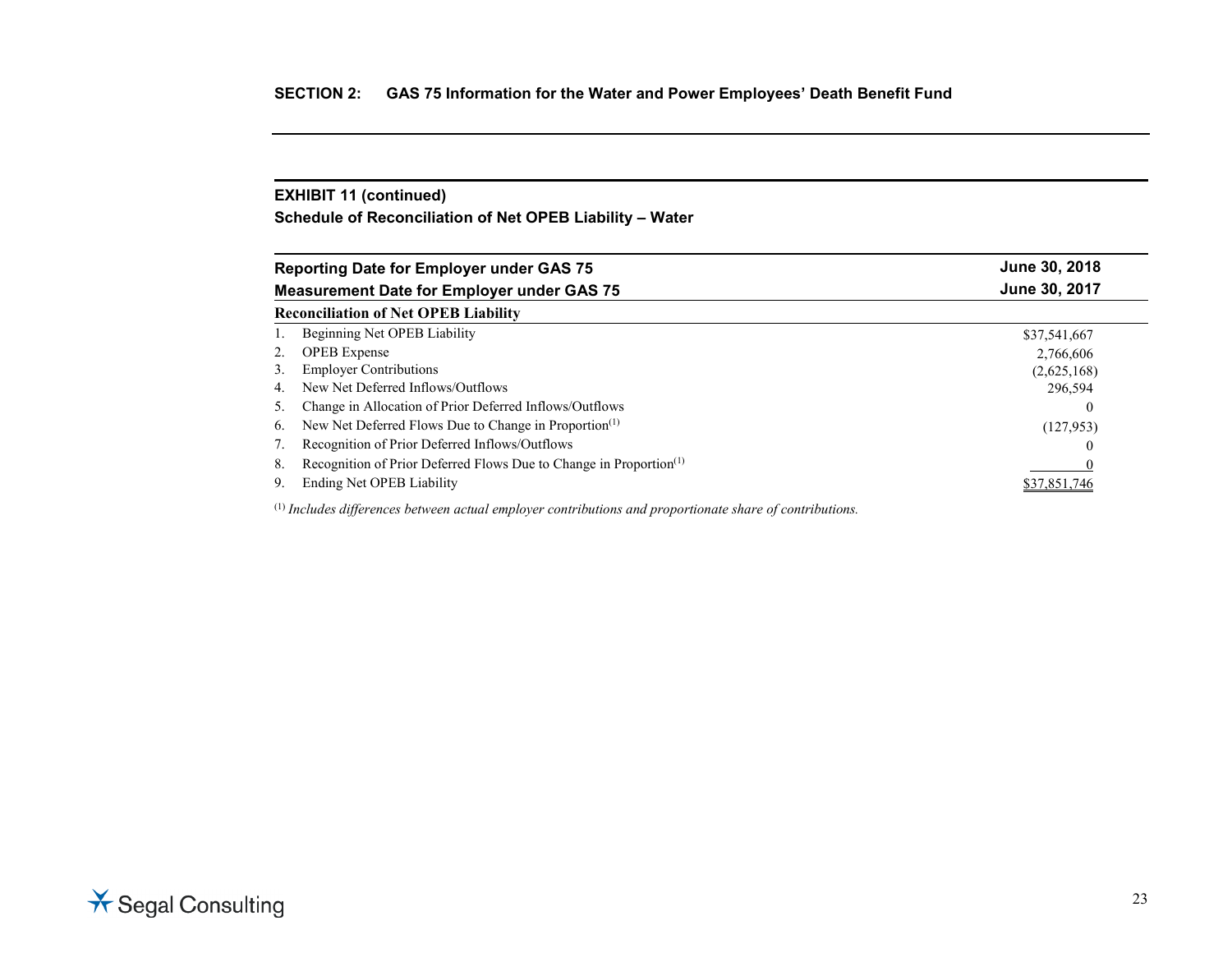# **EXHIBIT 11 (continued)**

**Schedule of Reconciliation of Net OPEB Liability – Power**

| June 30, 2018                                                                  |
|--------------------------------------------------------------------------------|
| June 30, 2017                                                                  |
|                                                                                |
| \$80,173,139                                                                   |
| 6,015,431                                                                      |
| (5,581,439)                                                                    |
| 637,608                                                                        |
|                                                                                |
| 127,953                                                                        |
|                                                                                |
| Recognition of Prior Deferred Flows Due to Change in Proportion <sup>(1)</sup> |
| \$81,372,692                                                                   |
|                                                                                |

(1) *Includes differences between actual employer contributions and proportionate share of contributions.*

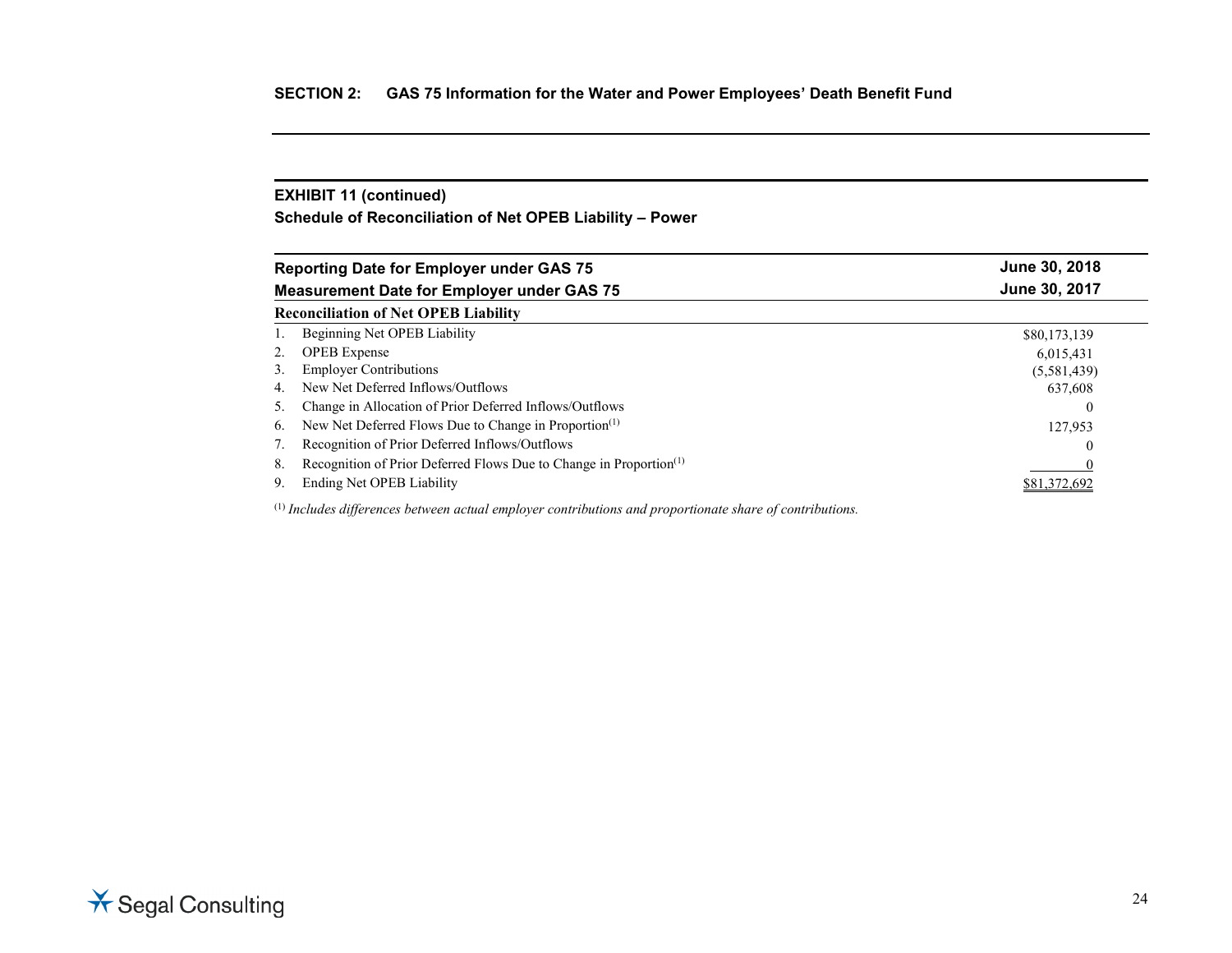**Schedule of Recognition of Changes in Total Net OPEB Liability**

**Increase (Decrease) in OPEB Expense Arising from the Recognition of the Effects of Differences between Actual and Expected Experience on Total OPEB Liability**

| <b>Reporting Date</b> |                                         |                | Reporting Date for Employer under GAS 75 Year Ended June 30 |          |          |          |          |          |          |
|-----------------------|-----------------------------------------|----------------|-------------------------------------------------------------|----------|----------|----------|----------|----------|----------|
| for Employer          | <b>Differences</b>                      |                |                                                             |          |          |          |          |          |          |
| under GAS 75          | <b>Between Actual</b>                   | Recognition    |                                                             |          |          |          |          |          |          |
| <b>Year Ended</b>     | and Expected                            | Period         |                                                             |          |          |          |          |          |          |
| June 30               | Experience                              | <b>Years</b> ) | 2018                                                        | 2019     | 2020     | 2021     | 2022     | 2023     | 2024     |
| 2018                  | \$125,381                               | 6.94           | \$18,066                                                    | \$18,066 | \$18,066 | \$18,066 | \$18,066 | \$18,066 | \$16,985 |
|                       | Net increase (decrease) in OPEB expense |                | \$18,066                                                    | \$18,066 | \$18,066 | \$18,066 | \$18,066 | \$18,066 | \$16,985 |

#### **Increase (Decrease) in OPEB Expense Arising from the Recognition of the Effects of Assumption Changes**

| <b>Reporting Date</b>                                        |                                                  |                                  |      |      |             | Reporting Date for Employer under GAS 75 Year Ended June 30 |            |            |            |
|--------------------------------------------------------------|--------------------------------------------------|----------------------------------|------|------|-------------|-------------------------------------------------------------|------------|------------|------------|
| for Employer<br>under GAS 75<br><b>Year Ended</b><br>June 30 | <b>Effect of</b><br><b>Assumption</b><br>Changes | Recognition<br>Period<br>(Years) | 2018 | 2019 | <b>2020</b> | 2021                                                        | 2022       | 2023       | 2024       |
| 2018                                                         | \$0                                              | 6.94                             | \$0  | \$0  | \$0         | \$0                                                         | <u>\$0</u> | <u>\$0</u> | <u>\$0</u> |
|                                                              | Net increase (decrease) in OPEB expense          |                                  | \$0  | \$0  | \$0         | \$0                                                         | \$0        | \$0        | \$0        |

As described in Exhibit 9, the average of the expected remaining service lives of all employees that are provided with benefits through the WPERP's Death Benefit Fund (active and inactive employees) determined as of June 30, 2016 (the beginning of the measurement period ending June 30, 2017) is 6.94 years.

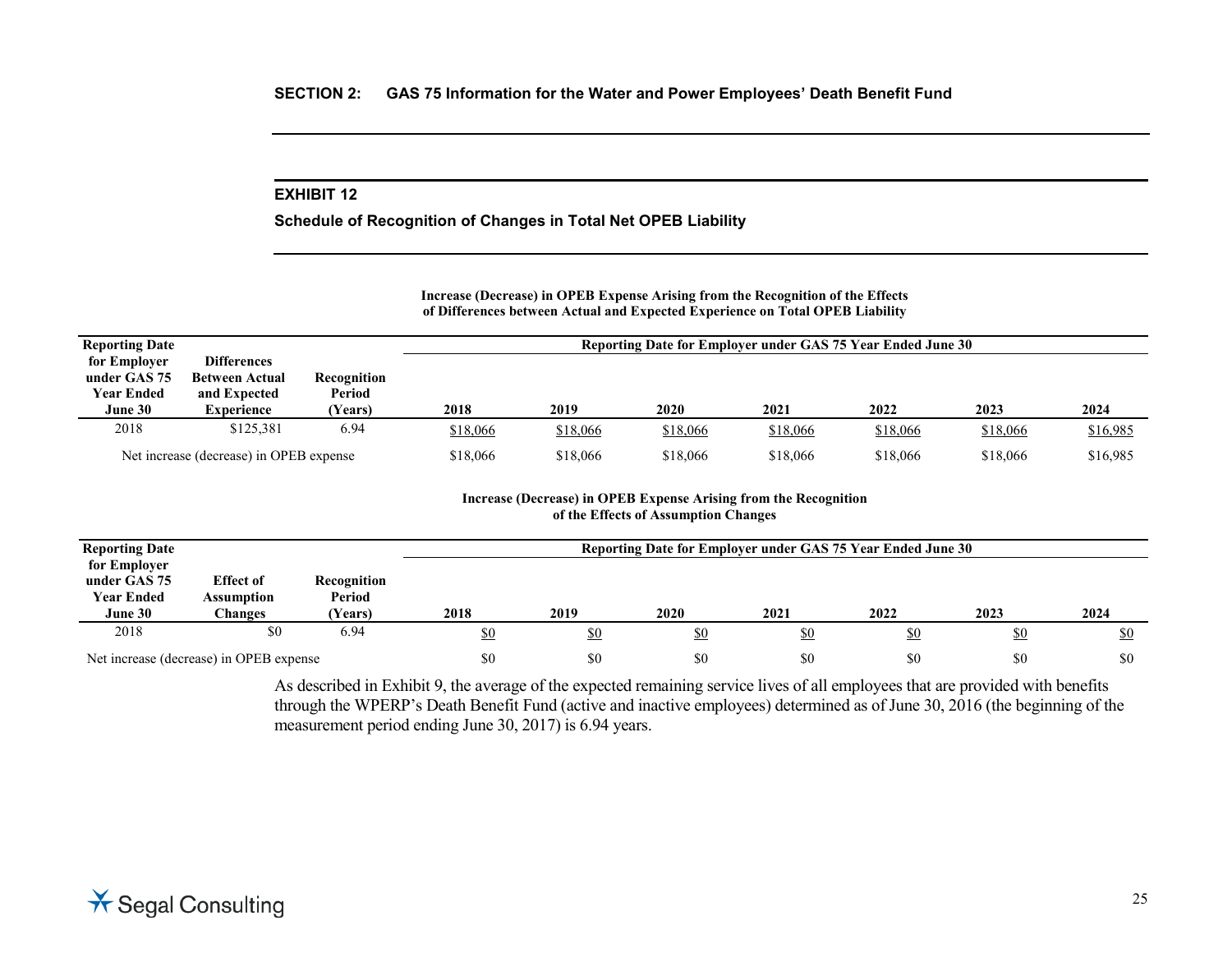### **EXHIBIT 12 (continued)**

**Schedule of Recognition of Changes in Total Net OPEB Liability**

#### **Increase (Decrease) in OPEB Expense Arising from the Recognition of Differences between Projected and Actual Earnings on OPEB Plan Investments**

| <b>Reporting Date</b>                             |                                                       |                       | Reporting Date for Employer under GAS 75 Year Ended June 30 |           |           |           |           |            |            |
|---------------------------------------------------|-------------------------------------------------------|-----------------------|-------------------------------------------------------------|-----------|-----------|-----------|-----------|------------|------------|
| for Employer<br>under GAS 75<br><b>Year Ended</b> | <b>Differences</b><br>between<br><b>Projected and</b> | Recognition<br>Period |                                                             |           |           |           |           |            |            |
| June 30                                           | <b>Actual Earnings</b>                                | Years)                | 2018                                                        | 2019      | 2020      | 2021      | 2022      | 2023       | 2024       |
| 2018                                              | \$1,033,609                                           | 5.00                  | \$206,722                                                   | \$206,722 | \$206,722 | \$206,722 | \$206,721 | <u>\$0</u> | <u>\$0</u> |
|                                                   | Net increase (decrease) in OPEB expense               |                       | \$206,722                                                   | \$206,722 | \$206,722 | \$206,722 | \$206,721 | \$0        | \$0        |

The differences between projected and actual earnings on OPEB plan investments are recognized over a five-year period per Paragraph 43b. of GAS 75.

#### **Total Increase (Decrease) in OPEB Expense**

| <b>Reporting Date</b>                   |                    |  | Reporting Date for Employer under GAS 75 Year Ended June 30 |           |             |           |           |          |          |  |
|-----------------------------------------|--------------------|--|-------------------------------------------------------------|-----------|-------------|-----------|-----------|----------|----------|--|
| for Employer<br>under GAS 75            |                    |  |                                                             |           |             |           |           |          |          |  |
| <b>Year Ended</b>                       | Total              |  |                                                             |           |             |           |           |          |          |  |
| June 30                                 | <b>Differences</b> |  | 2018                                                        | 2019      | <b>2020</b> | 2021      | 2022      | 2023     | 2024     |  |
| 2018                                    | \$1,158,990        |  | \$224,788                                                   | \$224,788 | \$224,788   | \$224,788 | \$224,787 | \$18,066 | \$16,985 |  |
| Net increase (decrease) in OPEB expense |                    |  | \$224,788                                                   | \$224,788 | \$224,788   | \$224,788 | \$224,787 | \$18,066 | \$16,985 |  |

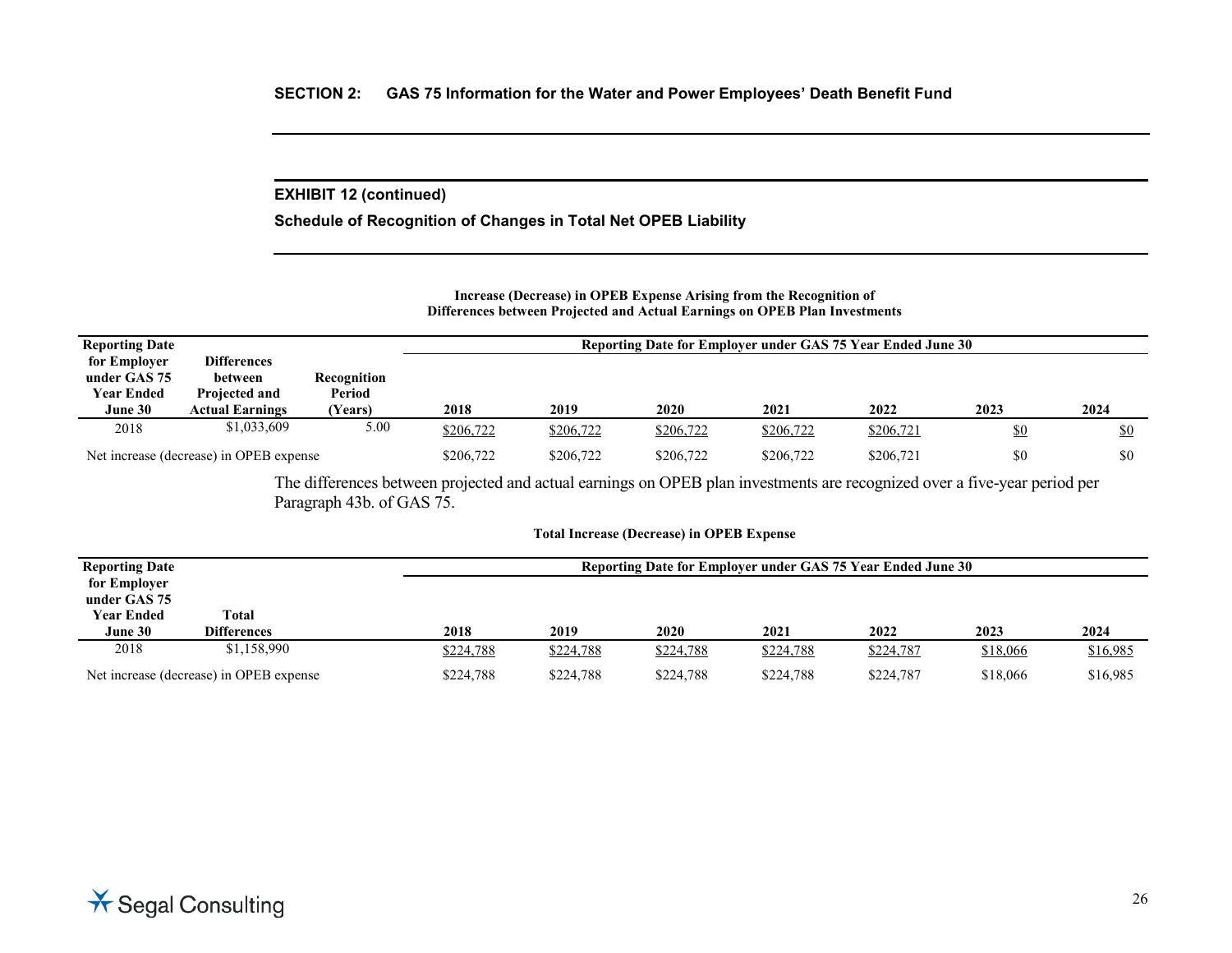# **Allocation of Changes in Total Net OPEB Liability**

In addition to the amounts shown in Exhibit 12, there are changes in each employer category's proportionate share of the total Net OPEB Liability (NOL) during the measurement period ending on June 30, 2017. The net effect of the change on the employer category's proportionate share of the collective NOL and collective deferred outflows of resources and deferred inflows of resources is also recognized over the average of the expected remaining service lives of all employees shown previously. The differences between the actual employer contributions and the proportionate share of the employer contributions during the measurement period ending on June 30, 2017 is recognized over the same period. These amounts are shown below. While these amounts are different for each employer category, they sum to zero for the entire Plan.

|              | Change in Proportion and Change in Employer Contributions for the Reporting Year Ended June 30, 2018 |                       |            |            |            |                                                             |            |            |            |
|--------------|------------------------------------------------------------------------------------------------------|-----------------------|------------|------------|------------|-------------------------------------------------------------|------------|------------|------------|
|              | <b>Total</b><br>Change<br>to be                                                                      | Recognition<br>Period |            |            |            | Reporting Date for Employer under GAS 75 Year Ended June 30 |            |            |            |
|              | Recognized                                                                                           | (Years)               | 2018       | 2019       | 2020       | 2021                                                        | 2022       | 2023       | 2024       |
| Water        | \$(149,494)                                                                                          | 6.94                  | \$(21,541) | \$(21,541) | \$(21,541) | \$(21,541)                                                  | \$(21,541) | \$(21,541) | \$(20,248) |
| Power        | 149,494                                                                                              | 6.94                  | 21,541     | 21,541     | 21,541     | 21,541                                                      | 21,541     | 21,541     | 20,248     |
| <b>Total</b> | \$0                                                                                                  |                       | \$0        | \$0        | \$0        | \$0                                                         | \$0        | \$0        | \$0        |

**Increase (Decrease) in OPEB Expense Arising from the Recognition of the Effects of the Change in Proportion and Change in Employer Contributions for the Reporting Year Ended June 30, 2018**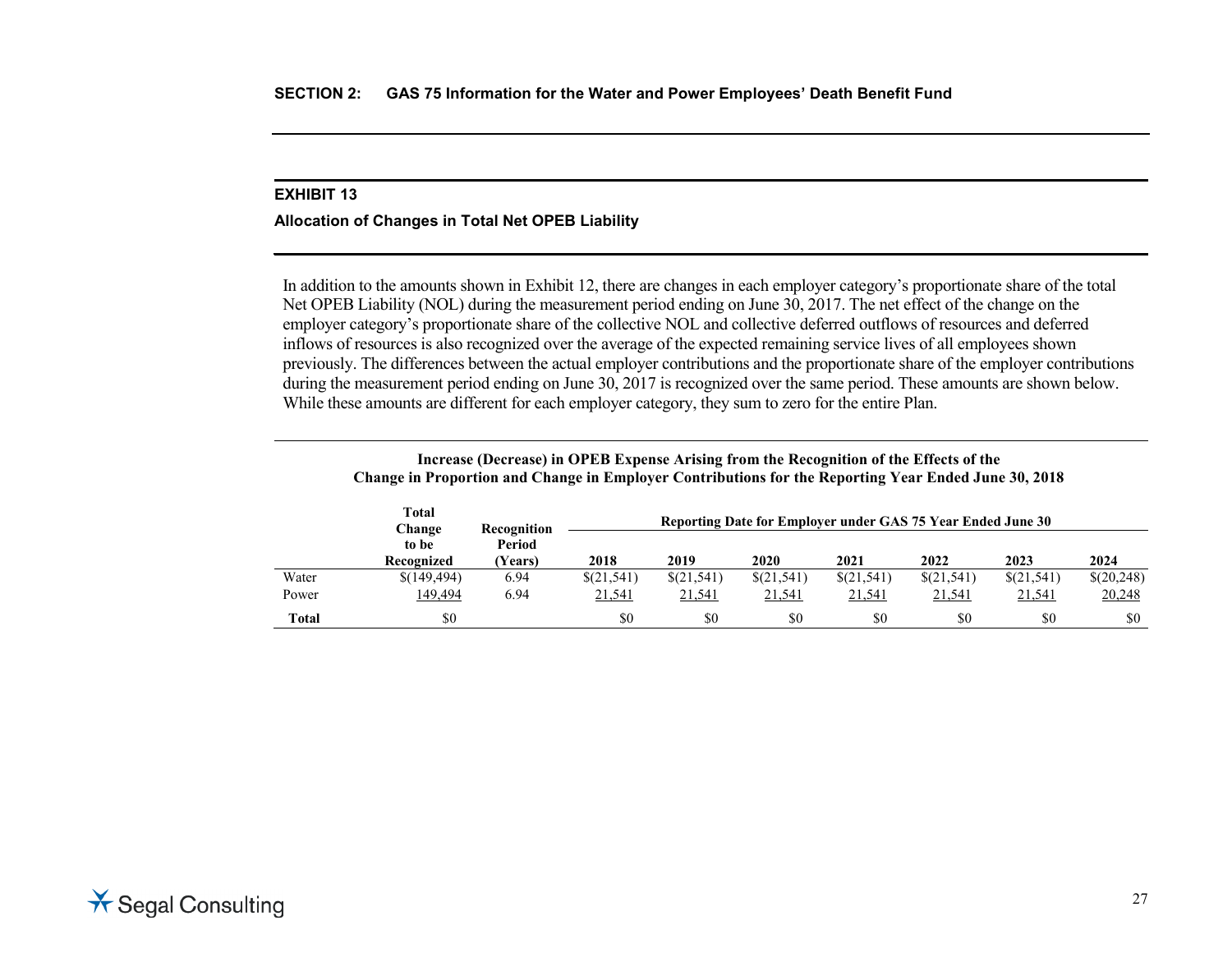### **Actuarial Assumptions and Methods**

# **For June 30, 2017 Measurement Date and Employer Reporting as of June 30, 2018**

### **Methods, Assumptions and Plan Summary for the Family Death Benefit**

| <b>Plan Year:</b>             | July 1 through June 30             |
|-------------------------------|------------------------------------|
| <b>Net Investment Return:</b> | 3.50%, net of investment expenses. |

#### **Family Composition at Death for Active Members:**

| Member's                            |                                      |                          |                                                                                                                                                                                                                                                                                                     |                                                                                        |                                                      |                     |                                                                                                                                                                             |         | Children's Age |  |  |
|-------------------------------------|--------------------------------------|--------------------------|-----------------------------------------------------------------------------------------------------------------------------------------------------------------------------------------------------------------------------------------------------------------------------------------------------|----------------------------------------------------------------------------------------|------------------------------------------------------|---------------------|-----------------------------------------------------------------------------------------------------------------------------------------------------------------------------|---------|----------------|--|--|
| Age at<br>Death                     | Not Married<br>No Child              | Not Married<br>One Child | Not Married<br>$2+$ Child                                                                                                                                                                                                                                                                           | Married No<br>Child                                                                    | Married One<br>Child                                 | Married 2+<br>Child | Married One<br>Disabled Child                                                                                                                                               | Child 1 | Child 2        |  |  |
| Under 55                            | 20%                                  | $5\%$                    | 7%                                                                                                                                                                                                                                                                                                  | 16%                                                                                    | 15%                                                  | 30%                 | 7%                                                                                                                                                                          | 10      | 8              |  |  |
|                                     |                                      |                          | or retirees at any age.                                                                                                                                                                                                                                                                             |                                                                                        |                                                      |                     | No benefits are assumed to be payable upon deaths of active members age 55 or over<br>or deaths of inactive vested members (receiving a Permanent Total Disability benefit) |         |                |  |  |
|                                     | <b>Other Actuarial Assumptions:</b>  |                          |                                                                                                                                                                                                                                                                                                     | Same as those used in July 1, 2017 actuarial valuation report for the Retirement Plan. |                                                      |                     |                                                                                                                                                                             |         |                |  |  |
| <b>Actuarial Cost Method:</b>       |                                      |                          | Entry Age Actuarial Cost Method. Entry Age equals attained age less years of service.<br>Normal Cost and Actuarial Accrued Liability are calculated on an individual basis and<br>are based on costs allocated as a level percent of salary                                                         |                                                                                        |                                                      |                     |                                                                                                                                                                             |         |                |  |  |
|                                     | <b>Member Contribution Rate:</b>     |                          | None                                                                                                                                                                                                                                                                                                |                                                                                        |                                                      |                     |                                                                                                                                                                             |         |                |  |  |
|                                     | <b>Department Contribution Rate:</b> |                          | Current monthly rate is \$1.62 per active covered member.                                                                                                                                                                                                                                           |                                                                                        |                                                      |                     |                                                                                                                                                                             |         |                |  |  |
| <b>Age and Service Requirement:</b> |                                      |                          | Pre-retirement death of an active member at any age who is a full member of WPERP<br>and was contributing to WPERP. If death occurs after retirement, must be receiving a<br>retirement monthly retirement allowance from WPERP and had at least five years of<br>Department Service at retirement. |                                                                                        |                                                      |                     |                                                                                                                                                                             |         |                |  |  |
| <b>Other Requirements:</b>          |                                      |                          | The plan provides a monthly benefit for each surviving child that is:                                                                                                                                                                                                                               |                                                                                        |                                                      |                     |                                                                                                                                                                             |         |                |  |  |
|                                     |                                      |                          |                                                                                                                                                                                                                                                                                                     |                                                                                        | the naturally or legally adopted child of the member |                     |                                                                                                                                                                             |         |                |  |  |
|                                     |                                      |                          | is under 18 and unmarried, or                                                                                                                                                                                                                                                                       |                                                                                        |                                                      |                     |                                                                                                                                                                             |         |                |  |  |
|                                     |                                      |                          | disabled and over age 18 (only if the disability occurred before age 18) and<br>unmarried.                                                                                                                                                                                                          |                                                                                        |                                                      |                     |                                                                                                                                                                             |         |                |  |  |

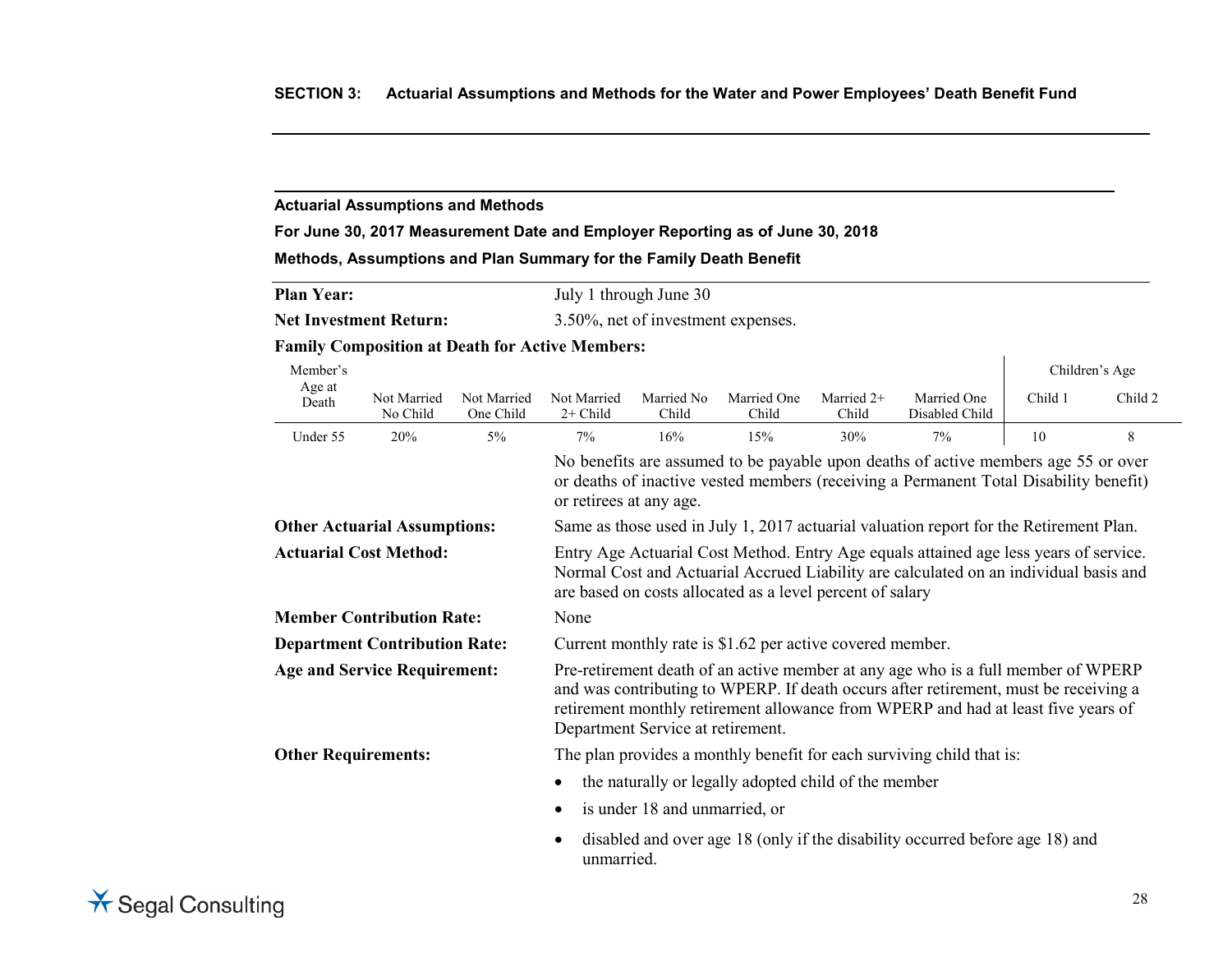**For June 30, 2017 Measurement Date and Employer Reporting as of June 30, 2018**

| Methods, Assumptions and Plan Summary for the Family Death Benefit |  |  |
|--------------------------------------------------------------------|--|--|
|--------------------------------------------------------------------|--|--|

| <b>Monthly Benefit:</b>                  | The monthly benefit is the sum of:                                                                                                                                                                                                                                                                                                                                                                  |  |  |  |  |  |
|------------------------------------------|-----------------------------------------------------------------------------------------------------------------------------------------------------------------------------------------------------------------------------------------------------------------------------------------------------------------------------------------------------------------------------------------------------|--|--|--|--|--|
|                                          | \$416 per month to each surviving child, plus<br>$\bullet$                                                                                                                                                                                                                                                                                                                                          |  |  |  |  |  |
|                                          | \$416 per month to spouse (if the member's spouse has care of one or more of the<br>$\bullet$<br>member's eligible children)                                                                                                                                                                                                                                                                        |  |  |  |  |  |
|                                          | limited so that the total amount payable cannot exceed \$1,170 per month. In addition,<br>the spouse's portion will not be paid if the spouse is receiving a Survivor's Optional<br>Death Benefit Allowance or an Eligible Spouse Allowance from the Retirement Plan.<br>The benefit is no longer payable when the member's children no longer satisfy the<br>eligibility requirements noted above. |  |  |  |  |  |
| <b>Changes in Actuarial Assumptions:</b> | There have been no changes in actuarial assumptions since the prior valuation.                                                                                                                                                                                                                                                                                                                      |  |  |  |  |  |

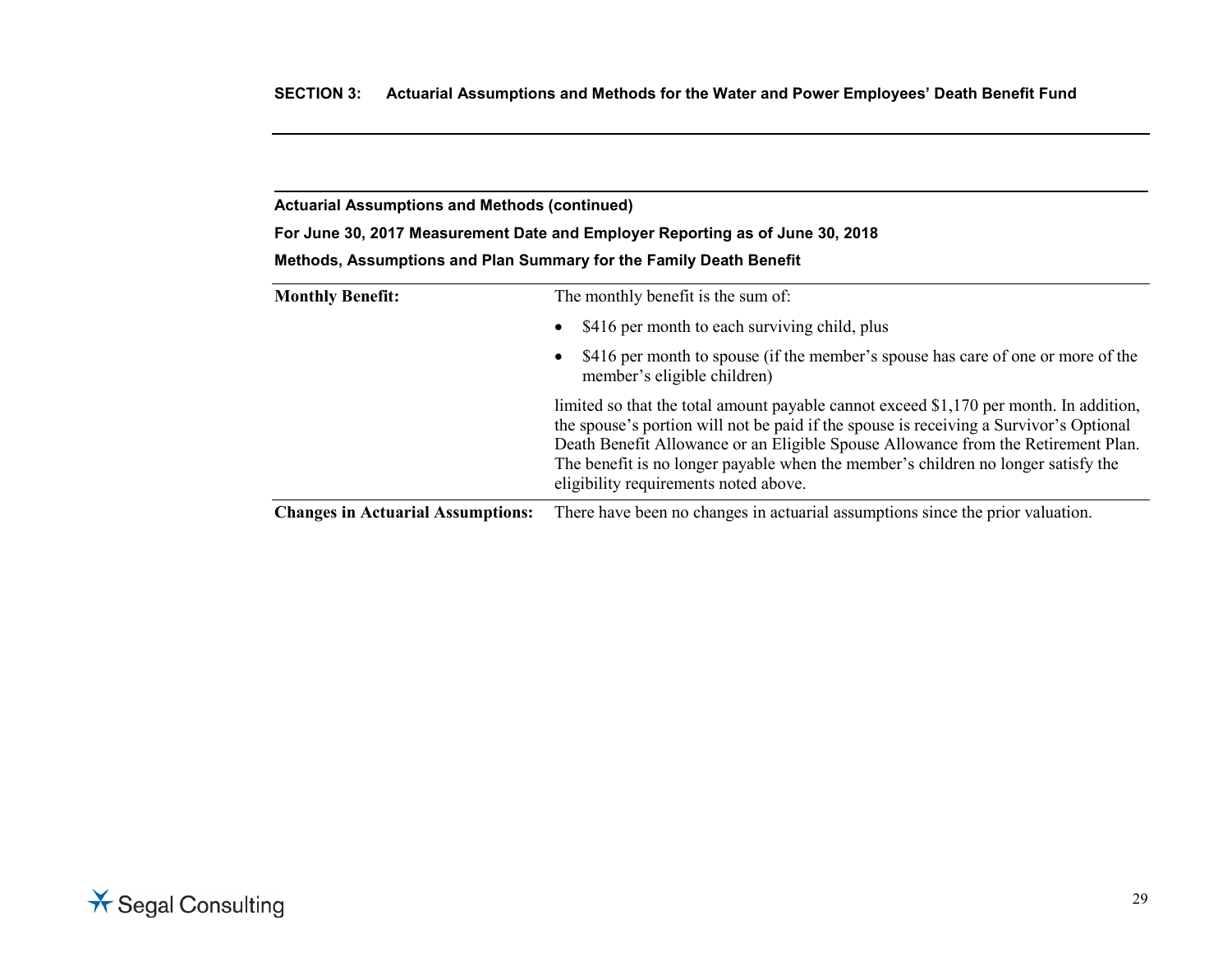# **For June 30, 2017 Measurement Date and Employer Reporting as of June 30, 2018**

## **Methods, Assumptions and Plan Summary for the Supplemental Family Death Benefit**

| <b>Plan Year:</b> | July 1 through June 30 |
|-------------------|------------------------|
|                   |                        |

**Net Investment Return:** 3.50%, net of investment expenses.

# **Family Composition at Death for Active Members:**

| Member's                             |                         |                          |                                                                                                                                                                                                                                             |                     |                      |                       |                                                                                        |         | Children's Age |  |
|--------------------------------------|-------------------------|--------------------------|---------------------------------------------------------------------------------------------------------------------------------------------------------------------------------------------------------------------------------------------|---------------------|----------------------|-----------------------|----------------------------------------------------------------------------------------|---------|----------------|--|
| Age at<br>Death                      | Not Married<br>No Child | Not Married<br>One Child | Not Married<br>$2+$ Child                                                                                                                                                                                                                   | Married No<br>Child | Married One<br>Child | Married $2+$<br>Child | Married One<br>Disabled Child                                                          | Child 1 | Child 2        |  |
| Under 55                             | $0\%$                   | 15%                      | 17%                                                                                                                                                                                                                                         | 0%                  | 22%                  | 39%                   | 7%                                                                                     | 10      | 8              |  |
|                                      |                         |                          | No benefits are assumed to be payable upon deaths of active members age 55 or over<br>or deaths of inactive vested members (receiving a Permanent Total Disability benefit)<br>or retirees at any age.                                      |                     |                      |                       |                                                                                        |         |                |  |
| <b>Other Actuarial Assumptions:</b>  |                         |                          |                                                                                                                                                                                                                                             |                     |                      |                       | Same as those used in July 1, 2017 actuarial valuation report for the Retirement Plan. |         |                |  |
| <b>Actuarial Cost Method:</b>        |                         |                          | Entry Age Actuarial Cost Method. Entry Age equals attained age less years of service.<br>Normal Cost and Actuarial Accrued Liability are calculated on an individual basis and<br>are based on costs allocated as a level percent of salary |                     |                      |                       |                                                                                        |         |                |  |
| <b>Member Contribution Rate:</b>     |                         |                          | \$2.25 per biweekly period (or \$4.90 per month if retired).                                                                                                                                                                                |                     |                      |                       |                                                                                        |         |                |  |
| <b>Department Contribution Rate:</b> |                         |                          | The department will provide any additional funds necessary to fund the benefits.                                                                                                                                                            |                     |                      |                       |                                                                                        |         |                |  |
| <b>Age and Service Requirement:</b>  |                         |                          | Pre-retirement death of an active member at any age who is a full member of WPERP<br>and was contributing to WPERP or post-retirement death of retired member receiving<br>monthly retirement allowance from WPERP.                         |                     |                      |                       |                                                                                        |         |                |  |
|                                      |                         |                          | Must be enrolled and make contributions by payroll deductions for 39 successive<br>biweekly payroll periods (approximately 18 months) before coverage becomes<br>effective.                                                                 |                     |                      |                       |                                                                                        |         |                |  |
| <b>Other Requirements:</b>           |                         |                          | Same as Family Death Benefit shown on p. 27.                                                                                                                                                                                                |                     |                      |                       |                                                                                        |         |                |  |

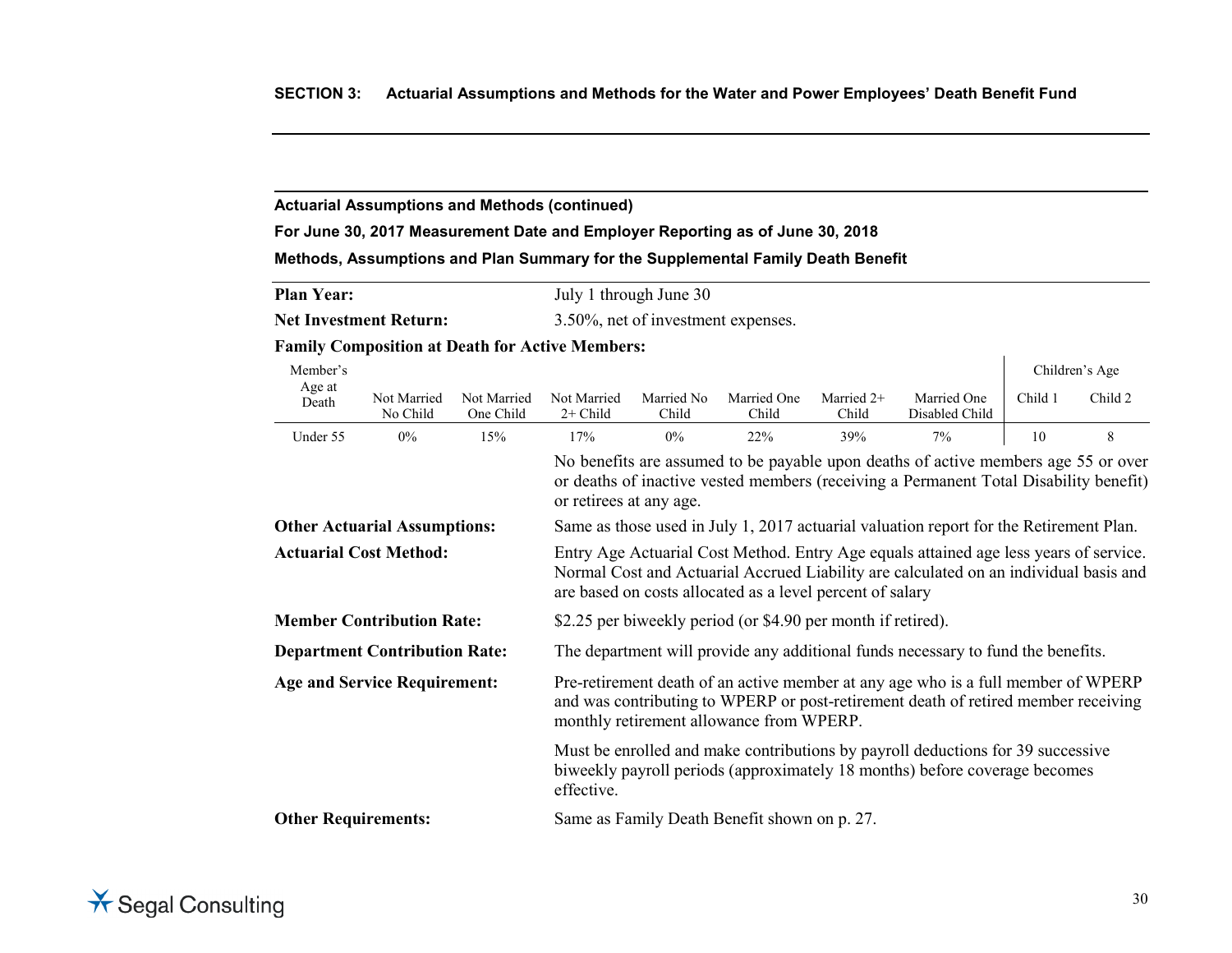**For June 30, 2017 Measurement Date and Employer Reporting as of June 30, 2018**

| <b>Monthly Benefit:</b>                  | The monthly benefit is the sum of:                                                                                                                                                                                                                                                                                                                                                                  |  |  |  |  |  |
|------------------------------------------|-----------------------------------------------------------------------------------------------------------------------------------------------------------------------------------------------------------------------------------------------------------------------------------------------------------------------------------------------------------------------------------------------------|--|--|--|--|--|
|                                          | \$520 per month to each surviving child, plus<br>$\bullet$                                                                                                                                                                                                                                                                                                                                          |  |  |  |  |  |
|                                          | \$520 per month to spouse (if the member's spouse has care of one or more of the<br>$\bullet$<br>member's eligible children)                                                                                                                                                                                                                                                                        |  |  |  |  |  |
|                                          | limited so that the total amount payable cannot exceed \$1,066 per month. In addition,<br>the spouse's portion will not be paid if the spouse is receiving a Survivor's Optional<br>Death Benefit Allowance or an Eligible Spouse Allowance from the Retirement Plan.<br>The benefit is no longer payable when the member's children no longer satisfy the<br>eligibility requirements noted above. |  |  |  |  |  |
| <b>Changes in Actuarial Assumptions:</b> | There have been no changes in actuarial assumptions since the prior valuation.                                                                                                                                                                                                                                                                                                                      |  |  |  |  |  |

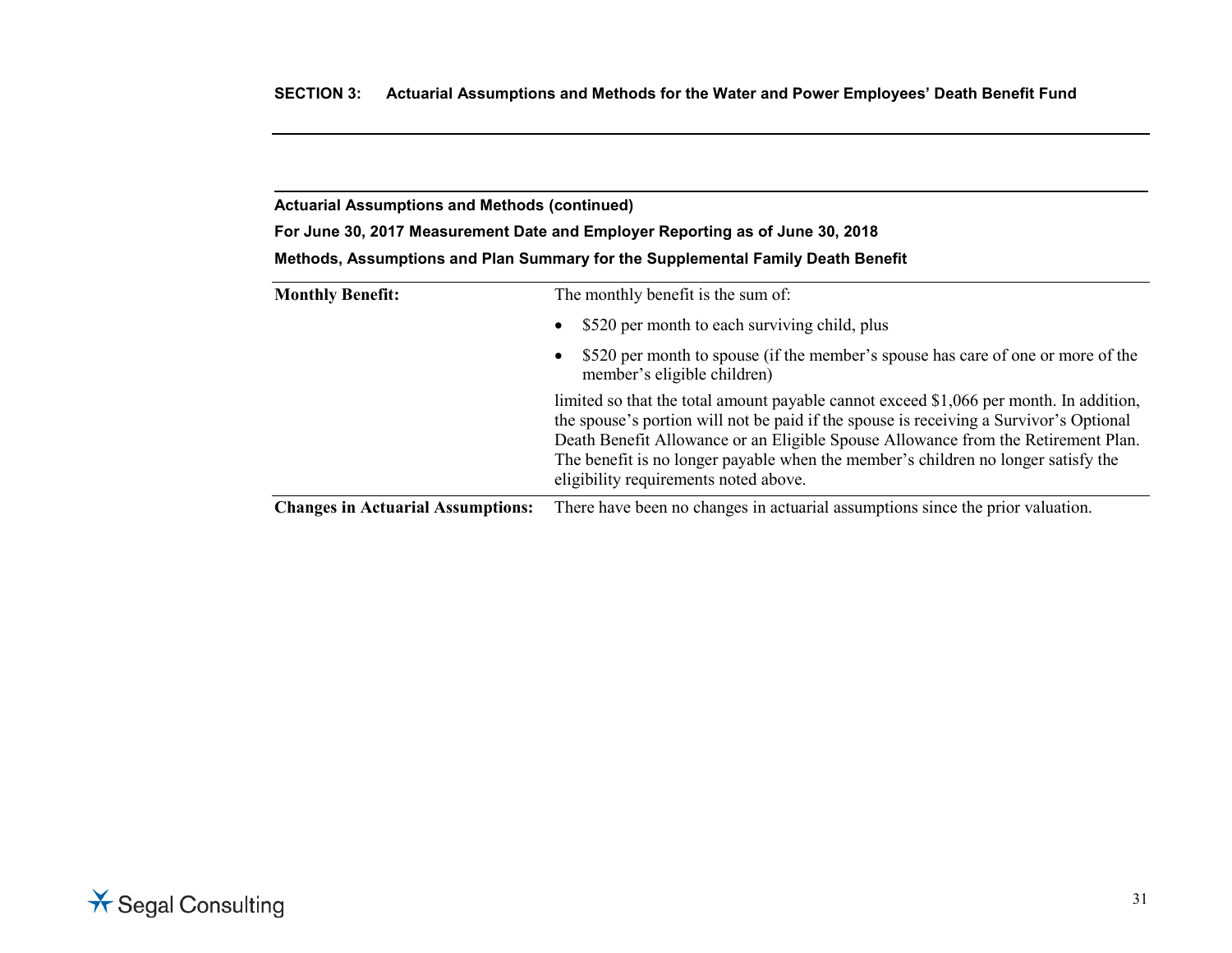**For June 30, 2017 Measurement Date and Employer Reporting as of June 30, 2018**

**Methods, Assumptions and Plan Summary for the Insured Lives Death Benefit (Contributing Active Members)**

| <b>Plan Year:</b>                    | July 1 through June 30                                                                                                                                                                                                                      |  |  |  |  |
|--------------------------------------|---------------------------------------------------------------------------------------------------------------------------------------------------------------------------------------------------------------------------------------------|--|--|--|--|
| <b>Net Investment Return</b>         | 3.50%, net of investment expenses.                                                                                                                                                                                                          |  |  |  |  |
| <b>Other Actuarial Assumptions:</b>  | Same as those used in July 1, 2017 actuarial valuation report for the Retirement Plan.                                                                                                                                                      |  |  |  |  |
| <b>Actuarial Cost Method:</b>        | Entry Age Actuarial Cost Method. Entry Age equals attained age less years of service.<br>Normal Cost and Actuarial Accrued Liability are calculated on an individual basis and<br>are based on costs allocated as a level percent of salary |  |  |  |  |
| <b>Member Contribution Rate:</b>     | Employees contribute \$1.00 per biweekly payroll period.                                                                                                                                                                                    |  |  |  |  |
| <b>Department Contribution Rate:</b> | Rate recommended by Board's Actuary as an amount per \$100 of covered payroll.<br>Current rate is \$0.22 per \$100 of payroll.                                                                                                              |  |  |  |  |
| <b>Age and Service Requirement:</b>  | Any age with six months of continuous service. Pre-retirement death of an active<br>member who is a full member of WPERP and was contributing to WPERP.                                                                                     |  |  |  |  |
| <b>Benefit:</b>                      | A single sum distribution equal to 14 times monthly salary.                                                                                                                                                                                 |  |  |  |  |
|                                      | In addition to this Insured Lives Death Benefit, death benefits payable from the<br>Retirement Plan are payable to the beneficiary (not valued in this valuation).                                                                          |  |  |  |  |
|                                      | $\alpha$ , and the contract of the contract of the contract of the contract of the contract of the contract of the contract of                                                                                                              |  |  |  |  |

**Changes in Actuarial Assumptions:** There have been no changes in actuarial assumptions since the prior valuation.